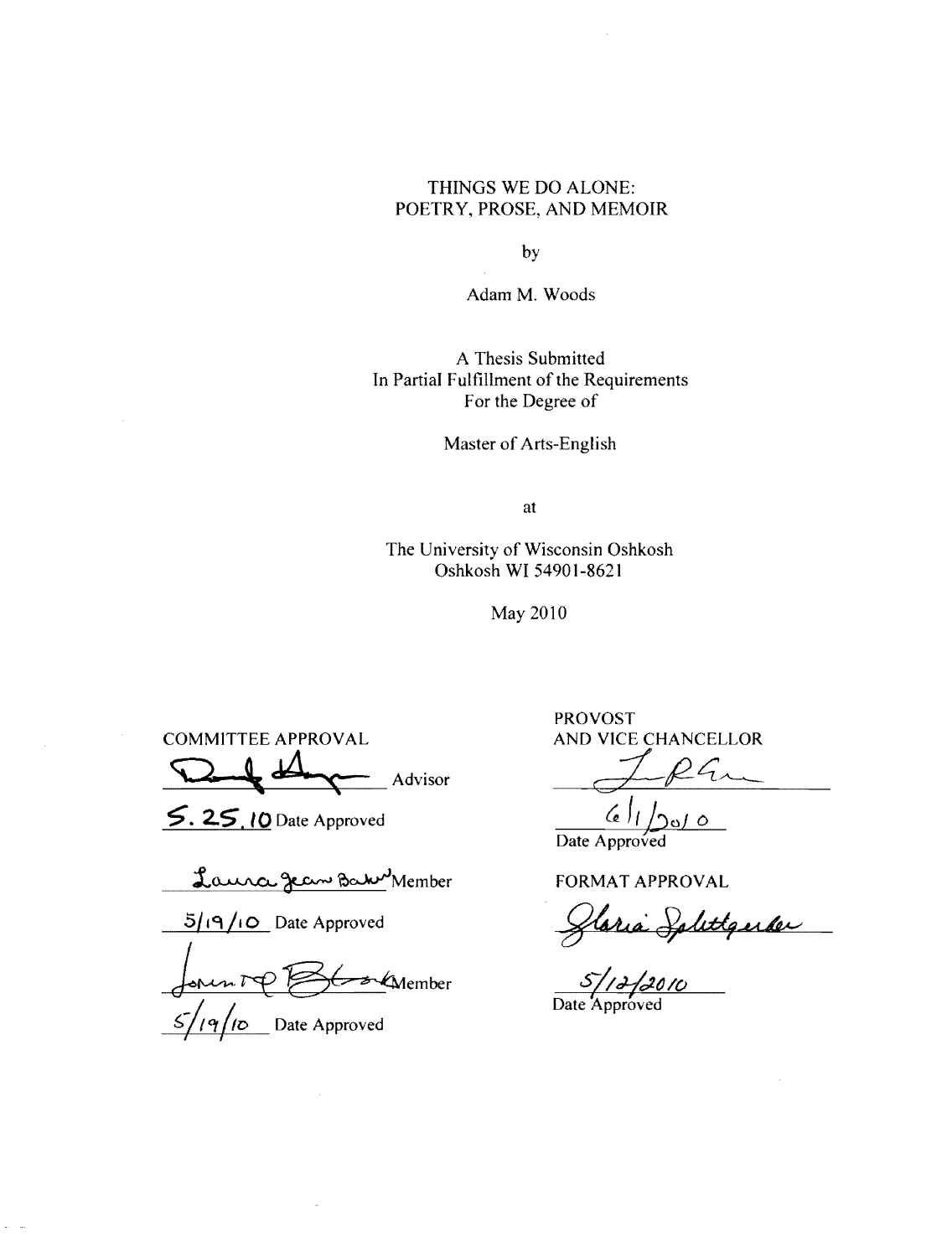## TABLE OF CONTENTS

|                  | Page         |
|------------------|--------------|
|                  | $\mathbf{1}$ |
| <b>SOLITUDES</b> |              |
|                  | 17           |
|                  | 25           |
|                  | 26           |
|                  | 27           |
|                  | 28           |
|                  | 31           |
|                  | 32           |
|                  | 33           |
|                  | 34           |
|                  | 35           |
|                  | 36           |
|                  | 37           |
|                  | 52           |
|                  | 53           |
|                  | 54           |
|                  | 55           |
|                  | 56           |
|                  | 57           |
|                  | 58           |
|                  | 59           |
|                  | 65           |
|                  | 66           |
|                  | 67           |
|                  | 68           |
|                  | 69           |
|                  | 70           |
|                  | 72           |
|                  | 73           |
|                  | 74           |
|                  | 75           |

# EXPERIMENTS

| 18 |
|----|
| 38 |
| 60 |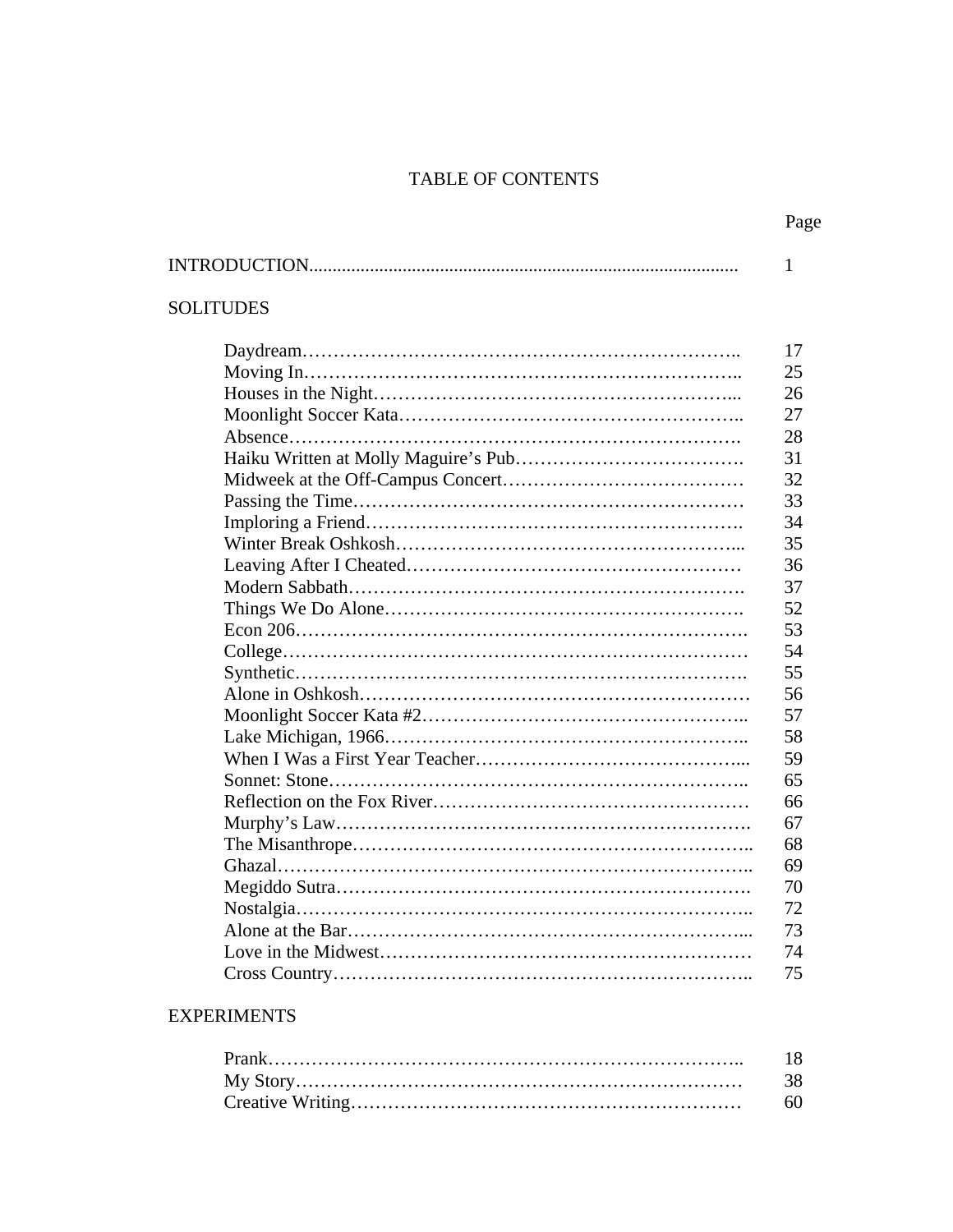# TABLE OF CONTENTS (continued)

# MEDITATIONS

| 29 |
|----|
| 76 |
|    |
| 88 |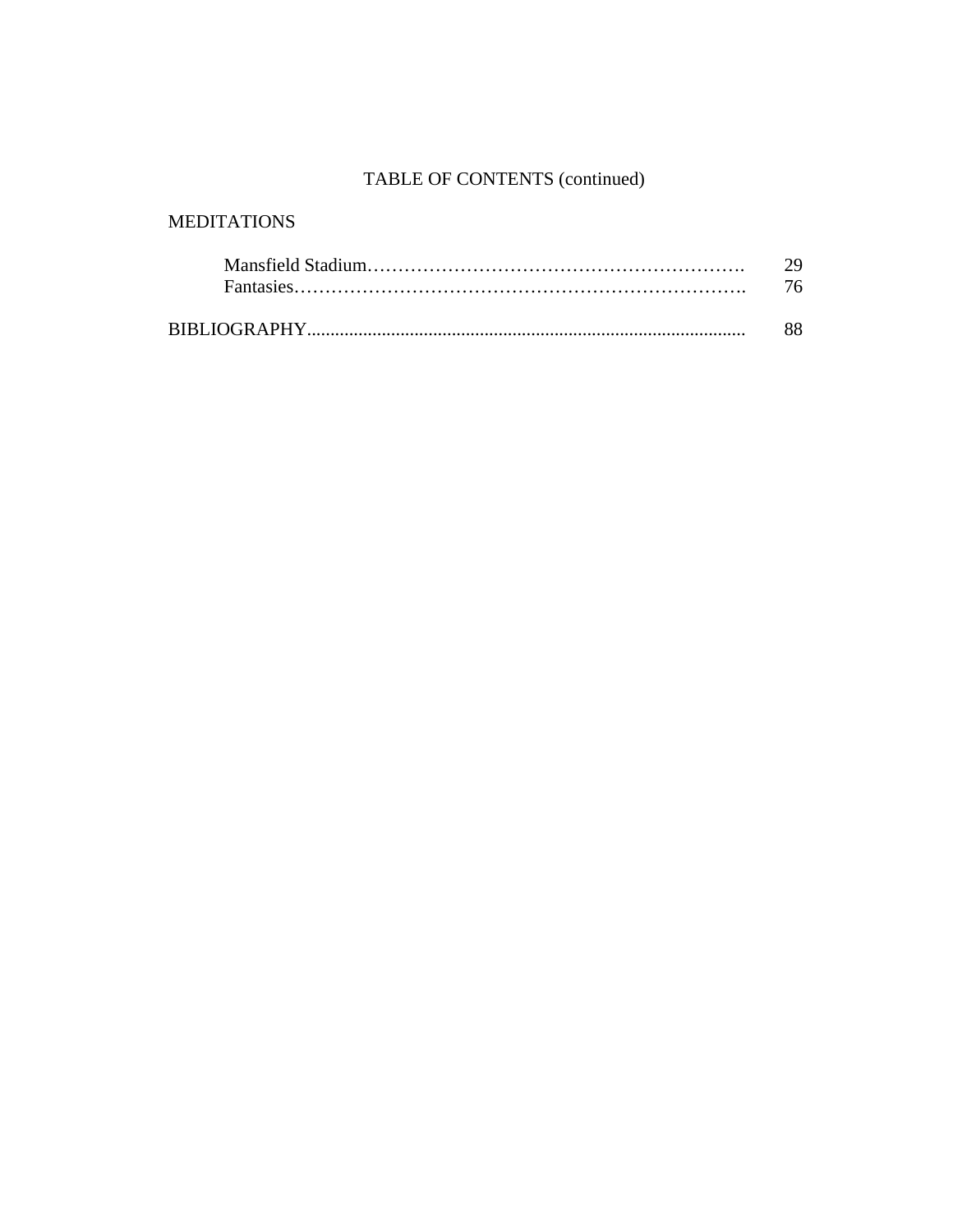#### INTRODUCTION

After reading Hugo's *Triggering Town*, after myriad college courses dictating to write what one knows, I decided to do just that. Taking inventory of what a person thinks he knows at twenty, or forty, or sixty, is a challenge of how long he can look at himself without degenerating into narcissism, self-pity, or other vices or excuses. The challenge, then, is to look objectively at that one thing every person is by nature inclined to regard with extreme bias, and in looking at that thing, the self, to find out what is true. As Langston Hughes' instructor for English B stated, "Go home and write / a page tonight. / And let that page come out of you  $-$  / Then, it will be true".

But as Edgar Lee Masters' character, 'Oaks Tutt', encounters during his highminded dreaming, there is always the need to "…answer the question of Pontius Pilate: / 'What is Truth'?" As in anthropology, so, too, with literature: how can one objectively see a thing, the self, as it is without affecting it merely by watching? I am certainly not the first one to say it, but the truth is in the distortion, in how one warps the self, contorts the self to fit longings, desire or fear. Truth is the world of physical limits, of testable, empirical realities. Truth is the fact of eventual death, of possible birth or bringing forth of other life, of imperfect love, of failure. Victories, too, but perhaps fewer.

The observation of these facts is never completely disinterested. Via defective senses, hidden agendas, and social pressure, the view of the self is rendered obscure, even intentionally misleading. Depending on what factors play in, different impurities crop up in whatever medium is used in recording one's self. These impurities are Truth. As with quartz and certain other minerals, the impurities are what turn the mineral purple, rose, or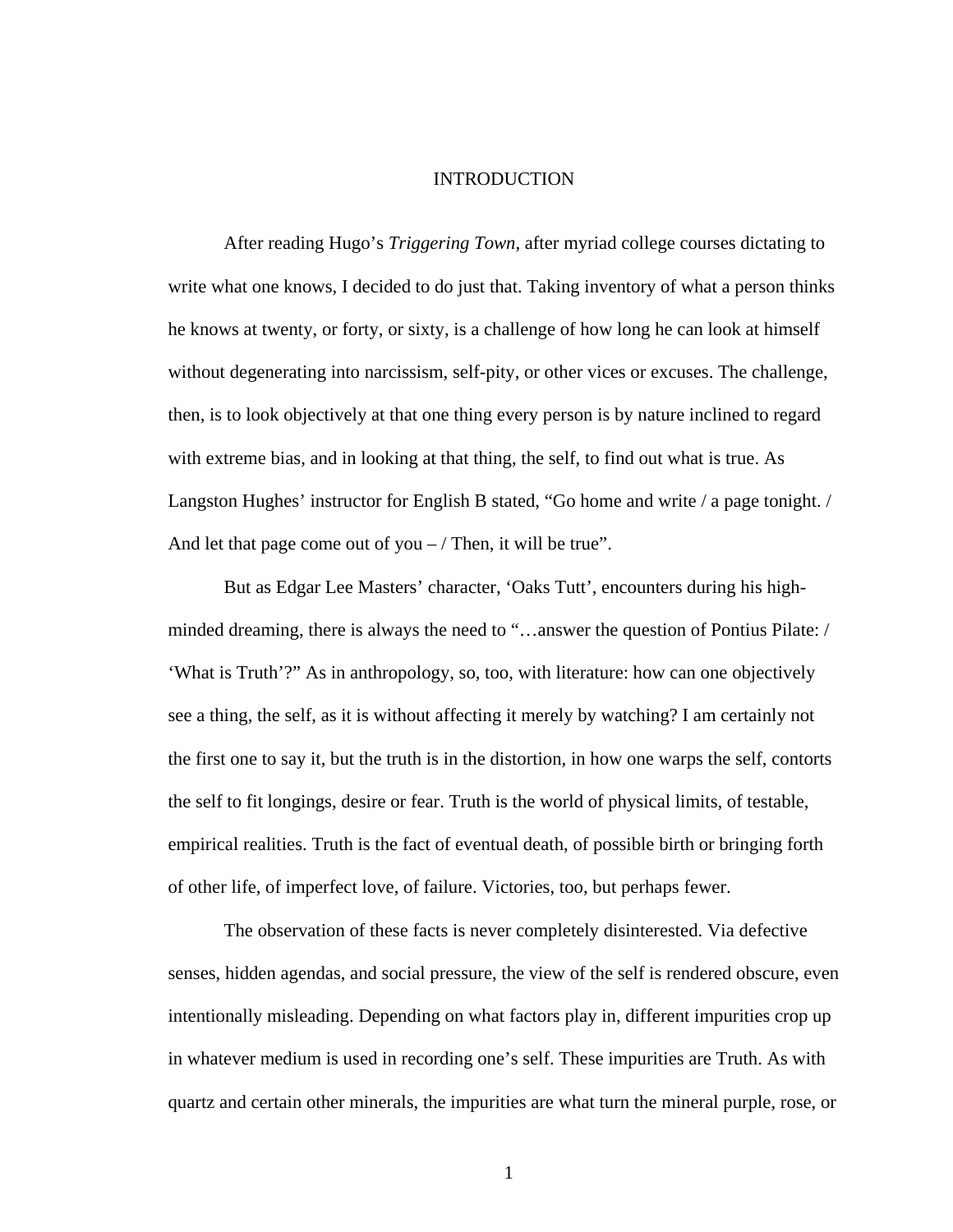smoky. For me, the medium of letters is quartz, and all the fantasies and desires, shallow or deep, taking them for what they are, are the impurities, or Truth.

To see these impurities, however, they must have a stable piece of rock around them. Real rock. Which is to say, the words in which one can read something meaningful must actually signify something, must have tangible qualities that can be tasted or otherwise sensed from the real world object being symbolized on the page. Maybe it's a personal bias or defect, but I don't care much for Derrida. On the other tack, T. E. Hulme appeals to me: "The essence of poetry to most people is that it must lead them to a beyond of some kind. Verse strictly confined to the earthly and the definite… might seem to them to be excellent writing, excellent craftsmanship, but not poetry." What Hulme approaches saying in these lines is the same thing that Tolkien said when he claimed that his writing was *sub-creation* rather than *creation*: too many readers and writers are trying to create truth rather than find it already existing in the world around them. They would both add, probably, that trying to reach beyond is to look away from where wisdom really is: in the grit, in reading and arranging the materials at hand. It's impossible to truly create wisdom or truth ex nihilo.

For me, writing means creating the firm quartz in which the impurities of my senses and wants can be read. The classic angle has gone out of vogue, living on mostly in bastardized forms. When terms like hyper-real and post-modern exist, then all the rage is to try reaching into that area beyond reality, past the present and into the nebulous vapor of the future.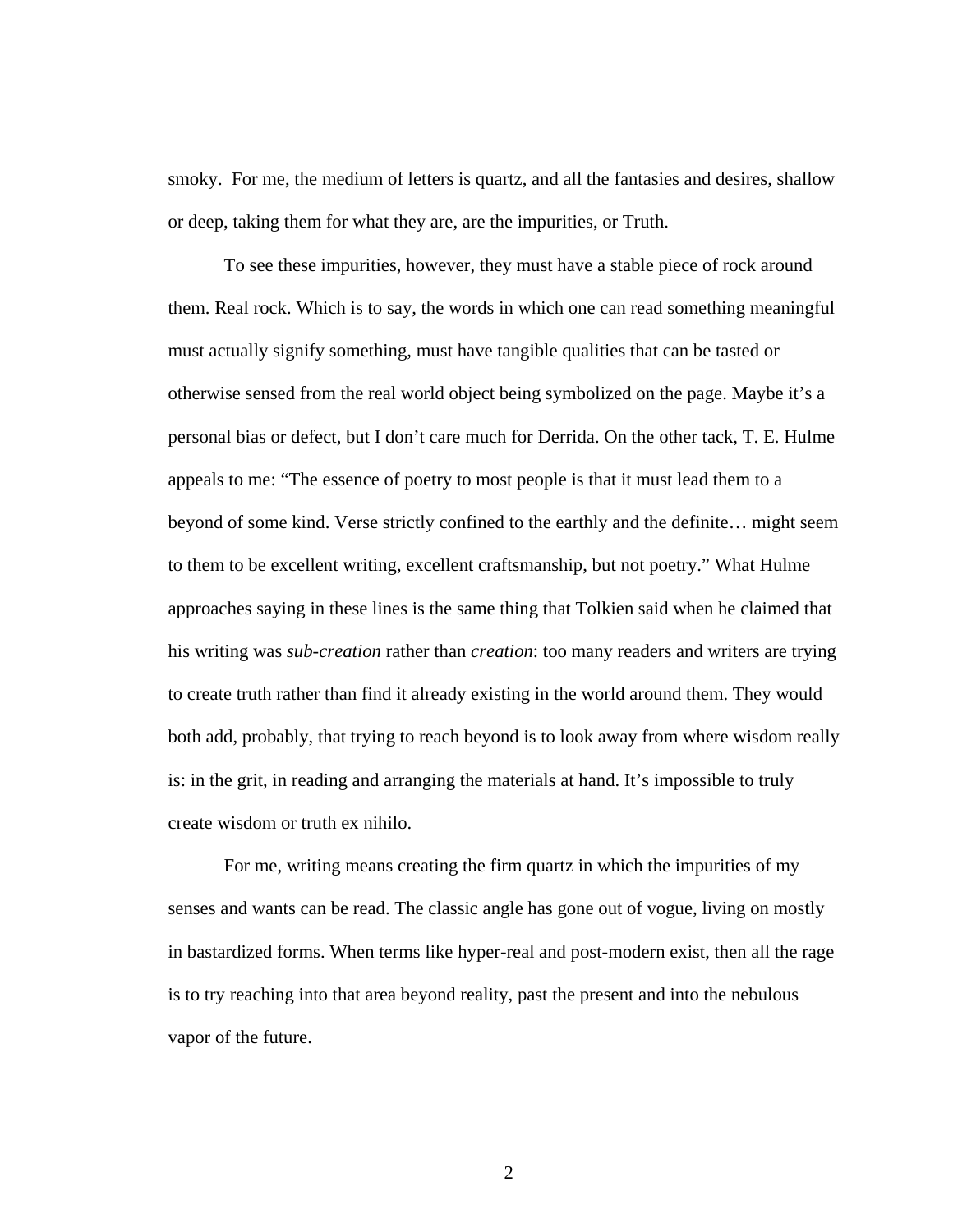The things I know the most are soccer, college / education, and Wisconsin. I can rearrange the accumulated details into concrete depictions, into equations, or plots, that I try to reach some plausible conclusion with. In the meantime, while I'm trying to reach that conclusion, the reader can see where the depictions are vague, abstract, misleading, or otherwise fantastical, and from that can attempt to decode what emotions warped the image. Or, if the reader is less interested in judging my neuroses and anomalies, then maybe they will simply read to see in what ways they and I are similar, to see that no person is *that* anomalous, flawed, or outstanding. I can't predict the reader's mind, and if I could, what would be the point of communication?

Today, as in the past, the image is not the important thing to read, but the way one controls their own image is important to scrutinize. Because the devices of control are often hidden, or otherwise plausibly denied, stories are increasingly treated as objects without an author, as *just the text on the page*, as disconnected from intent or affect based on the fallacy I am instructed to believe. To me, this is the equivalent of saying a murdered body is just a murdered body, the work of someone, yes, but the importance is solely the technique in which the body was killed, how it was, pardon the pun, executed. Who cares who did it or why?

If poetry were murder, not just in the sense Julia Kristeva describes, but were actual murder itself, or were some otherwise socially influencing item, then treating the poem as just the text on the page might not be so easily embraced. If poetry has begun not to matter in the mainstream, it could be thought that the light treatment of motive and responsibility for each piece *as thought or communication* is the culprit. If the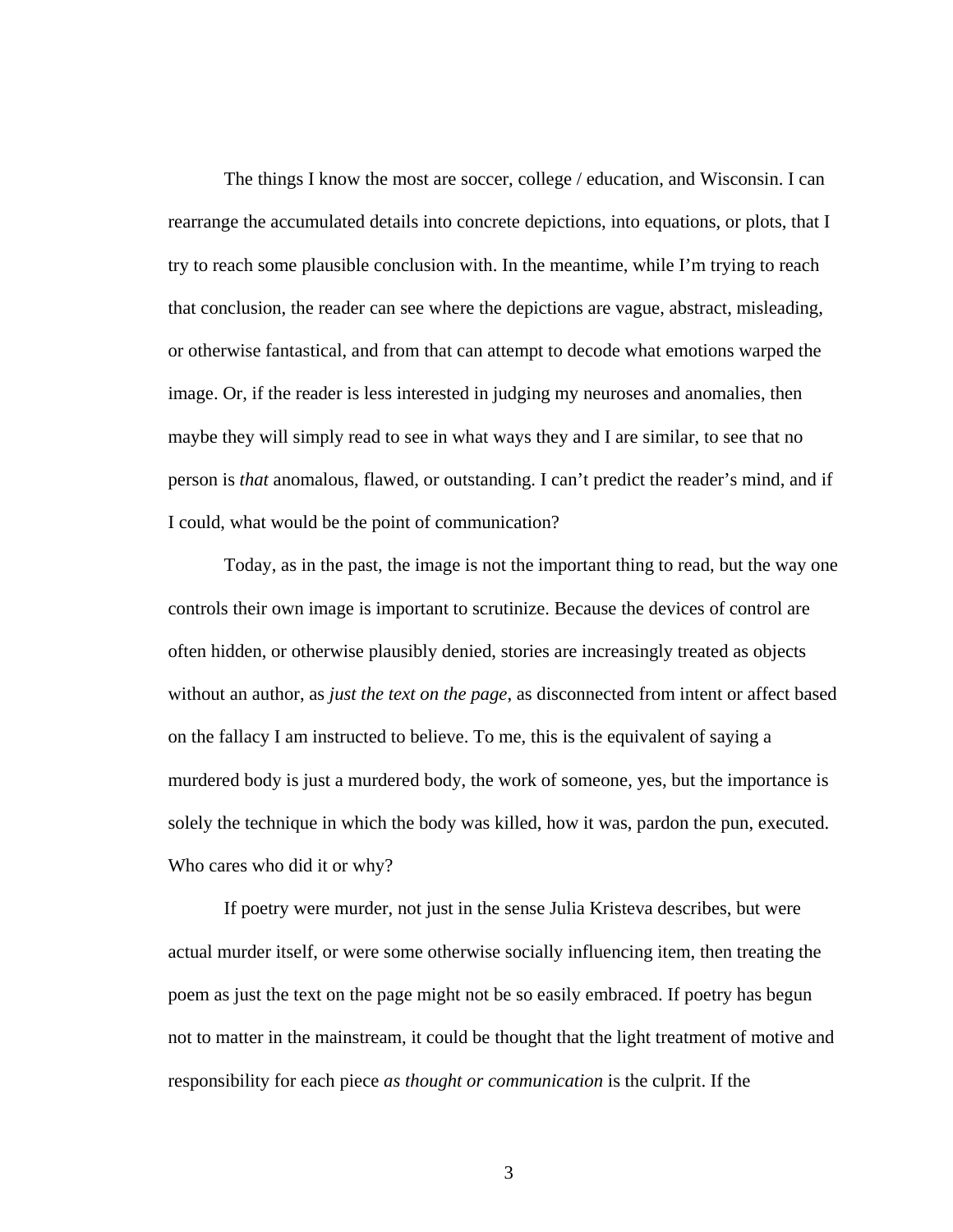mainstream is told the author is no longer responsible for intent, for the emotions generated in the reader, or for publishing the piece, then why would a person not *already* imbedded in the craft approach the poem at all? On the other hand, causality cannot necessarily be deduced from correlation, as psychology students learn. Perhaps the lightness with which motive and responsibility are treated is not cause, but effect. Chicken or Egg, 101: did critics and writers turn off the mainstream audience, or did the mainstream tune out first, leaving the critics and writers to write for themselves and their jobs?

Writing is a lonely activity. When I so spitefully try to dupe you, it's to get you to respond, to recognize me. If someone outside me puts their belief in the persona, if they trust the mask I wear is real, then for a few moments I can dupe myself into believing it, too. And by wearing the mask of a lonely, deeply conflicted, lovelorn athlete, I hope to attract the women at hand who I know will read: fellow students, forced to workshop what I write. The poem 'Ghazal' in this collection is the obvious place where this is hinted at to the reader, given the reader knows anything biographical about me, the author, and about when the poem was written. 'Ghazal' was written for a workshop in real life, just as the poem describes itself and its own writing. And this is why motivation matters as much as execution: I assume, hopefully accurately, that the reader feels differently about the author when they realize 'Ghazal' isn't just some cutesy remembrance of those ol' college days and college flings. Now, that may still be cutesy, but add more biographical detail: the girl described in the poem was not my then-girlfriend, nowfiancée.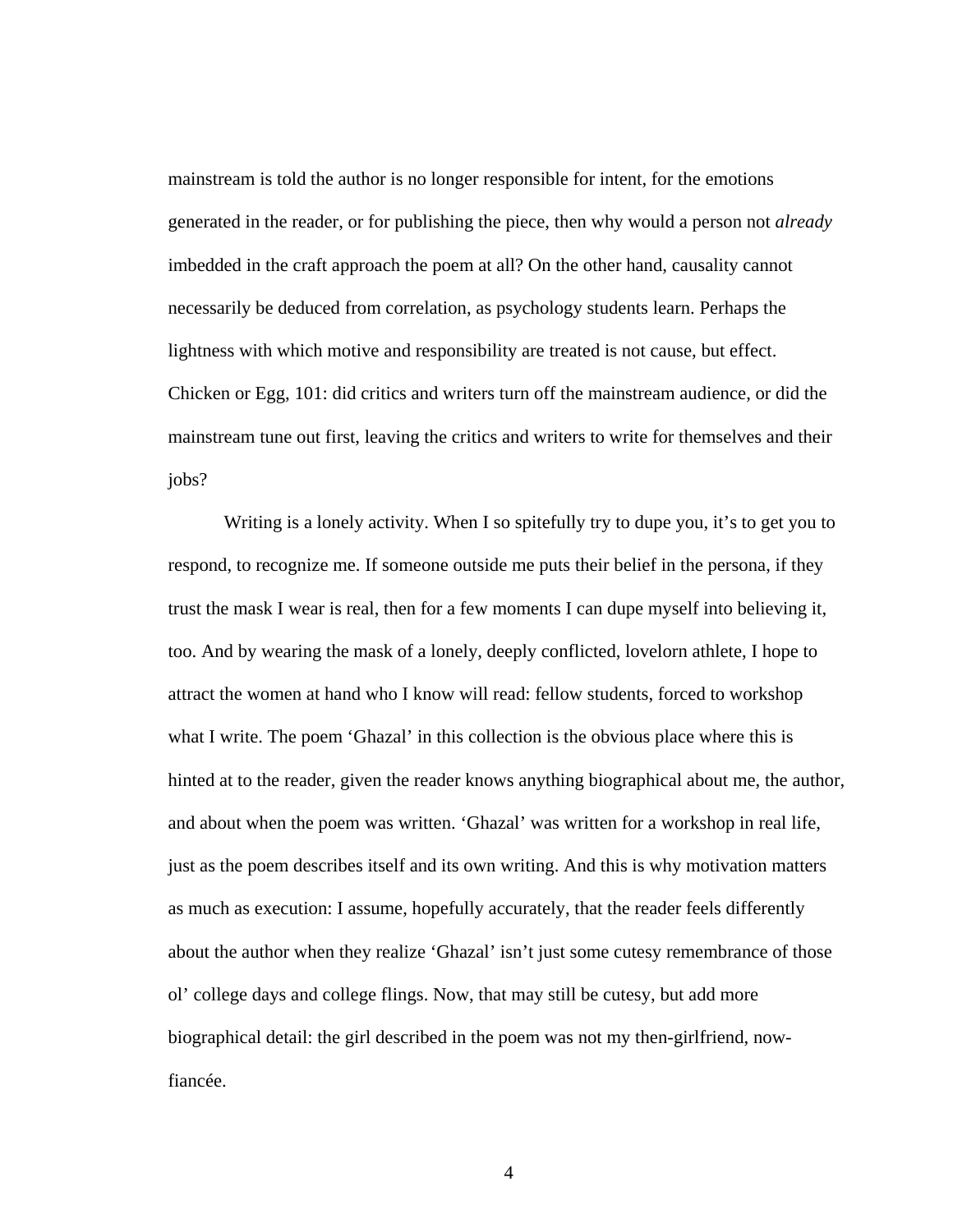'Ghazal' is not a persona piece by intent, but is meant to describe the real person, the author, via language. The persona piece is not something I excel at. 'When I Was A First-Year Teacher' is a weaker piece, not getting at the particular core of an experience that, while I've not had myself, I've been present and close at hand for at times. When I try for a persona piece, I instinctively try to write in the style of Edgar Lee Masters, trying to make the persona state objectively what it now knows it went through after much thought and outside perspective. Two things wrong with this. For one, even Masters' poems suffer from a lack of drama, at times; an experience that is summarized from the narrator well after the fact, usually in an omniscient manner, is not very moving. *Spoon River Anthology* succeeds as a collection only because of the interaction between one poem and another, where occasionally the view presented by one persona is undercut by someone else. 'Elsa Wertman' and 'Hamilton Green' are two poems by Masters that are, stand-alone, pretty inconspicuous. 'Hamilton Green' describes a successful man who attributes his success to his noble blood and heritage. 'Elsa Wertman', describes, though, a German peasant girl who has an illegitimate son with a rich man, and, obviously, that son is Hamilton, who claims his Virginian and Kentucky blood is the root for his success when, in fact, his mother is a German peasant girl.

When I go to write persona style pieces, I often write in this same manner, which doesn't have the drama of being through the eyes of the person as-things-happened, but is told through the person after-the-fact. Secondly, I don't have the framework of death, of the epitaph poem, to explain why my persona pieces are written from a semi-omniscient perspective on the part of the persona. It's a flaw I'm aware of, but it's a hard one to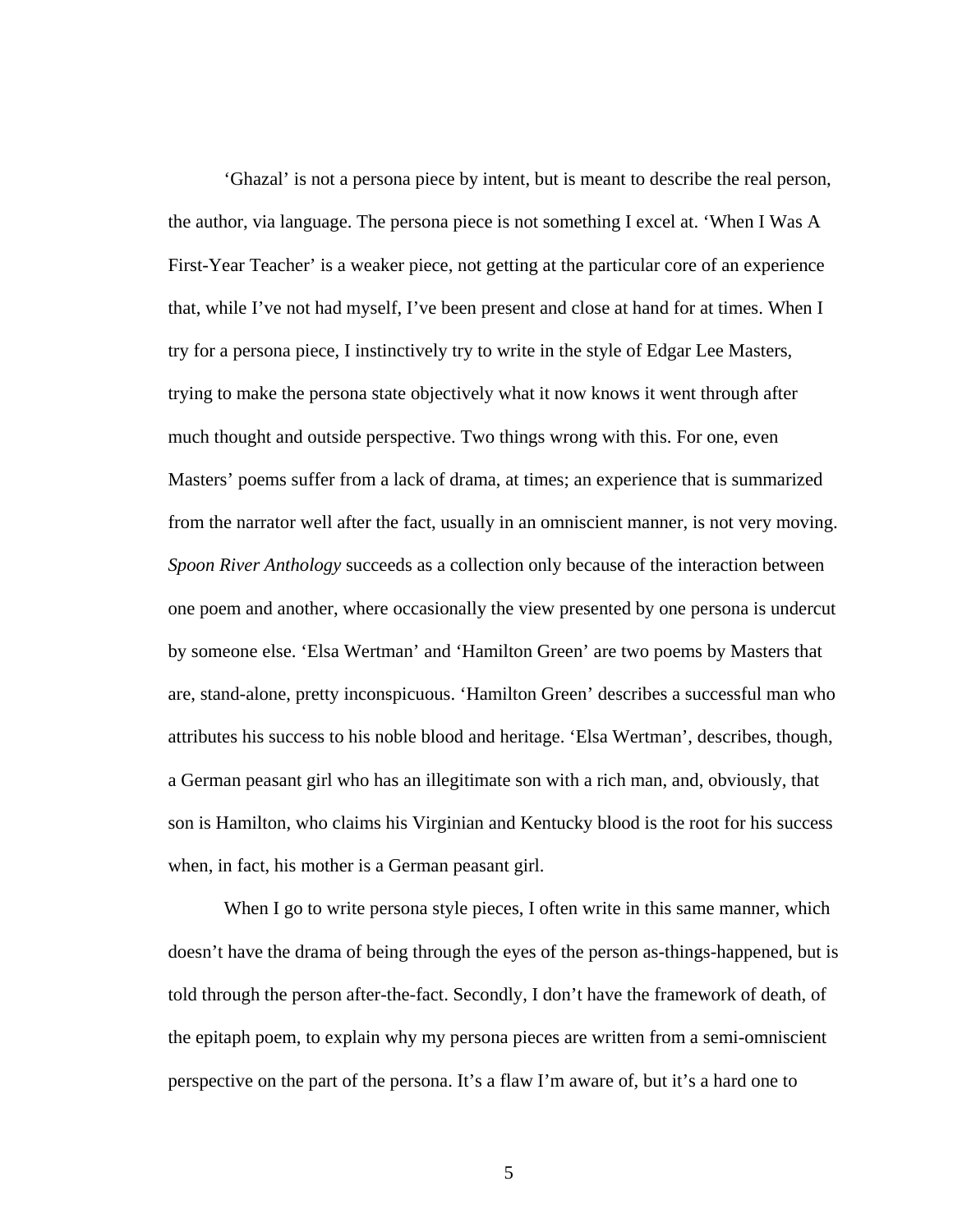correct perfectly every time it happens, seeing as how I don't have the ambition to create said-framework, nor the desire to open each persona piece explaining that what is said is well after the fact or after death.

When I write about fantasy versus reality, or soccer, or education, the stances I take and feelings I communicate are closer to being genuine, and in this manner, I think, the poems written around these themes are less challenging for the reader since the view presented isn't so warped and unlike my real view or feelings. Again, there are still defects and problems with how I'm depicting the world in these poems, but the defects likely do not amount to the same level of distortion that I *intentionally* incorporate in other poems.

The two poems, 'Moonlight Soccer Kata' and its partner, are just descriptions of the karate-like nature of juggling a soccer-ball solo (kata is a term for the sort of practicepantomime done in various martial arts). There's still the distortion of having to be the loner, here, of being the unique crazy-man off on his own, but here that loneliness is closer to being genuine, especially as it could be assumed that the speaker is alone focusing on his skills after everyone else went to the bar or to bed. Describing the lonely practice of soccer in a poem is less ulterior-motive driven than describing loneliness due to a broken heart: while a naïve reader might sympathize with the writer of the broken heart poem, and, albeit highly unlikely, decide to crawl into bed with him if he acts his part well, the reader of a playing soccer-at-night-in-the-street poem is neither likely to sympathize with such odd behavior nor offer the kid a Nike contract.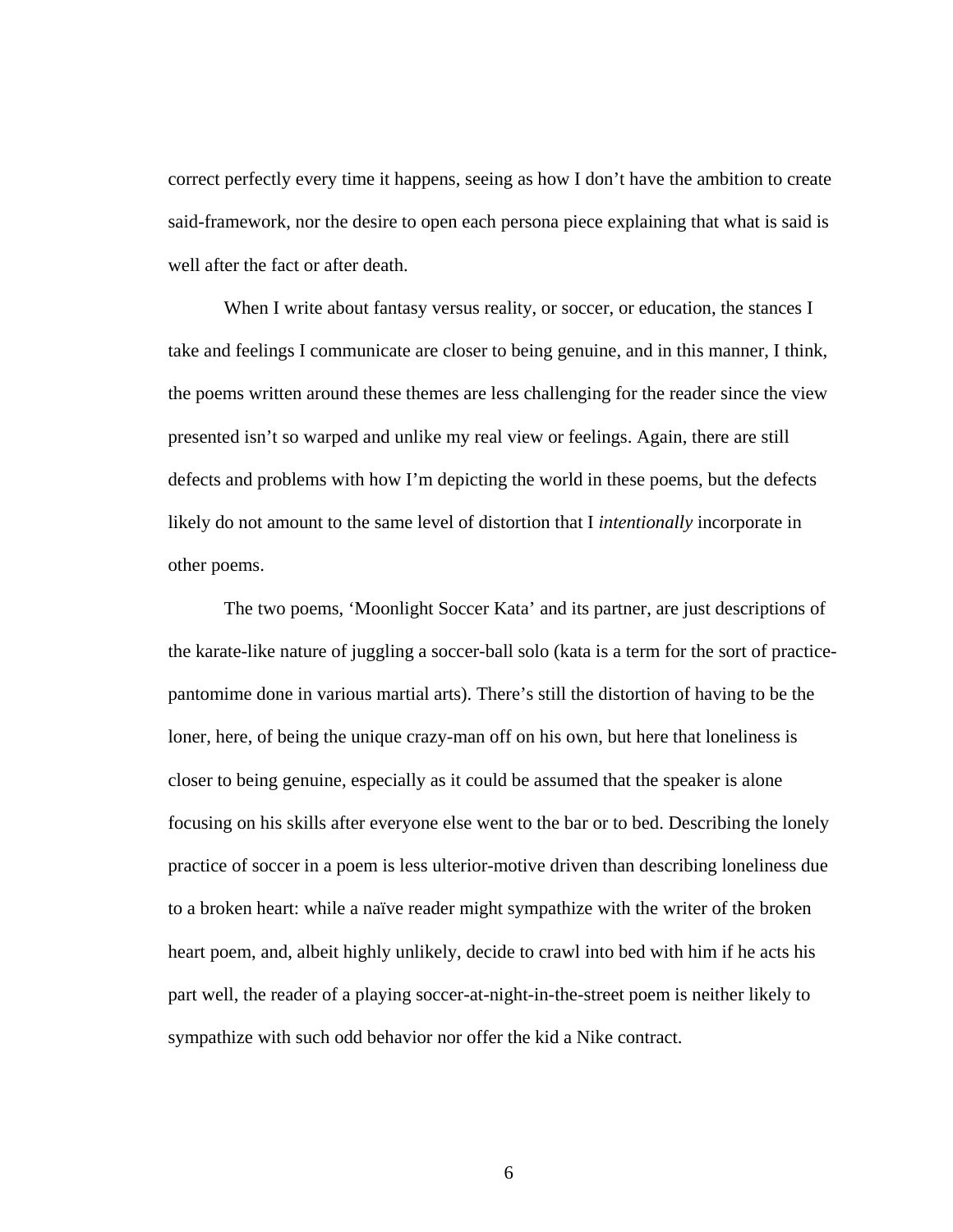Writing that exists merely to be beautiful language, nothing more, is admirable. 'Moving In' is such an attempt, to simply articulate the life of an apartment. It's one of the few poems I feel that I really had no motive for other than to enjoy finger-painting with words, as some call it. At my age, and even for many who are much older, treating one's own writing as just beautiful language, not a call for companionship, not a political statement, not a declaration of superior intellect or social isolationism, is a great challenge. A good creative writer helps the reader break the habituated response, caused by jobs, child-rearing, and other responsibilities, to see language only in the practical sense of what it can make others do. Still, I think poems should be read for the motivations, the causes and effects concerning what happens emotionally for the reader. 'Moving In' obviously still has questions that can be asked about the author and his motives, even if the question is on the most basic level of *why write about moving into a place? What was going on in your life, there, at that moment?* 

If I had to put myself in, stylistically, with established writers, I'd say I'm the non-Marxist Sherman Alexie. Now, I know a lot of young students are running around making claims to be Alexie, to enjoy Alexie's work, to understand ever so deeply the alienation individuals supposedly feel in today's society. Bear in mind, I'm comparing myself to Alexie in style, not in technical merit or message. Take the book *The Business of Fancy Dancing*, for instance. The style of Alexie is essentially what Hulme would have called classic, with a tendency for dry, hard, well-defined terms used in a way to describe the poetry of the immediate world, that world that the scientific method and religion can both agree on. Alexie's characters, for the most part, are limited, are not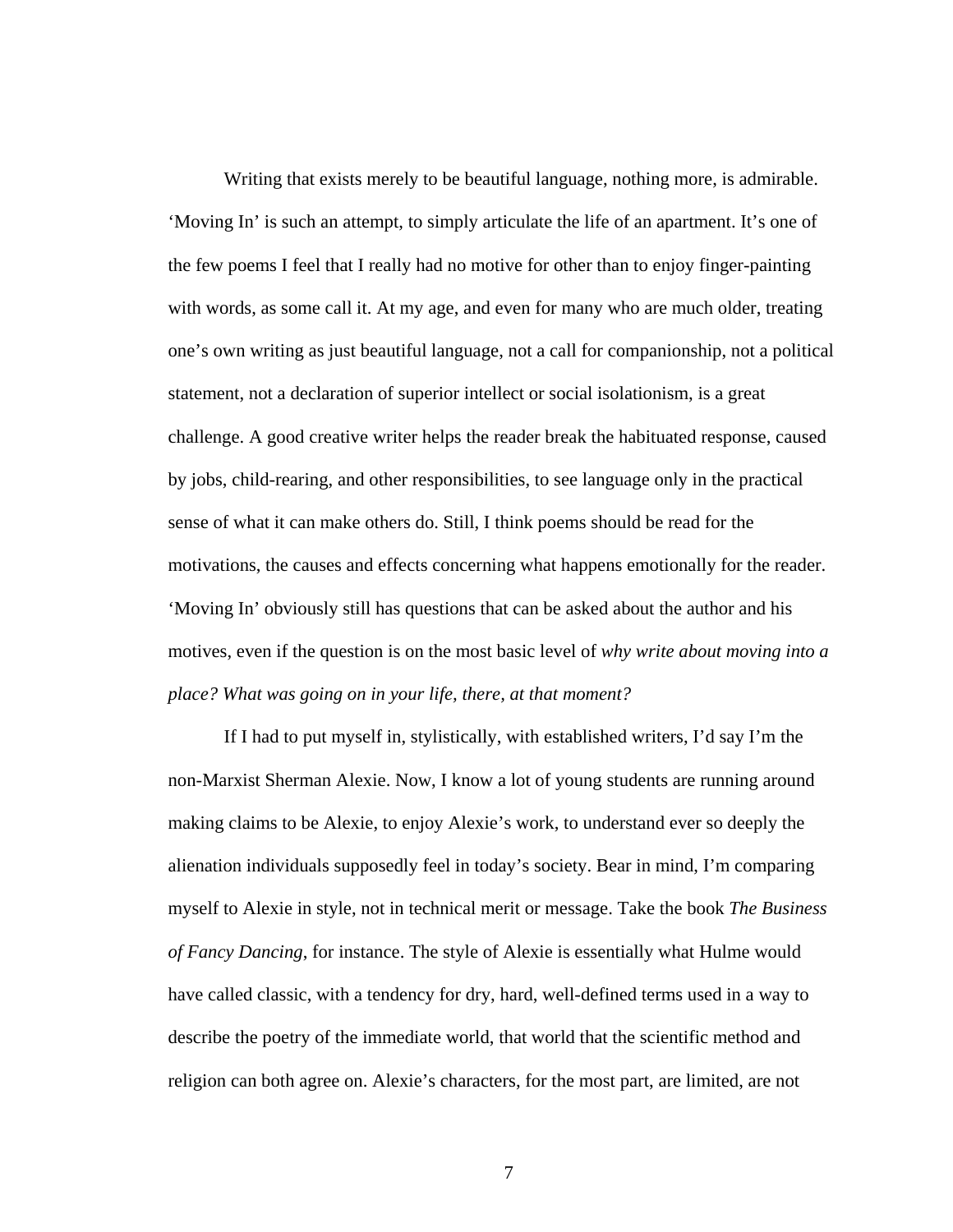uber-menschs conquering the laws of human nature, morality, and physics all at once. *The Business of Fancy Dancing* is filled with real things: beer, basketball, cars, football, Crazy Horse, doors, locks, Spokane, and so on. In 'The Fausto Poems', which is really one disjointed piece about the speaker's Hawaiian roommate during college, included are references to ESPN, surfing, Hawaii, Magnum P.I., and helicopters, using them as it details the roommate's life from college, to drop-out, to army.

Alexie uses stories and poems, as well as various forms within each genre, to fashion his work. The title poem is a sestina, a few poems are practically prose-poems at various points, and the stories range from paragraph-long flash fiction to the eight page short story 'Special Delivery'. In *The Summer of Black Widows*, Alexie incorporates the sonnet form with 'Sonnet: Tattoo Tears', and the villanelle 'Sister Fire, Brother Smoke'. 'Tattoo Tears' is a 14 paragraph prose-sonnet, while the 'Totem Sonnets' later on are sonnets made up solely of lists of two or three word lines describing categories of people or food, demonstrating a wide range of variation within just the sonnet form. 'Haibun' also appears, a prose-poetry form.

Likewise, in my own collection I have a sonnet, 'Sonnet: Stone', borrowing Alexie's convention for titling poems for a moment, as well as 'Ghazal', and 'Haiku Written at Molly Maguire's', along with free-verse in couplets, in triplets, in one long spill, and stories of widely varying length. I argue that Alexie still has more variation along with his technical merit, since I have a lot of free-verse spill poems and no villanelles or sestinas.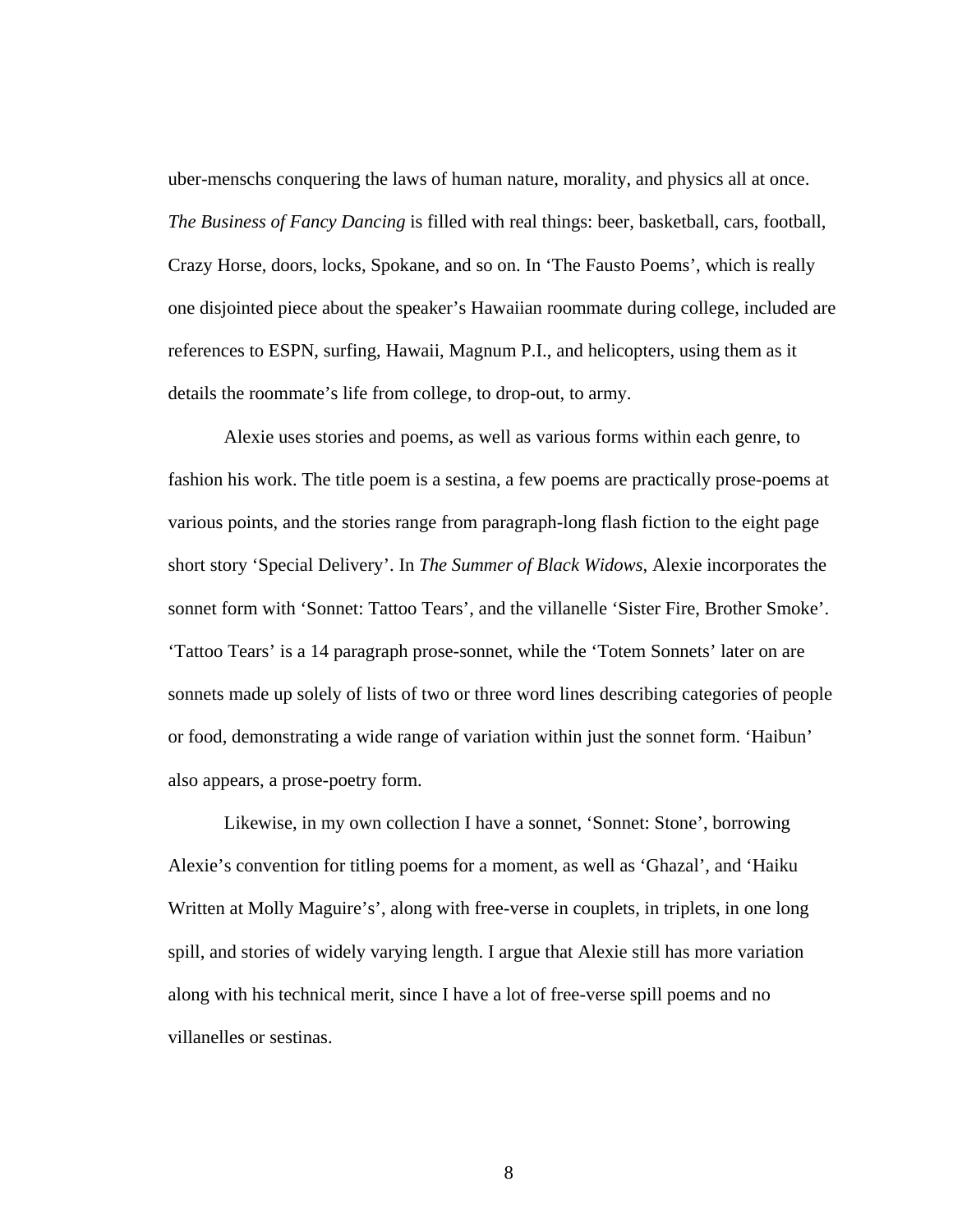Where Alexie and I differ is the class-warfare, socio-economic messages. While *The Summer of Black Widows* is less explicitly about social injustice, instead choosing to tackle more mainstream-friendly matter like Sasquatch, powwow drums, and totem sonnets, it still includes the comparisons of Dachau to the extermination of Indians, the hilarious tirade against writers of the stereotypical '...Great American Indian Novel', and 'Tattoo Tears', which, in the last line, equates an Indian woman's tattoo tears as symbolizing the misery of the whole reservation. And if *Black Widows* is the tamer book, then *Business of Fancy Dancing* practically rages against the BIA, HUD, the corrupt state trooper who forbids lox on bagels.

I don't fault Alexie for his motives. I have my motives, and my motives are probably far less justified than his. While Alexie's motives are to point out inequalities and pin them on sometimes vague, stereotypical symbols, my motives are purely selfish. Though Alexie pins blame on the obvious: with the corrupt cop, the corrupt BIA official forcing an Indian man's wife into oral sex in 'Artificial Respiration', at least he's *trying* to point out injustice, often succeeding.

Beyond Alexie, I put myself in with the confessional poets as far as the subject matter is concerned: lovelorn, neurotic, alienated types. Ginsberg's 'Supermarket in California', and other poems come to mind, maybe Roethke's 'Waltz' and 'The Waking'. I often have the pessimism of Raymond Carver, though not the minimalism. To be honest, I think the task of categorizing one's self is fruitless, since if I'm ever worth reading the readers would do it for me. One cannot make themselves a member of the Black Mountain School, the Beats, or the Imagists, by declaring themselves so.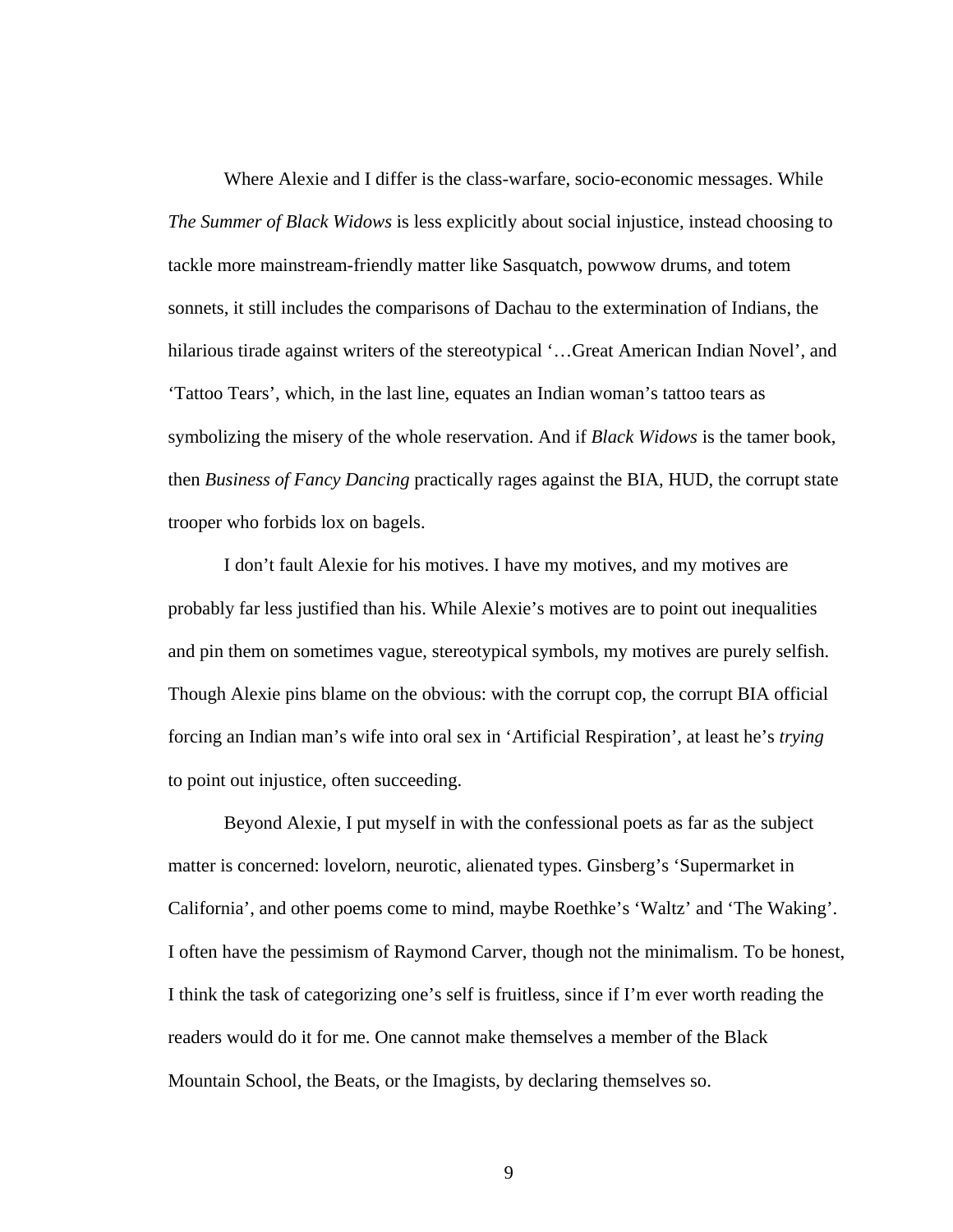As one last shot at declaring myself, I cast my lot with James Wright. Wright probably does more to capture the spirit of the working and middle class (mostly working class), but the overall form of his poems and the environments described within are likely an influence for me. I like to draw conclusions or meditate in nature, in odd places like his speakers often do, in a hammock, in paradise before entering the boat to that other shore. Wright's attentiveness to location, often in Minnesota, Ohio, the Midwest, often outside, is something we probably share. His poems are mostly single paragraph freeverse, one or two long sections, sometimes couplets or larger stanzas. In a lot of ways, there are similarities. I argue that Wright is more interested in rhyme than I am, particularly end-rhyme in some poems, sometimes slant-rhyme.

I have a terrible time with the writing process. At times, I've tried to flaunt this fact, use it as some means to connect to poets who are far more accomplished. Lately, though, the problems I have with writing I either bury away in moments alone, or I avoid entirely by simply not writing. I'm engaged these days, living with someone who's willing to deal with me, the boring me that repeats himself, that doesn't use the widevocabulary garnered from professors.

Motivation is one thing, but process itself is another. I'm horribly inconsistent. Sometimes I write for hours in the morning, day after day, for a week. The next week, discipline breaks and I'm outside every day, writing for a half an hour here or there. No matter how disciplined (or not) I am with when I write, the *how* is even less consistent. Sometimes I lay out every detail in my head, then connect the dots. 'My Story' and 'Fantasies' are examples of this. 'My Story' is probably the easiest story to plot out in my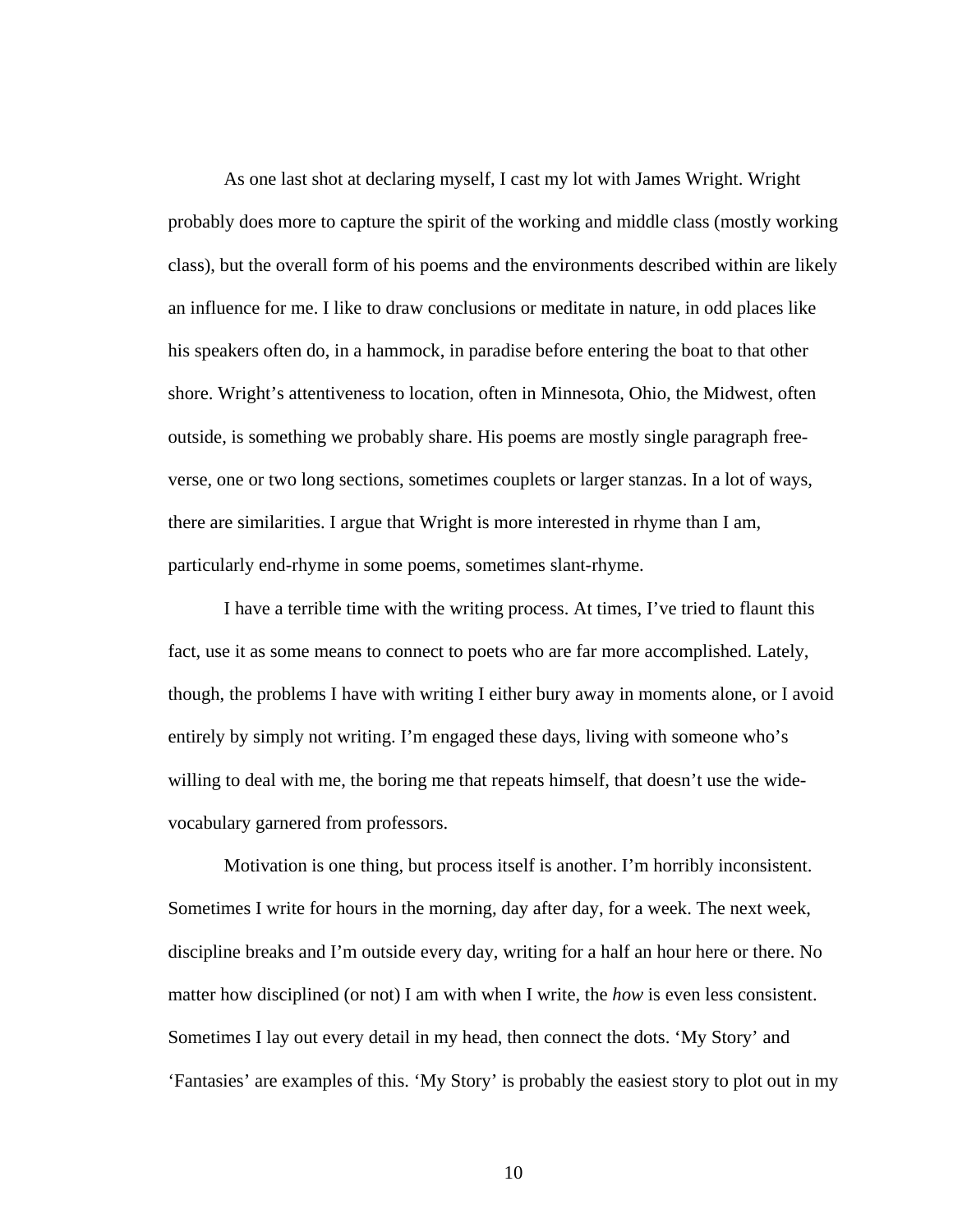head, mostly because so much of the story comes from the head, so to speak, not the heart: a lot of that piece is about the writing process itself, which isn't unlike questions held about theology and doctrine, at times. A lot of that piece is about ideas.

Other times, I just sit down and write whatever comes. 'Creative Writing' is one such example, written at 4am one night instead of doing my reading for the next day's class. The 'Soccer Katas' and 'Megiddo Sutra' were written in the same manner, with varying degrees of success. A lot of what appears in this collection is more ordered, more planned, than I usually go for. I have a few things that mimic the opaqueness of the language poets, of 'Tender Buttons' by Stein, and these pieces are filled with bits of language from video-games, from political slogans, from advertisements and pop-songs (most of these pieces are not in the collection, though at the end of 'Alone in Oshkosh' there is a reference to Taco Bell). Those poems, if you can call them poems, I generally write as games, leading to dysfunctional poetry, at times.

However, anyone who manages to write for more than a few days in a row generally has a couple rules that they've discovered help. I never write when I'm drunk. I used to, and generally, when I sobered up, I found the writing worthless. In 'Howl', Ginsberg has a line about 'rocking and rolling over lofty incantations which in the yellow morning were stanzas of gibberish'.

A rule I made to help myself live, not necessarily write, is that I never revise anything more than five or six times. I'd probably be willing to exceed that limit if I was old enough to have pieces that were decades old, and I'd exceed it if I ever decided to write something over eighty pages, but if I can't make something work after five solid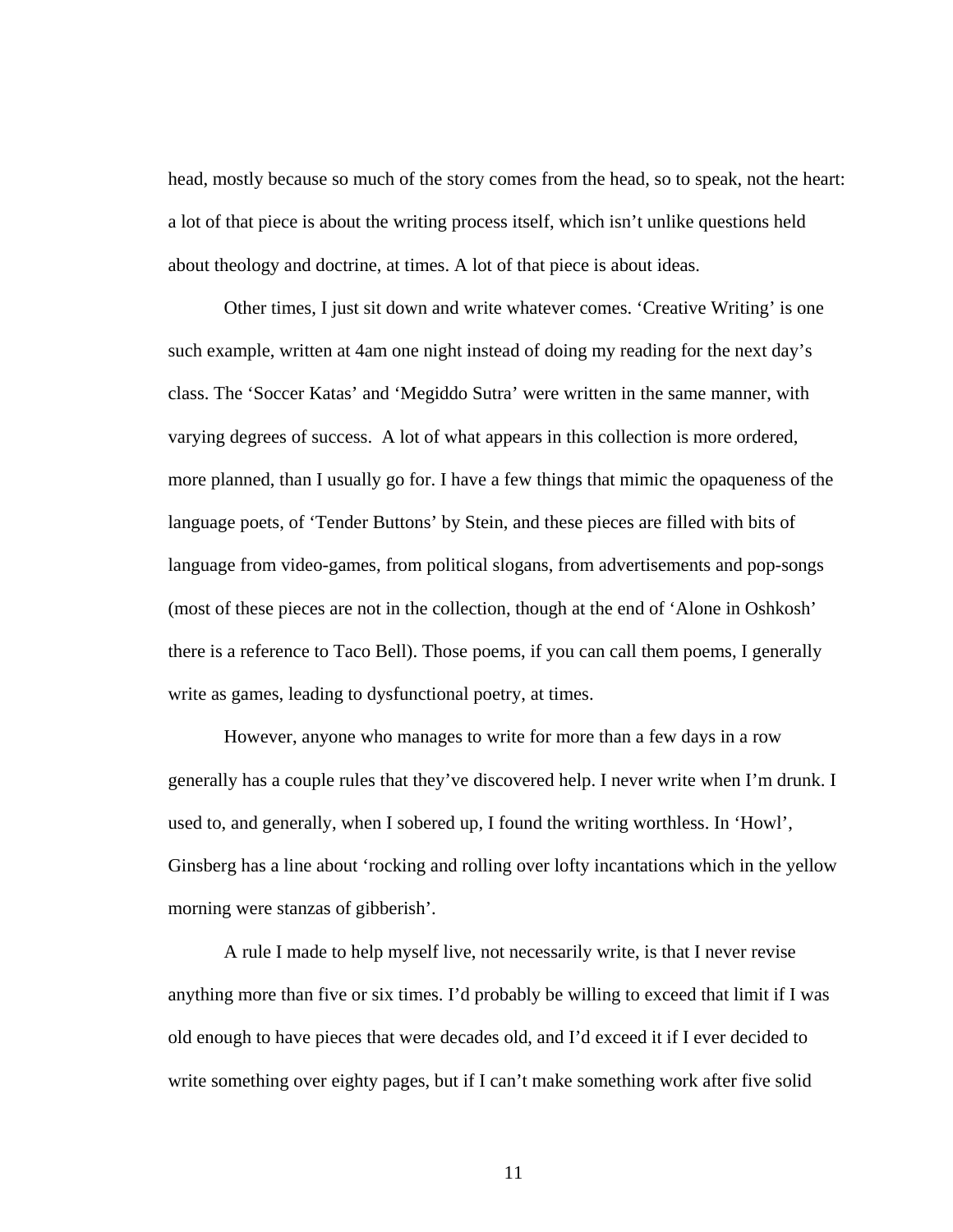revisions, I usually let it go. At the age of twenty-four, there may be pieces worth revising more than that at some point, but the last five years, I generally thought, *hell, I'm nineteen… no matter how often I revise this, I just won't have the experience to make it work until later*.

My goal with the subject matter and tone is to write about a college existence that is steadily more and more an experience people will have in common. Good or ill, the number of students entering this level of schooling is climbing. At times, I've been 'The Misanthrope' trying to stand at a distance from other students, trying to not just stand above, but stand apart. At other times, though, I enjoy being that bad poet, the one trying to pan handle for sympathy, both for subject and self. Part of the objective for me was to write, sympathetically, about things that I've been conditioned to have little sympathy for: students not studying so they can go to concerts, students grinding on strangers at bars, students delving into self-pity and angst. In many cases, sympathy is really empathy. Often, I'm coming to terms with these things in myself, this remainder of emotion left after dividing myself into student, son, lover.

With this, I wanted to intentionally acknowledge the locations where some of these emotions were felt. There are so many up-and-coming writers, with such a vast spectrum of experience, that experience itself is no longer a distinguishing feature. Locality, tied with experience, is a way to stand out. This is a different use of locality than I see with a writer, again, like James Wright: I'm not fighting for a particular community of blue-collar workers in Ohio to be recognized, nor a particular body of students in Wisconsin. Rather, I'm using the local setting to differentiate myself from all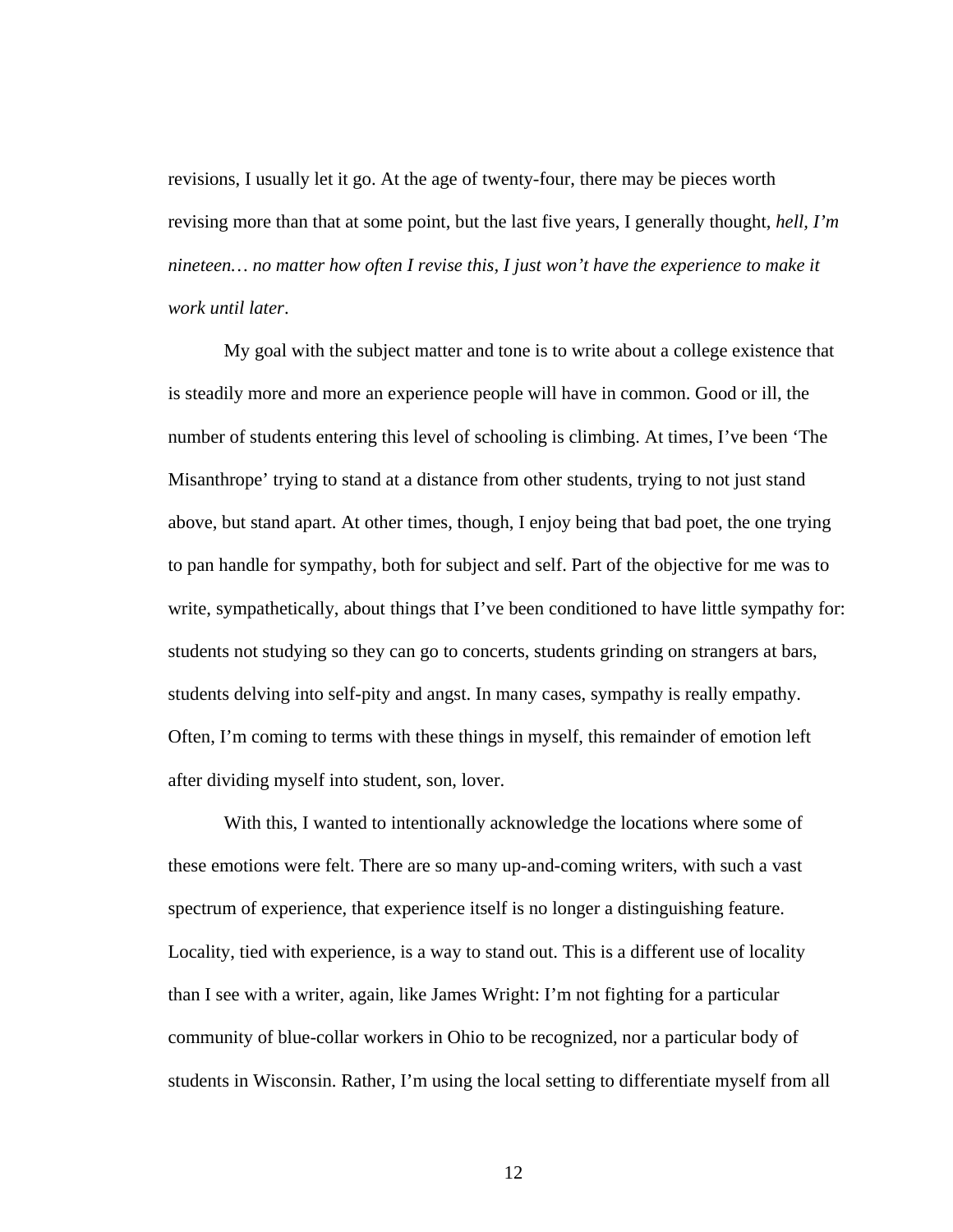the equally qualified, or better qualified, writers, while speaking (hopefully) to college experiences that are universal. This perhaps paints the college experience, from the students' eyes, as largely homogenous. Perhaps it is. Because this experience is mediated through near-universal rules of accreditation, because the likelihood of similarities in lifestyle among the students is high, generally then the experience is fairly similar, which is not to say necessarily banal, though it can be. Because so many students are likely to come from the middle and upper-classes, along with the uppermost fraction of the lower class, the variations will be slight. Race, gender, and personal neuroses may color the experience differently, but aren't guaranteed to. Again, remember I'm saying these things may not heavily influence *the college* experience, not their lives elsewhere. A bigger factor influencing the experience is probably the type of university, private or public, two-year or four-year, as well as whether one lives on campus or stays at home. If I write about college with generalities, it's partly because the college system itself is something in which there is an attempt to make things modular or universal. In order to make the blanket statement that anyone with a PhD in English is acceptable for a position, then the PhD itself, though acquired from different schools, must come to mean something uniform and general.

A quick question to answer, but important: why different genres? Why not just poems? Well, the essay form allows for more abstraction, for less focus on plot and more focus on idea or argument. That seems too basic; how does the essay allow for more abstraction? Part of such allowance is in the traditions themselves, as poetry, the classic sort, deals with tangible things while trying to recreate an experience or render an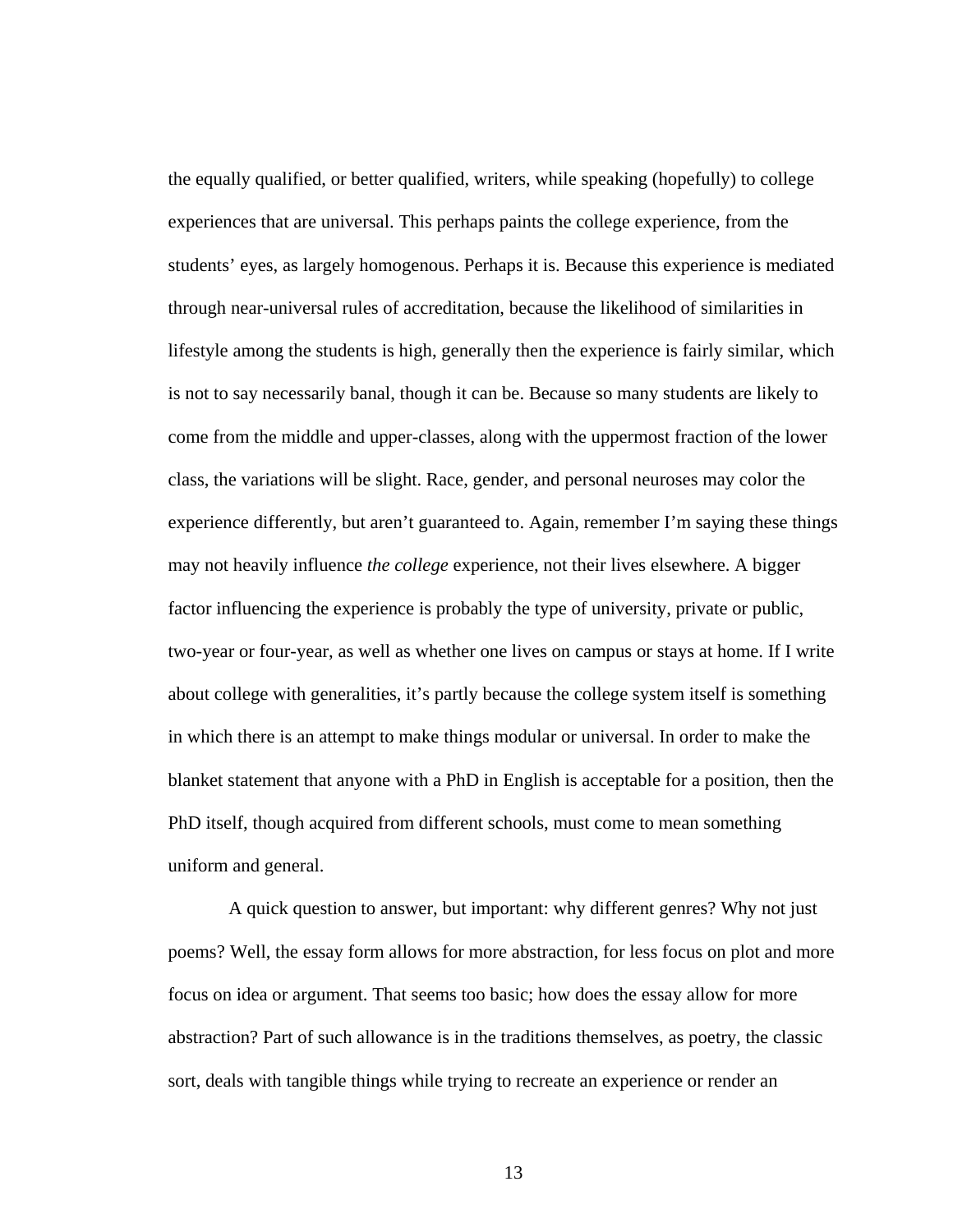experience in a detailed way. By adding a few essays, I allow myself to break away from needing to render the experience perfectly and am allowed to interrupt the action to speak, as much as I can, for my real self, and in so doing I am allowed to anticipate the reader's questions or rebuttals toward what I've just written. In essays, the reader expects this. In poetry, or short stories, the meta-device is less expected unless the reader knows the author well and the author habitually breaks the fourth wall. The only book off the top of my head that uses the meta-device and benefits from it greatly is Vonnegut's *Slaughterhouse Five*. On second thought, another war book, *The Things They Carried* (the book, not the short-story) effectively stops the action to successfully anticipate the reader.

Different genres come with different expectations for the reader. Often, I'm too sadistic to meet these expectations, as in 'Prank', where what is said in narration is sometimes responded to by the characters. In 'Prank', however, the sadistic element is tempered by the frame of the story: the plural narrator. While at one point I stop the action to say "I felt like a tag along, not thinking for myself…" and from there go on to momentarily have the narration lapse into the singular, the bulk of the story is written with the pronoun 'we'. Because the narrator is an anonymous we, it makes sense that the narrator is heard by his peers, and is then responded to in dialogue. The narrator cannot be an anonymous 'we' unless each part of the we is present. And if each part is present, then the narration is greater than the sum of the parts: if the narrator is a we, then every part of that 'we' must know what the other is saying. The truly anonymous 'we' is a hivemind, a collective. This is especially true with such a close-knit 'we'. By having the one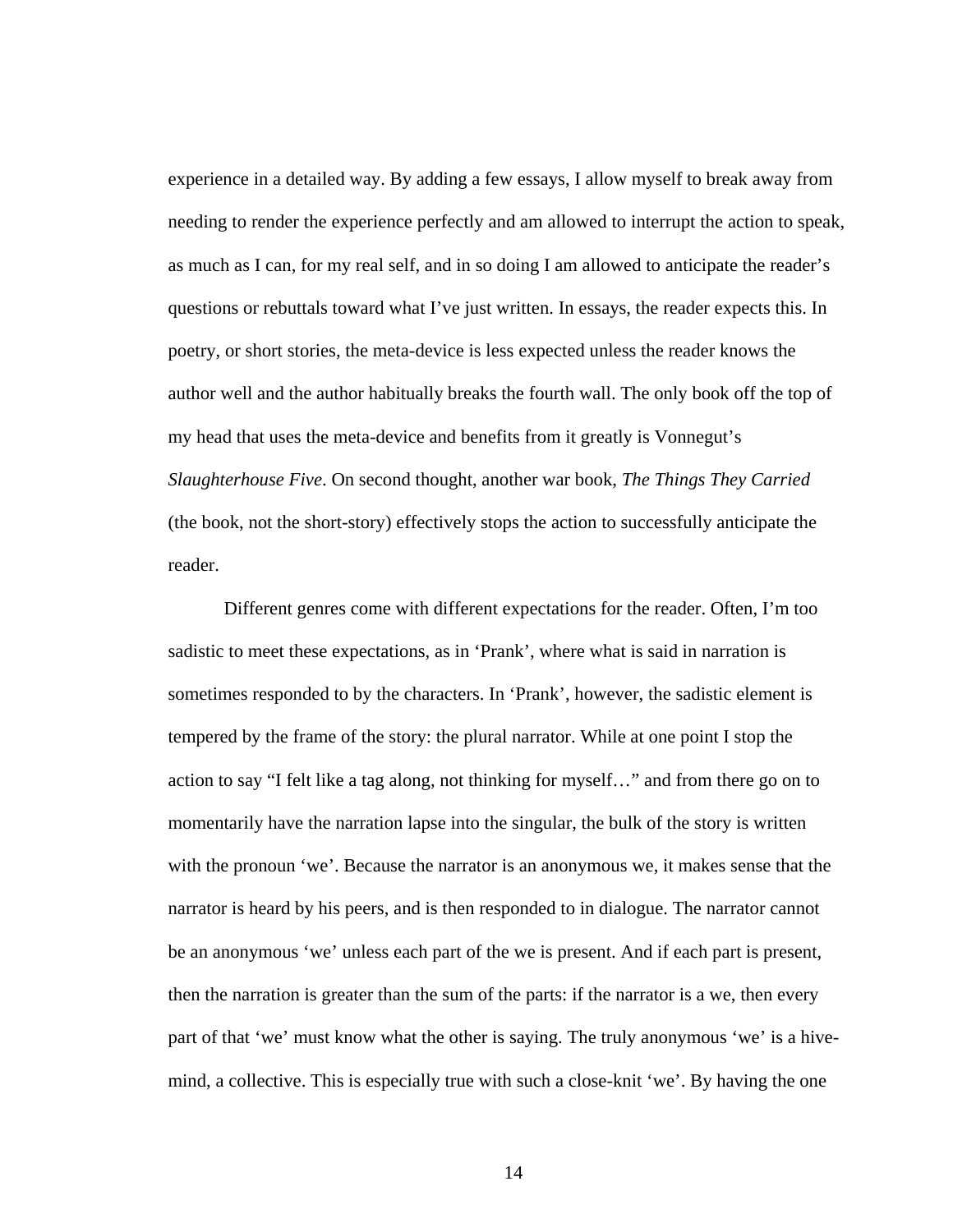part of the we respond in dialogue to what the other part of the we says in narration, it demonstrates that each part is very close to the other, reinforcing the fact that these characters are friends.

Back to the issue of expectations. In an essay the material is also looked at as real, or at least not as fiction. In a poem, the reader doesn't necessarily take the speaker as a stand-in for the author, though, as I mentioned before, certain biographical details can change this perception. Poems, as tired as it is, can indeed be masks. What is said in a poem, or short story, is not inherently taken as the poet's view, and sometimes the poet is conflicted to the point of not having strictly one view. But often the poem is elaborating at least part of what the poet believes. Because the poem is not taken, at first glance, as non-fiction, it allows the poet to say things that defy what the reader might expect the poet to say based off biographical details, allowing the poet (or short story writer, again) to say something and affect the reader, who would otherwise have been unaffected by the poet due to their own assumptions and biases toward the personal life of the writer.

For me, this allows me to write a poem or story like 'Lake Michigan, 1966'. My biography would reveal I was not alive in 1966, making the first-person nature seem odd. By writing the poem, I can get enough distance from the piece that the reader sees it as a persona despite the use of an 'I', allowing me to write in a more immediate way than if I had to *posit* what some character would see. The poem form allows the distance between self and speaker to be a given premise, allows the writer to not have to say *Well, what if I was alive in 1966? Then, I might say…* within the poem. Different genres set up different expectations of style, and those expectations are the rules I have to work in. And since I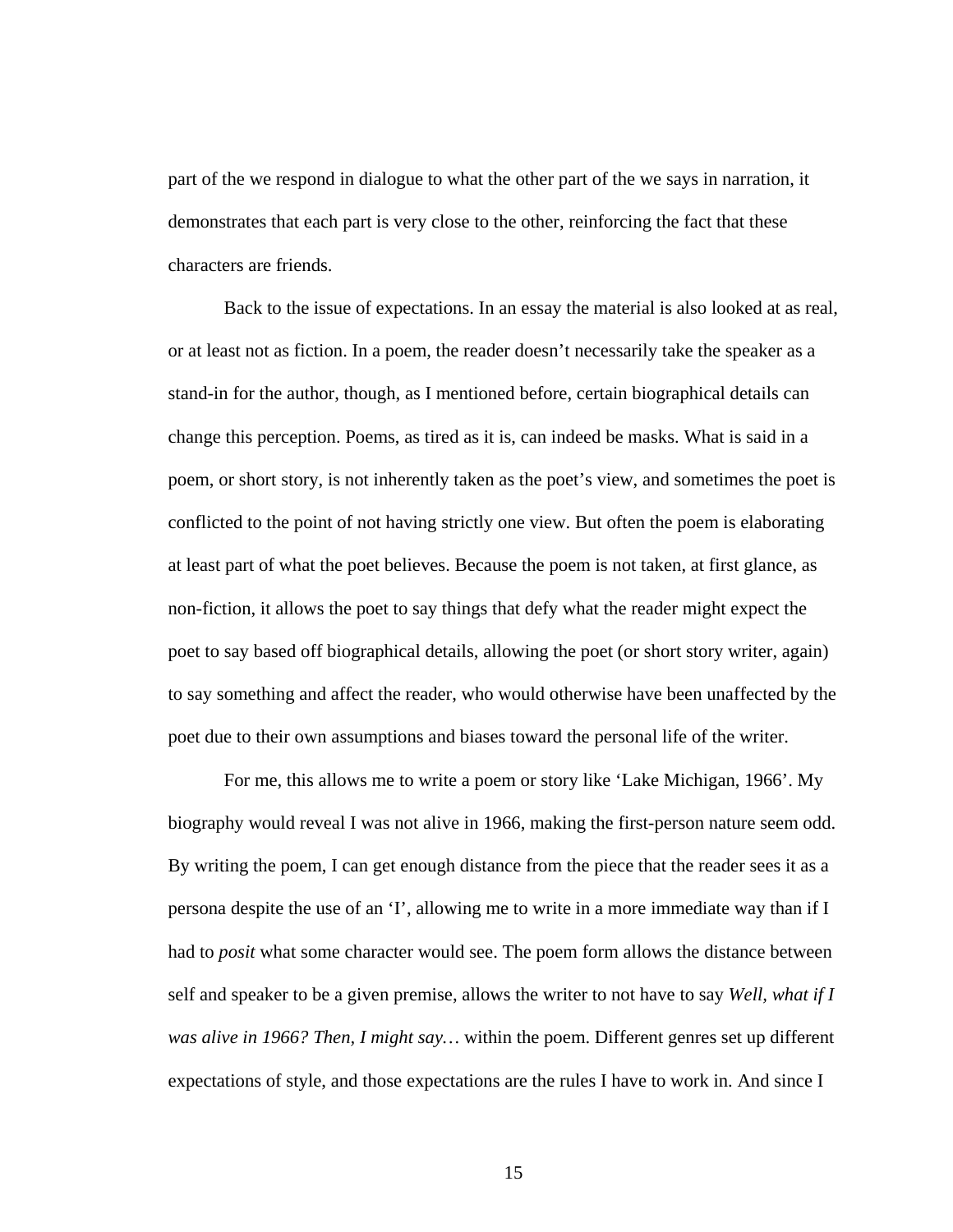don't care for rules, I decided to use different genres to give myself some extra room to work in, and, hopefully, some extra room to reach the reader by.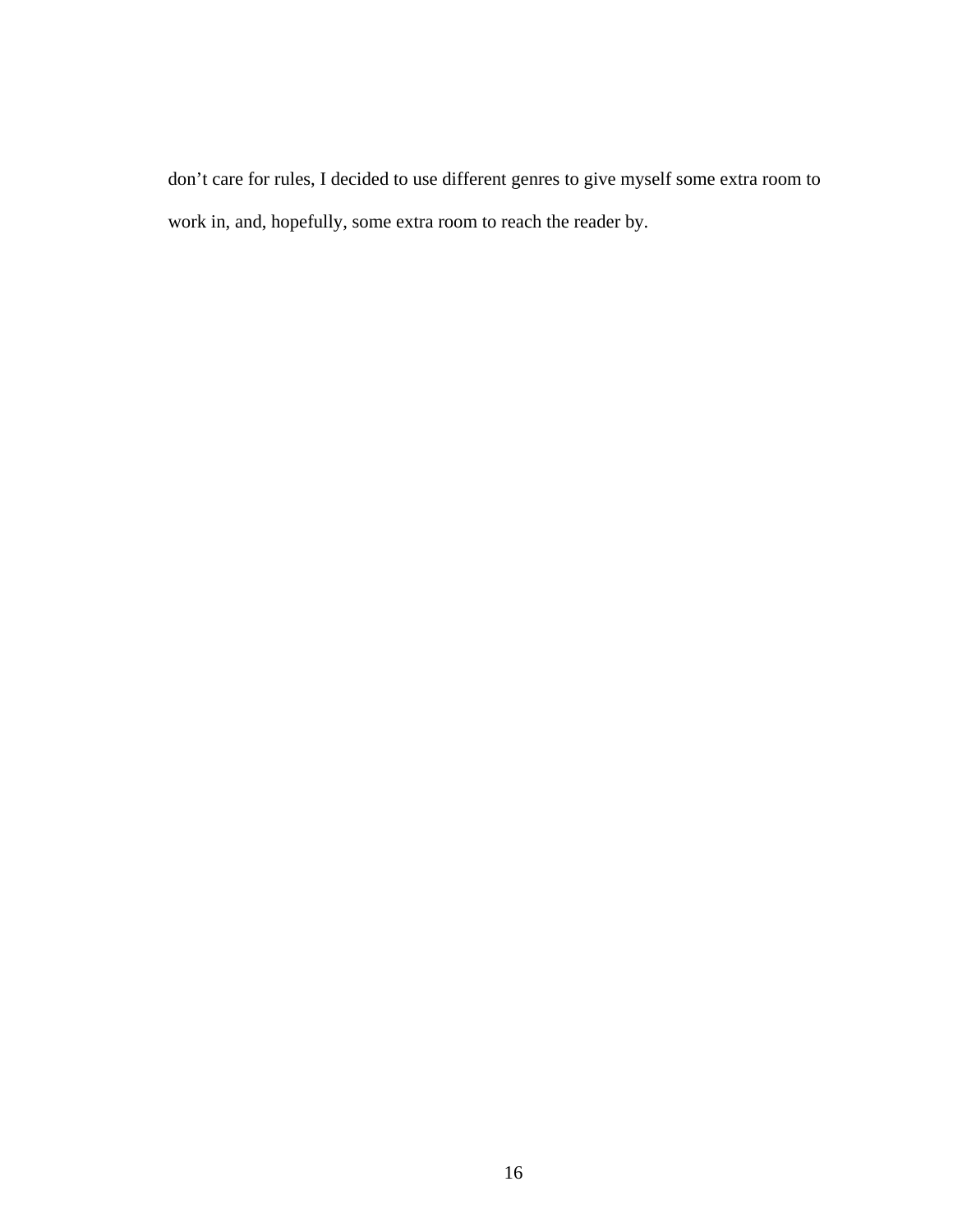### **Daydream**

Inside the snow globe Outside my window There's a pair of lovers Like gloves. The sun Glows sparsely, an Old bulb in a basement Of dust. Squad cars Seem like matchbox Racers, cops and rubber Masked robbers knocking Kitchen chairs around. The bookshelf and Its gap-toothed smirk, baby-Teeth encyclopedias Left on the table For dad to pick up. Am I obligated to say *Oh, to be young again*?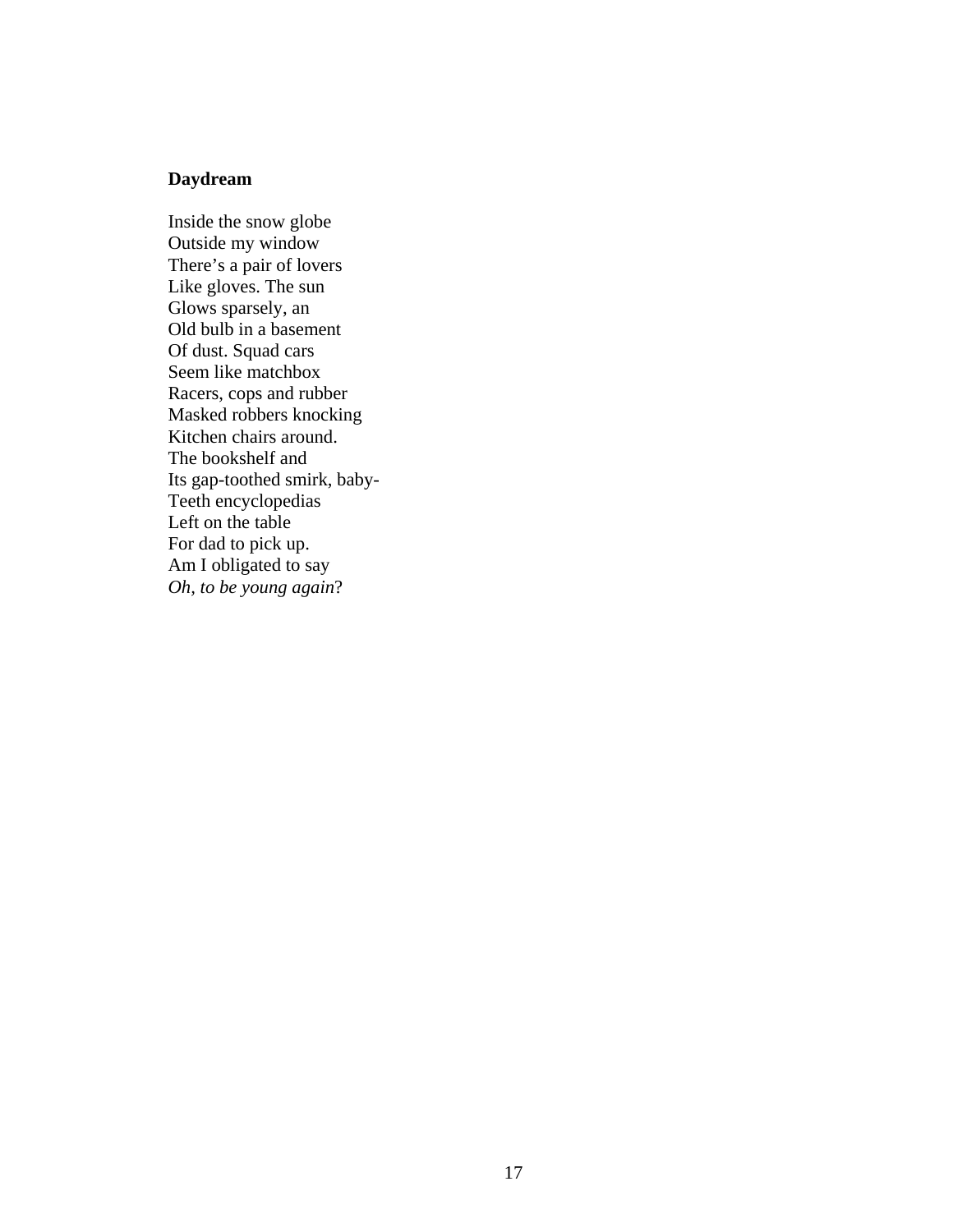### **Prank**

We all had crowbars. Breaking into the college before graduation had been a dream of ours. The building we'd decided on had at one point been an old church, which at some point later had been converted into the school commons. Sacrilege! To eat where others had prayed! We laughed. Now, myself and a few other punks had decided to break-in, the final event in a chain of total irreverence: the church becomes a feeding ground, only to be broken into.

"I'm fucking hungry."

"Shut up, shut up," came a hushing reply.

"Man, security doesn't do shit around here. School's only a thousand, man - security's two."

Breaking in for our own variant of 'The Midnight Breakfast' had been an idea we'd kicked around for a long while. We figured, since the security guards only went on rounds every hour-and-a-half, we could get in, get some grub, probably even eat it right there, leave a big fucking mess, and get out. Creeping around the building so as not to be seen from the street, we snuck through shrubs with the vigor of pretend spies, CIA Agents on a mission to photograph a hostage compound. We weren't drunk. Just imaginative.

"Okay, okay, this is the fucking door. This is the one."

We said 'fuck' a lot, though how many of us ever actually participated in the word being defined in its transitive form remained questionable. If sex is rocket-science, we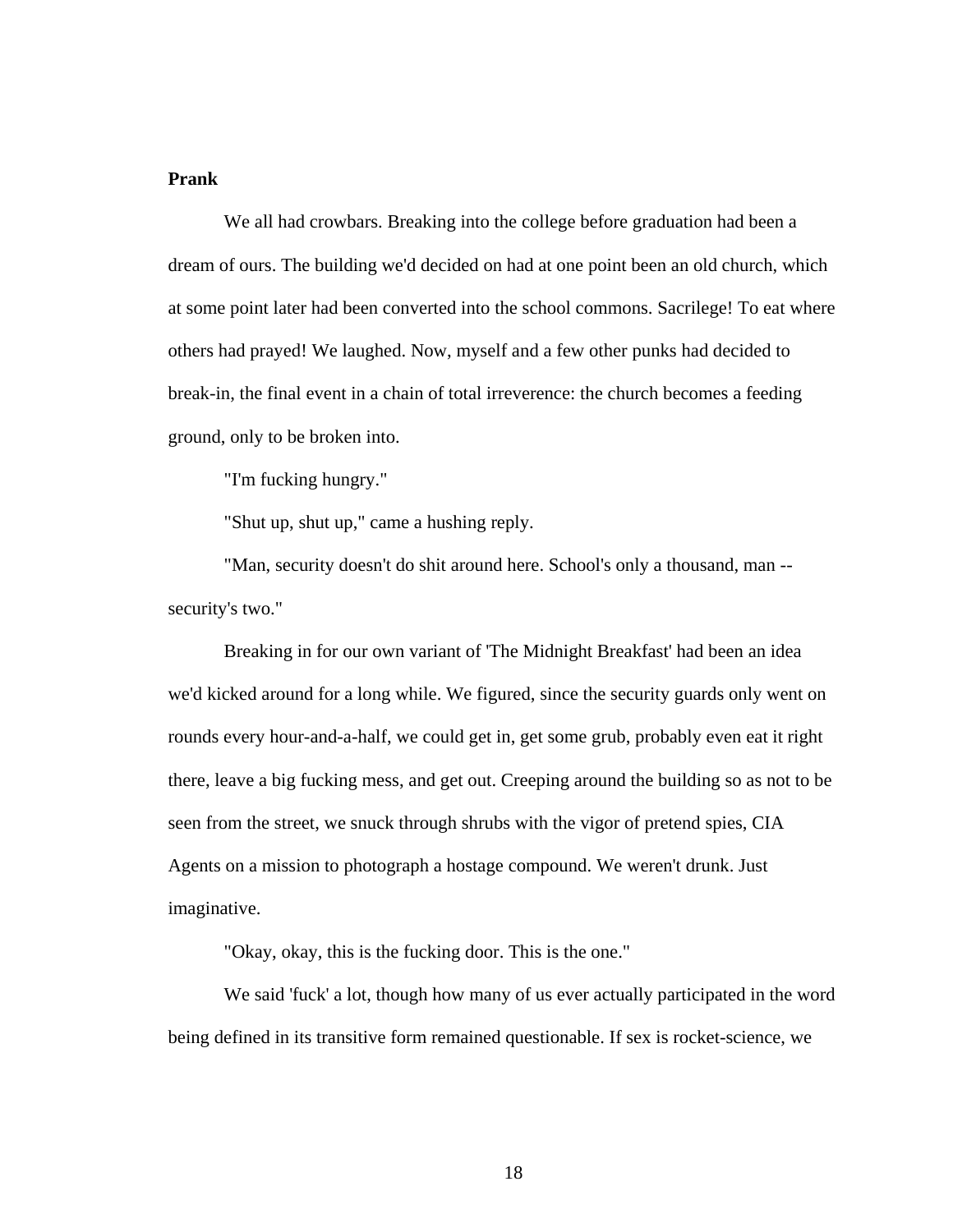weren't exactly what you would call *The Right Stuff*. The only time our eyes knew the secret-parts of females was with magazine stills, photos with no desire of their own.

So, here at the last vestige of college, at the final moment of sacrilege, and at the end of a long and tedious involuntary abstinence, we decided to console ourselves. With a break-in.

"Hardly a fair trade for all the work we did."

"Christ, couldn't we have just gone to a strip-joint or something?"

"Pussying out on us, now?"

"I'm not afraid -- I just think we could have gotten hookers."

"And AIDS."

That probably wouldn't have happened, seeing as how the school passed out condoms, but it was a good way to rationalize not going down that final road that spells out true loser-dom.

The point-man, already with his crowbar out, had started laughing when he heard 'and AIDS' come out as a punch-line. In laughing, he leaned back, losing his balance, and put his hand on the door-handle to pull himself back up. The door came open.

"Oh for fuck's sake!"

"School of a thousand, man."

"*No one locks their doors in small towns* I thought was just old-fashioned B.S." "Guess not."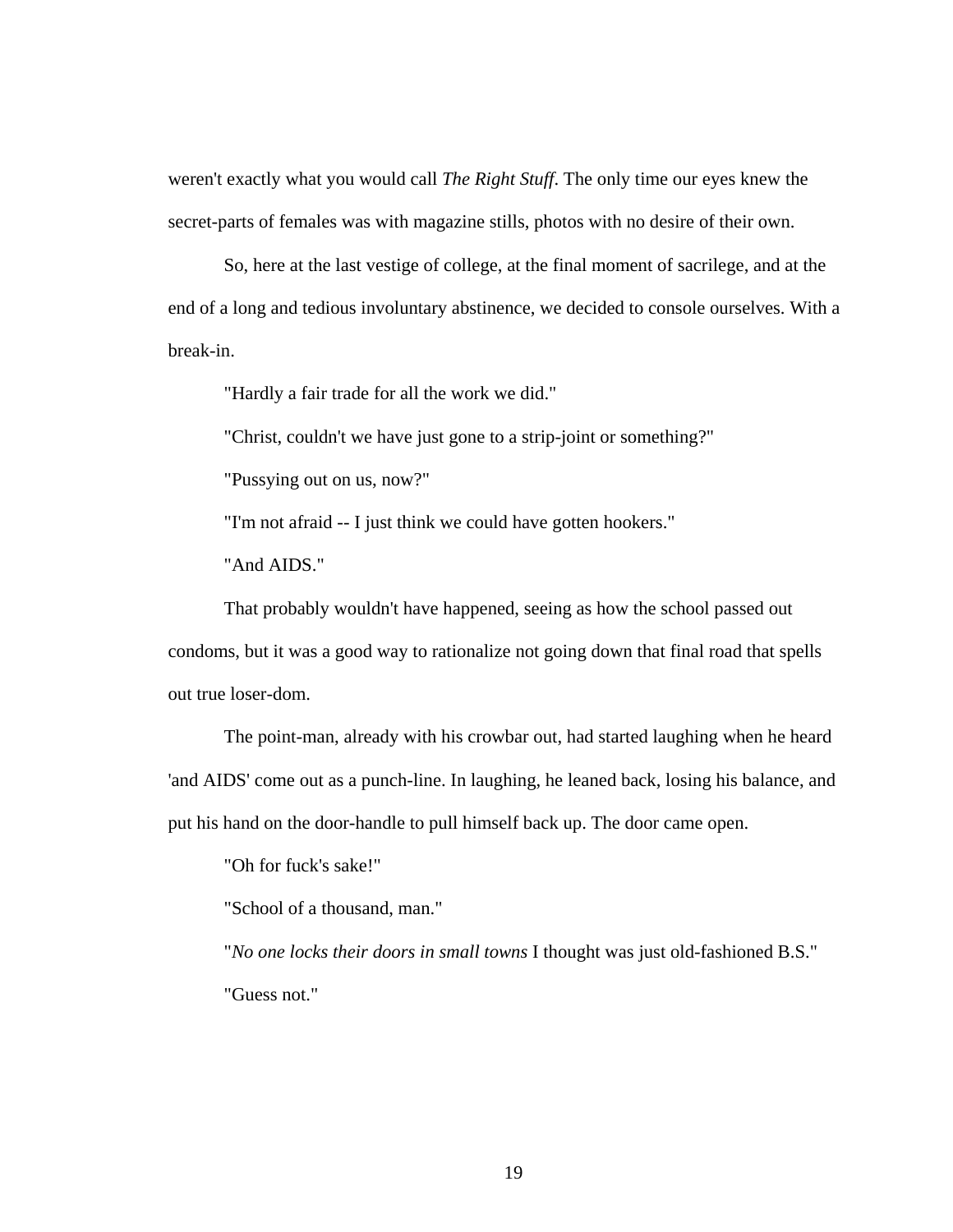We put our crowbars away, on the ground, behind a tree. Heading it in, we looked through the building as those who enter a tomb where the deceased is about to be lain.

"Laid," someone corrected.

Laughter.

"It's lain, man. The dead don't get *laid*."

"Yeah they do -- they've got perpetual morning wood, rigor mortis, always able to get it up."

A few of us said that was pretty creepy, don't talk, man. In the old church, two very different worlds came together: the world of concentrated youth, a warm-blooded existence, and the world of the sacred. Now we were soon leaving both, leaving the foulmouthed, sexually promiscuous strata that piled over the consecrated dirt of an older strata. Sometimes, in anthropology (had we listened), the artifacts of two strata mix in such a way that distinguishing between the cultures becomes impossible. In a darkness only broken by flashlights, we wandered through the restored brick walls, past the po-mo decoration lights, the silly banners announcing where the college sat on the Princeton Review for 'participation in intramurals' and 'most accessible professors'. Small school. Occasionally, a wall still held the niche where a statue had been held. One niche had a mannequin clad in football pads in it, with 'Go Team!!!' cut out of construction paper taped at its feet. Past that, we entered where we normally had to swipe our college-card or present a wallet, past the computer-register and into the empty buffet lines.

"No food."

"Nothing to eat."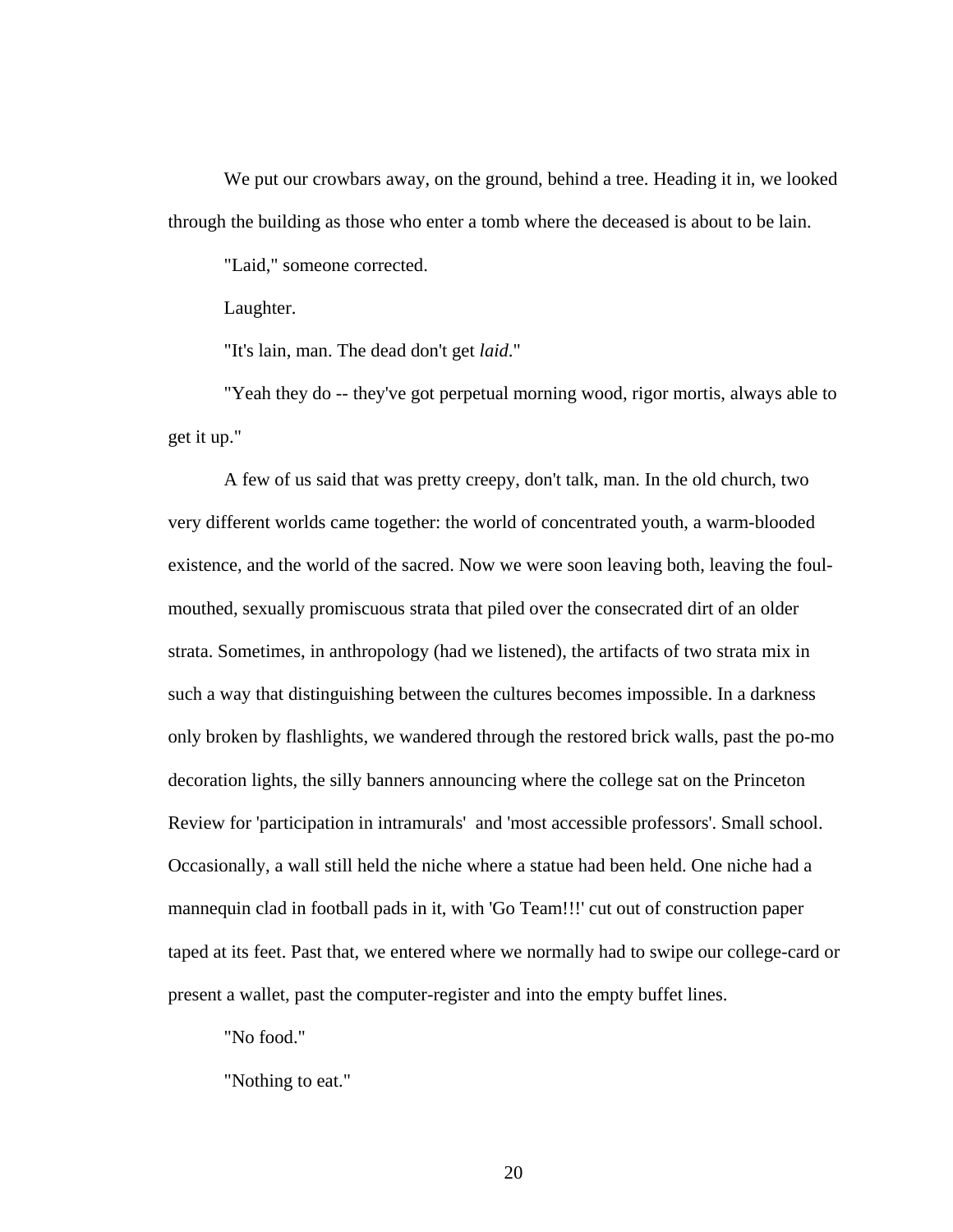"Just like any other night at the commons."

We all laughed. We had seen the security guards come by only ten minutes before attempting to break in, meaning we had an hour, at least. No one but us in here, each one supposed.

And that was true. No Freddy, no Jason, no maniacal masked figure enticing us to 'play a game'. We searched for the storage room.

I felt like a tag along, not thinking for myself. Didn't want to break-in, but would I really disappoint those guys? We followed orders, teachers', even each others', like soldiers, like there was a handbook telling us how to act. Whether biology text-books, *The Things They Carried*, essays by Claude Levi-Strauss, or sheet-music, we had our orders. Men, those who consider themselves good friends, use orders to avoid really questioning how close to each other they can get. 'I've got science-homework' shortens to simply 'I've got work' as we age, or we bring hunting rifles, fishing poles, politics wherever we go, activities so we aren't just 'talking'. Breaking in was another activity.

I knew the beer, intramurals, flag-football on the quad would all end. We all did, so why *talk*? But that was just for us, we thought; the strata, the one we'd leave, would never be covered over. Somebody, we imagined, would always remember the one paper, the one grand-slam, and all the other clichés that are erased as soon as one leaves, and restored as soon as one comes back. There's always that professor who remembers.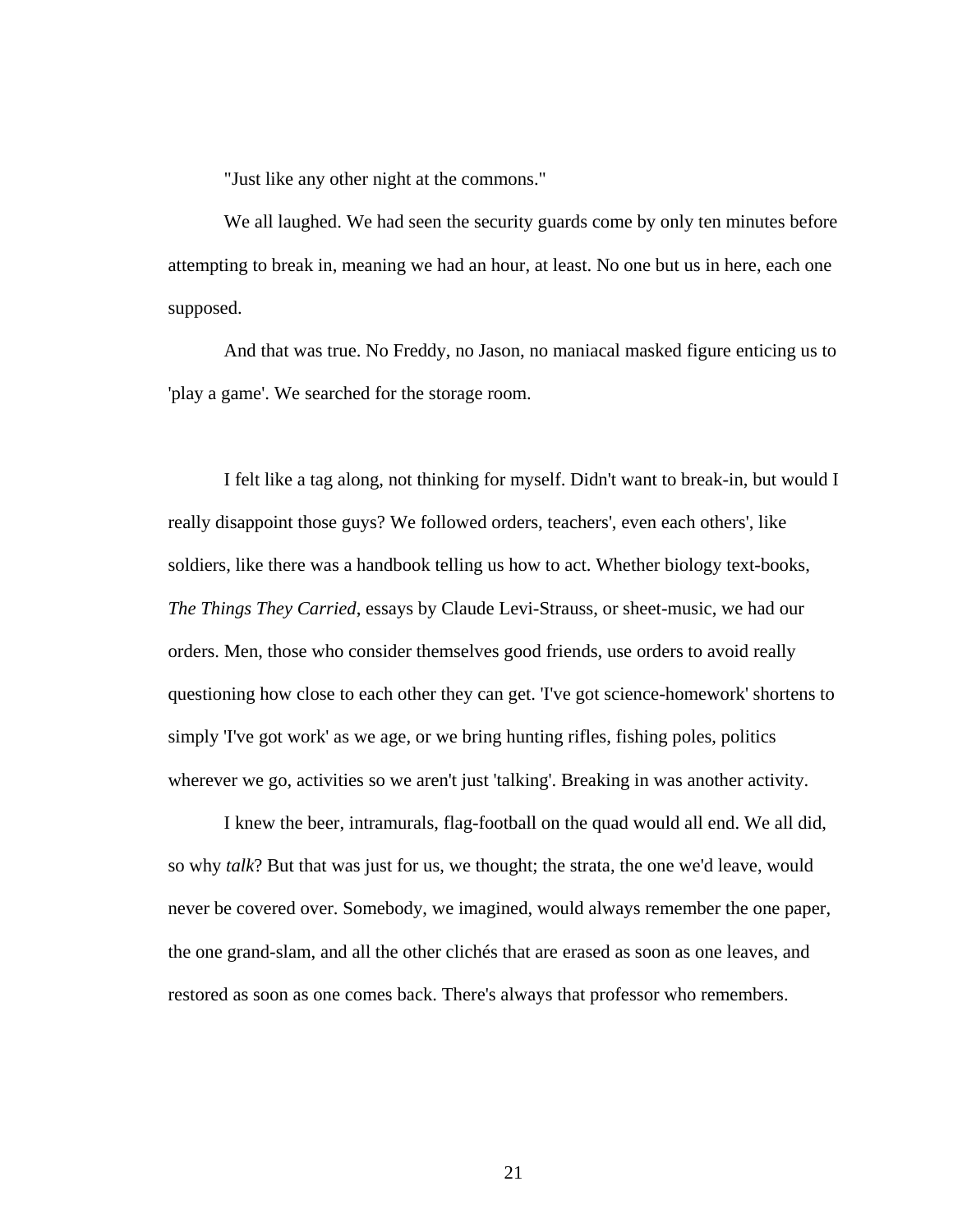When we got to the back, we saw a faint light on in one of the rooms. In the room next to the storage area, in a room reserved for student-employees to sit and linger during breaks, we found the student-manager and her boyfriend, neither of them seniors, sound asleep and naked. She, lying on her side with an arm draped over the boy, had set the keys down next to a small flashlight. The blanket they'd set spread beneath themselves on the floor lay crumpled, twisted about.

"Of course…"

So that was why. The crowbars were still outside. We hoped. But for the time being, we stood there, looking at the two, like Joseph and Mary, perfectly asleep in the church, or commons, or erotic nativity. We forgot for a second about noodles and silverware.

"Cups, man, size D," came a whisper. Their clothes, noticeably her bra, were on the floor. I'm sure if only one of us had been there, the one would've snatched it.

"Ssshhhhhhhhh…"

We left after ten minutes of standing, looking in reverence, but more so in the profound consummation of something not entirely physical, not entirely even about the couple. We couldn't help but stare: the girl's breasts, the hint of a smile, the tousled hair and glimmer and traces of sweat.

We didn't know how romantic it had been, how quickly he had come. Maybe she smiled now because she'd been so much that he blew his load in seconds, and all she could do was smile at how bad it was, falling asleep from boredom long after he passed out.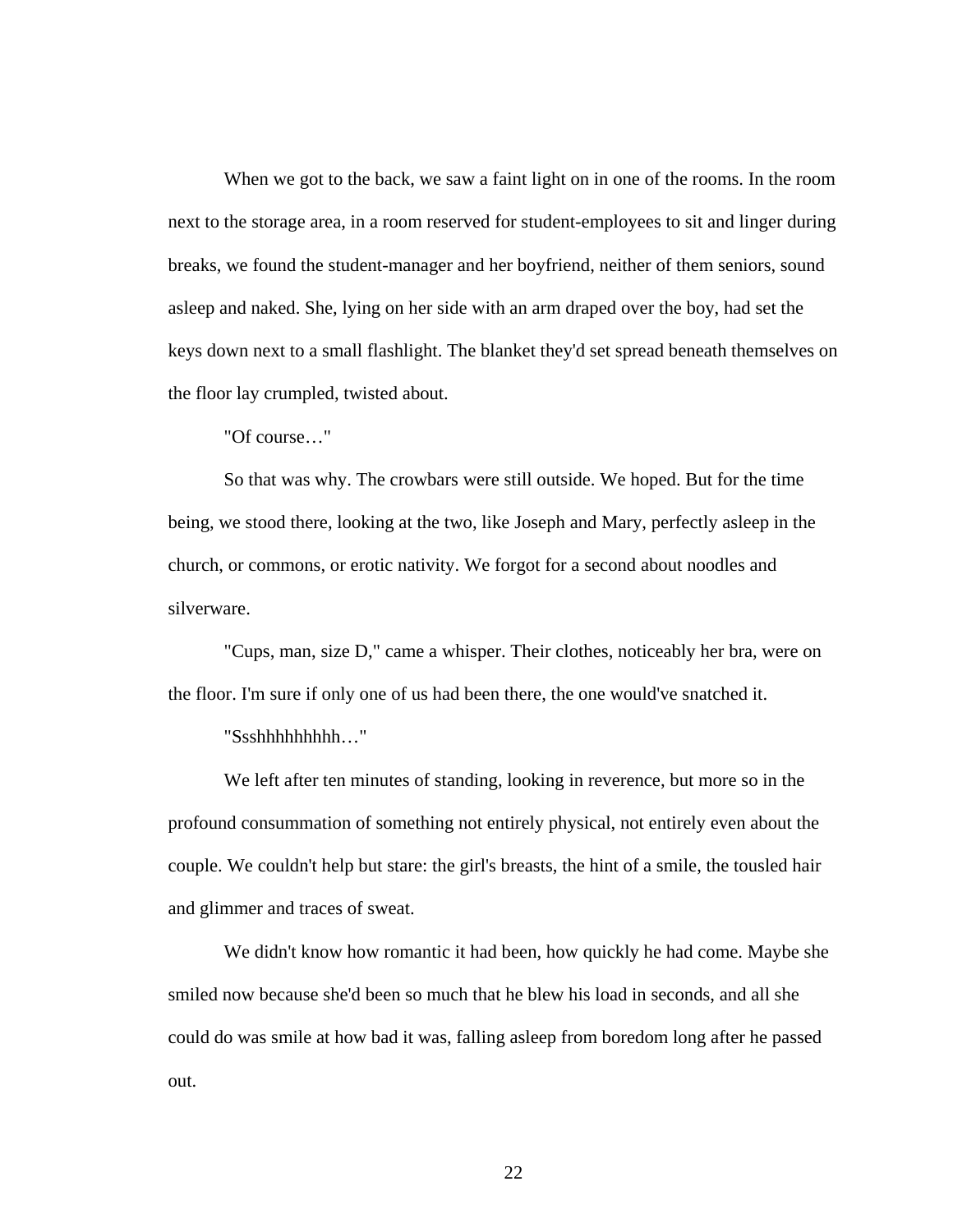"Yeah, I think so."

Outside the building, we picked up the crowbars, and, in the clear, smoked cigars we'd brought for success or failure in our little operation. Beneath the dark, we thought of that girl's smile.

"So they like it, too. They have things they want."

"I bet they like bigger cocks -- I'm glad I have one."

"Oh, fuck you!" we laughed, the nervousness finally gone. Walking back, we felt let in on knowledge of a small, possibly worthless secret, if it was a secret at all. Thereafter, the few remaining trips to the commons were more like going to the old church than to grab a bite.

"Almost the presence of God, man."

We'd be graduating in a week and a half, most of us hoping to leave the town, never to come back to the small college where we felt we never got anything important but a piece of parchment.

"We didn't even get any food, tonight."

"I bet they got some." Meaning the couple.

"Fuck, in every sense of the word."

"Gas station?"

We began walking to the gas-station, since doing anything after-dark during that late spring meant having to wait until after 7pm, or well-after when the town closed. Cold chicken sandwiches, stale pizza. We walked faster. Our parents thought that because we'd soon walk across a stage, shake a hand or two, that we were about to be transfigured.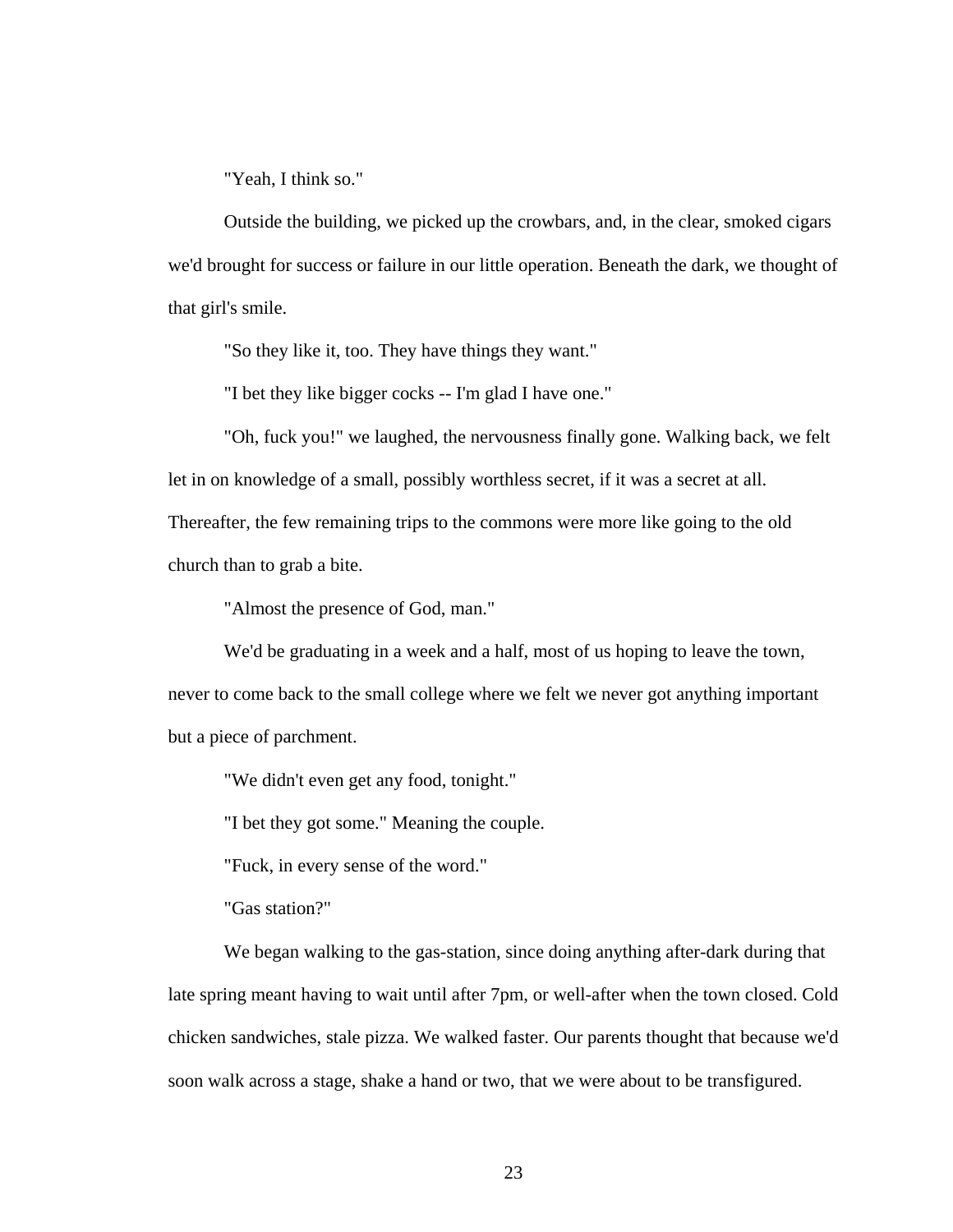Change isn't that easy. We knew that. All we learned those last few nights, for better or worse, was a tiny secret we should have known before. Nothing else. And that's the way we wanted it.

"So, church Sunday?"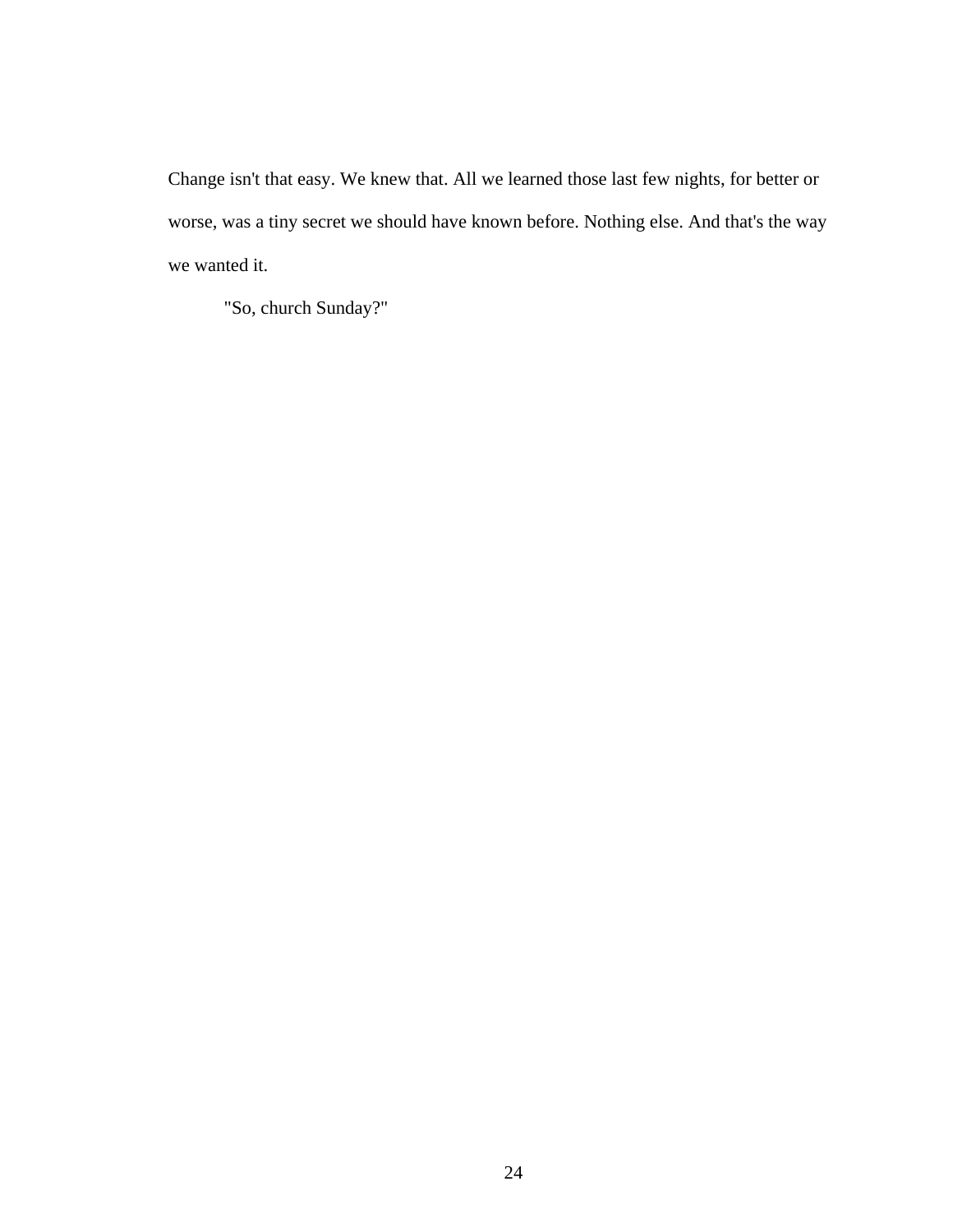## **Moving In**

The air mattress, unleavened bread Flat on the bedroom floor. Blinds like eyelids shut On a corpse, Windex Spread as coins, the life The apartment lost Believed. I'm the Boatman, Some memory's afterlife Or the resuscitating Breath, blowing into the lungs Until one can rest On them, until the eyelids Flutter and daylight Peers again into the soul.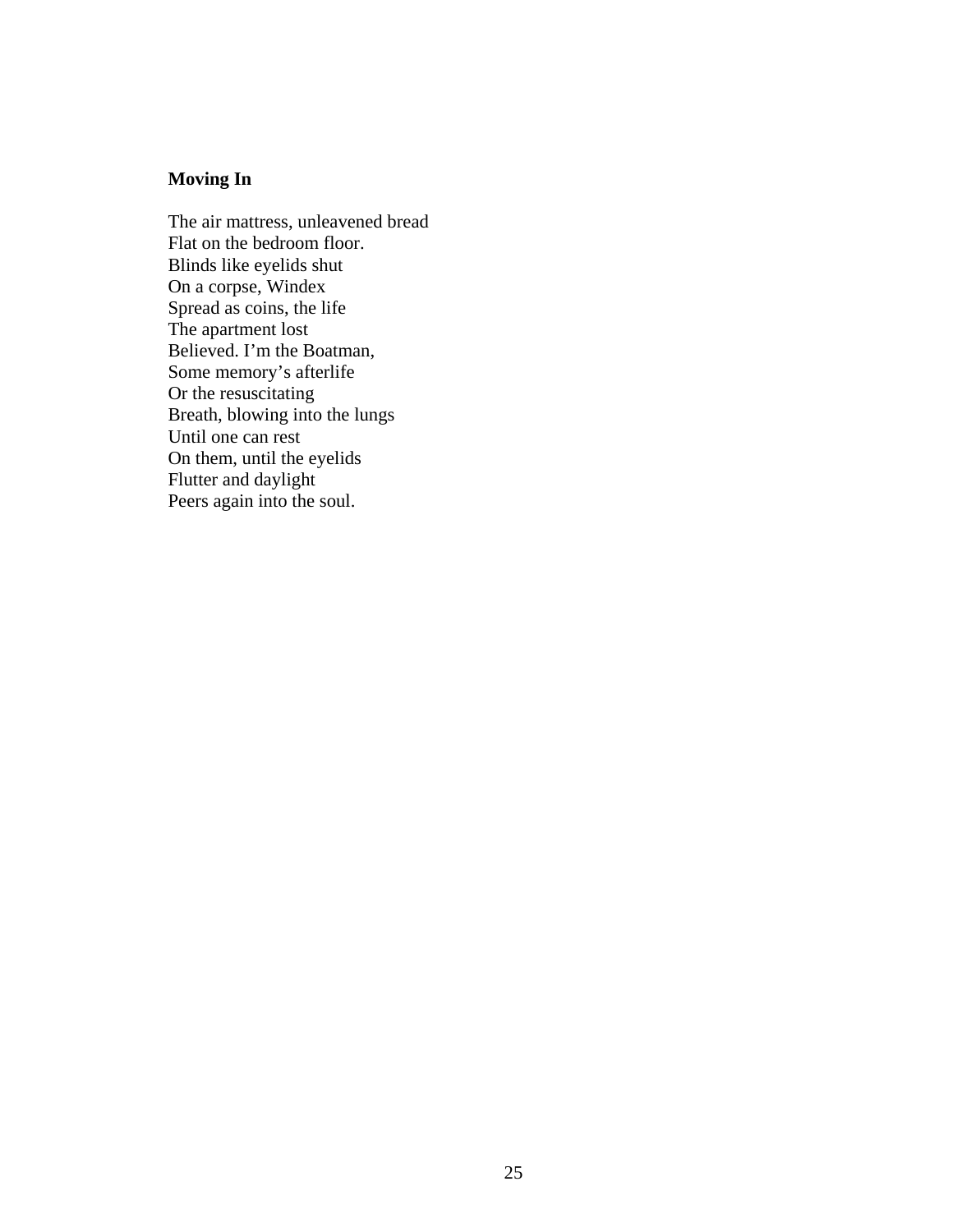### **Houses in the Night**

I'm out in the audience, Lone voyeur Having to imagine his pornography Of graduations, death, marriage. I pay the fee: Twenty bucks at the pump For a matinee (Lately, I've been getting up at 5PM) and drive The empty streets Past the plots of yards With their stone Buildings, with addresses Like birth-dates etched in the walls. Or etched like the silver underside Of anniversary platters. Or, still, like senior year Cut into a pen. There's something masturbatory In this lonely imagining of strangers' lives. Maybe these houses aren't sepulchers. Maybe the occupant is single, abstinent, never dated. Maybe there's no kids to have graduated. Maybe, every night, when I drive past The people inside Watching the street for rape, robbery, Drama (or comedy, depending On how sadistic They are) and they imagine my car Steered by gang-bangers, partiers, a couple Headed to make love Away from parents, teachers, those bullshit rules. Tonight, I'm not the voyeur, And maybe this isn't masturbatory

But mutual.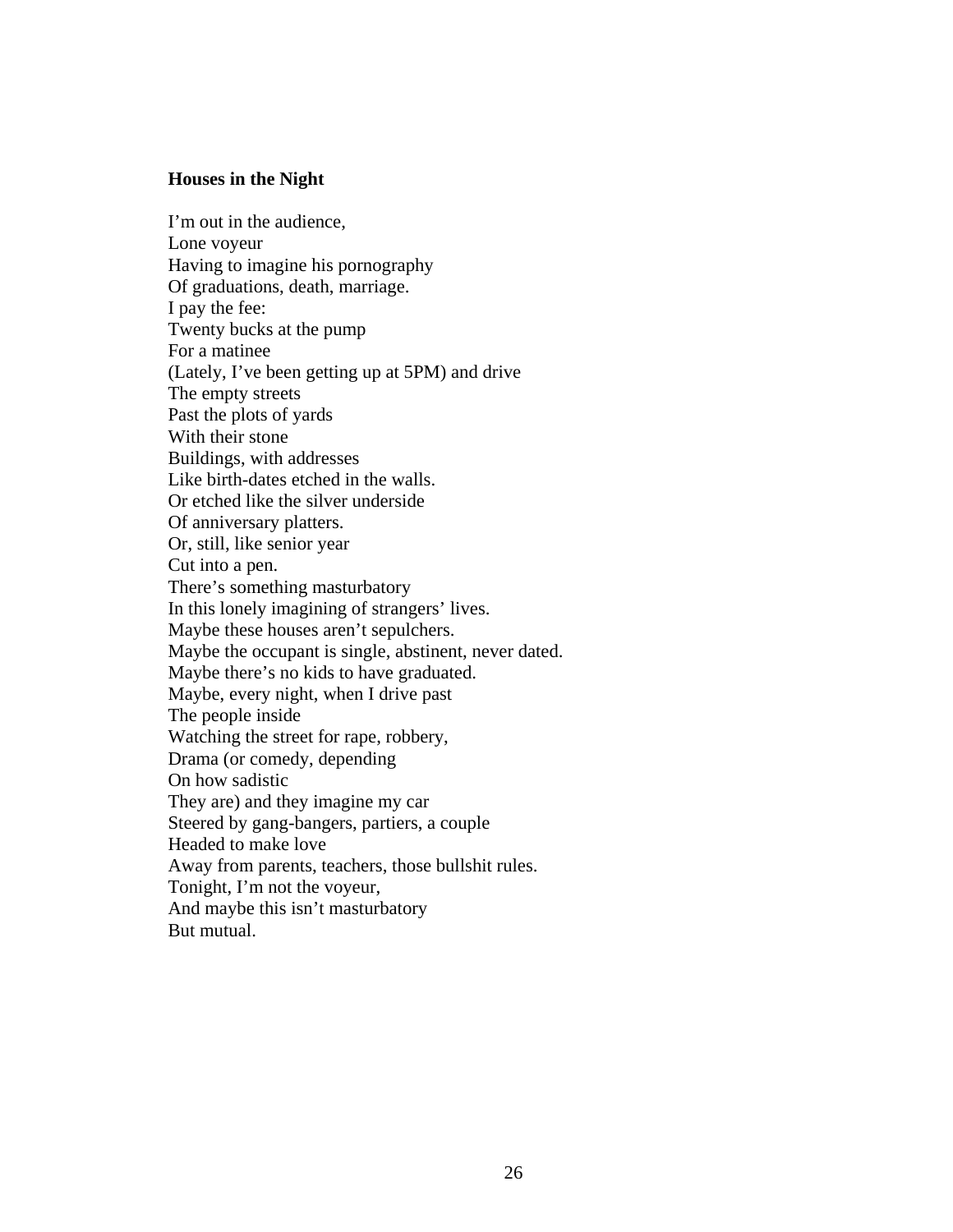### **Moonlight Soccer Kata**

alone in the middle of the street a ball shimmers in lamp-light left-foot right -foot stop. shirt flopped down on the boy's shoulder. exposed naked white belly caught in headlights the ball strobes juggled in air against the grain of bar-time traffic cutting through blue-red flashes. another DUI. slowly *step-over, step-over* runs a mantra down lips becoming waterfalls in sweat. white houses, rabbits, shades drawn for sex (so he imagines) and the world stands still as the boy catches his breath between touches.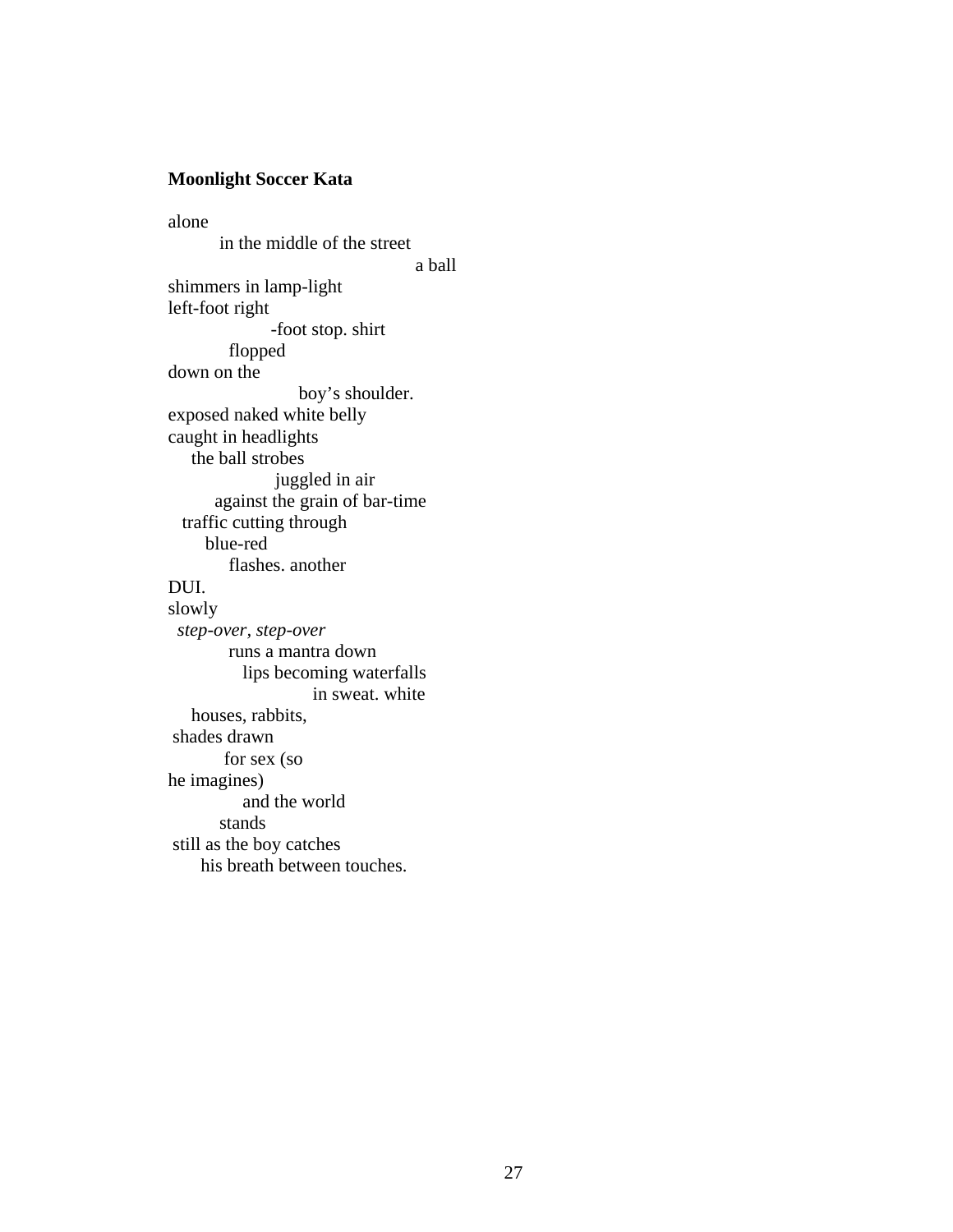#### **Absence**

I can hear your breathing in mine: this Is why I jog through the city At night, after Those ruckus bars turn on their houselights, After the last drunk drives home Leaving the empty streets. In the middle of winter, air Molecules stiffen, vibrate less, carry Less sound. These nights I hear your breathing in mine. With three layers on Panting, sweating, The mind can trick the body. Though each breath cracks lungs, Though the stars hold vigil waiting For me to fall, slip Anonymously into the dark. I hear your heartbeat as my toes strike the ground. My breaths pierce the night Like pistol reports.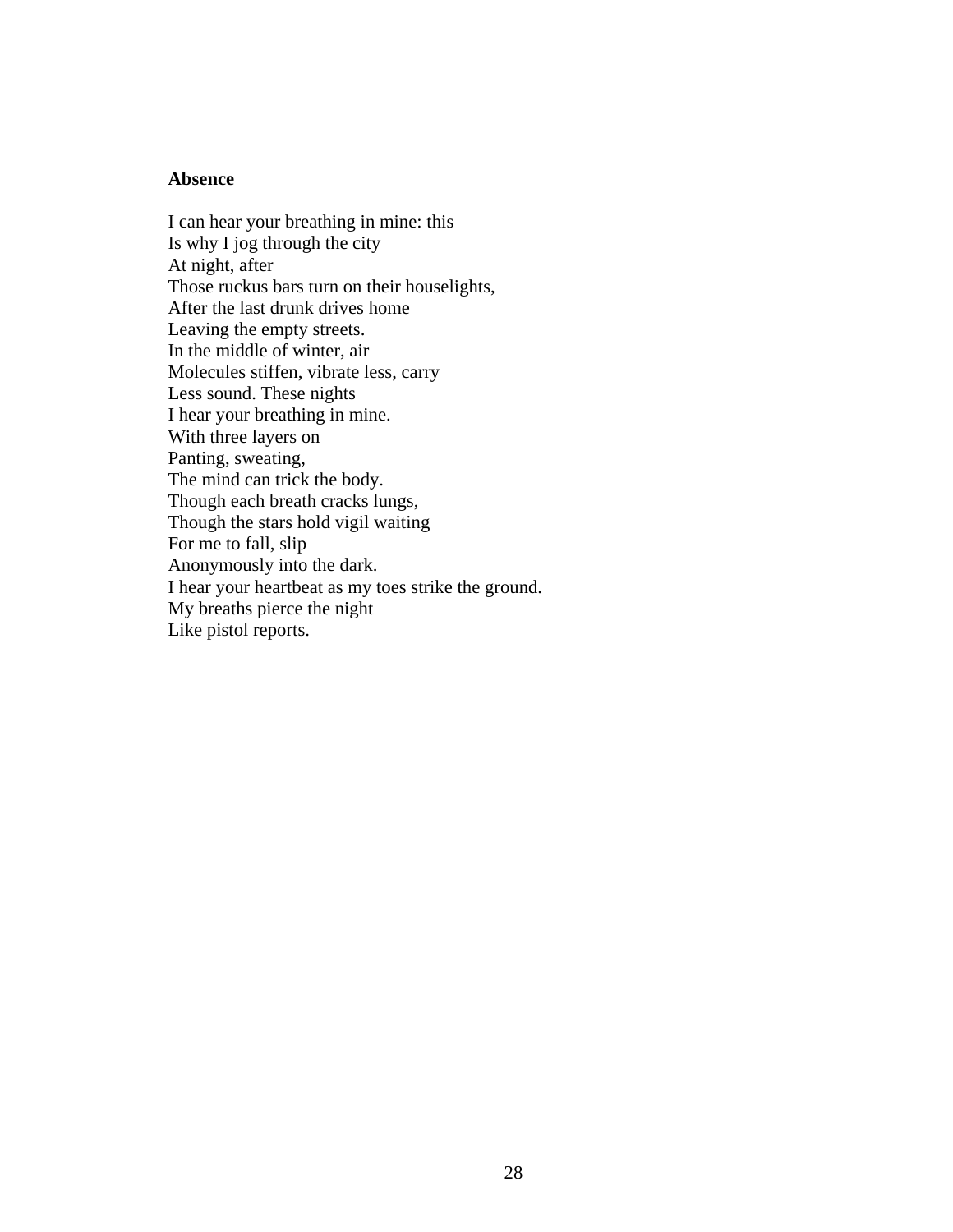### **Mansfield Stadium**

My coach believes in me, everyone believes in me: I've been in the program so long, they finally believe I can do this. High school, 2004 in Madison: I'd ran track the past three years, circling the infield for four laps of the mile. Kids would pick grass, jot answers to science homework between their events lying in the sun, occasionally looking up to see me tailing the pack. I was slow, a brick with two pipe-cleaner legs behind a herd of buffalo. We had guys on our team who could run a 4:15 mile, making my 5:20 as important as a knife in a hydrogen bomb fight. Some of these guys would run in college, take a free rollercoaster ride from track straight to the back of a classroom, drooling through lectures a studious kid would also drool through, *awake*. Not that these guys were bad and I the victim; in fact, one of the guys came from a pretty broke-up family, his dad gone on a second honeymoon with the bottle, his mom left to work an Arby's without child-support. This kid, Nick, had graduated my freshman year, the only guy to believe I could break the 5-minute barrier in the mile back then, a task passed-by and lapped by everyone else.

Now, three years later, I'm at the line for probably the last mile I'll ever run, at least in an oval. Teammates scattered, waiting to pole-vault, warming up to take wings in the hurdles, all turn and cheer as I pass, as one lap falls, another. I'm way ahead of usual, running so fast my shadow's out of breath trying to keep up. Two guys from Parker suddenly trip, one over the other, in a sort of gourmet pretzel straight ahead of me. I hurdle the one still in my lane, his body a felled log, and the few people behind do the same.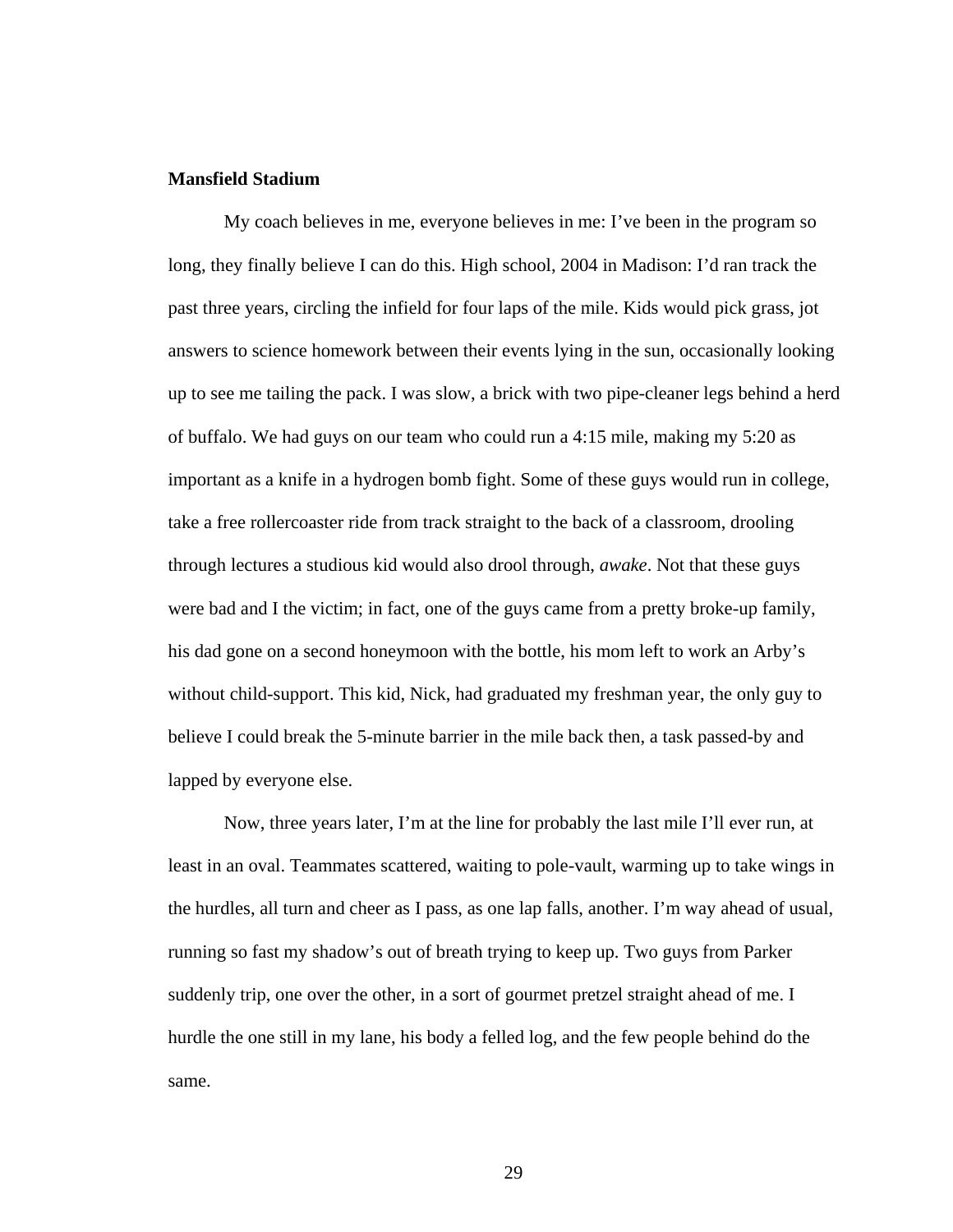The last lap comes, and halfway through I see the clock, 4:28 in big light-bulbs, a couple burned out in the eight. Lowering my head, I start sprinting. Now, it's funny what you remember when you're tired, suffocating, air around your legs becoming a vat of Jell-O, yet focused on something more. I don't remember anyone yelling, or the sound of tires on the four-lane highway a block down the road. I don't remember the sun shining on the bleachers, reflected around the handful of non-athletes who'd come to chat and watch, mostly chat. What I remember is looking up, one foot across the line, 5:03 in light-bulbs above me.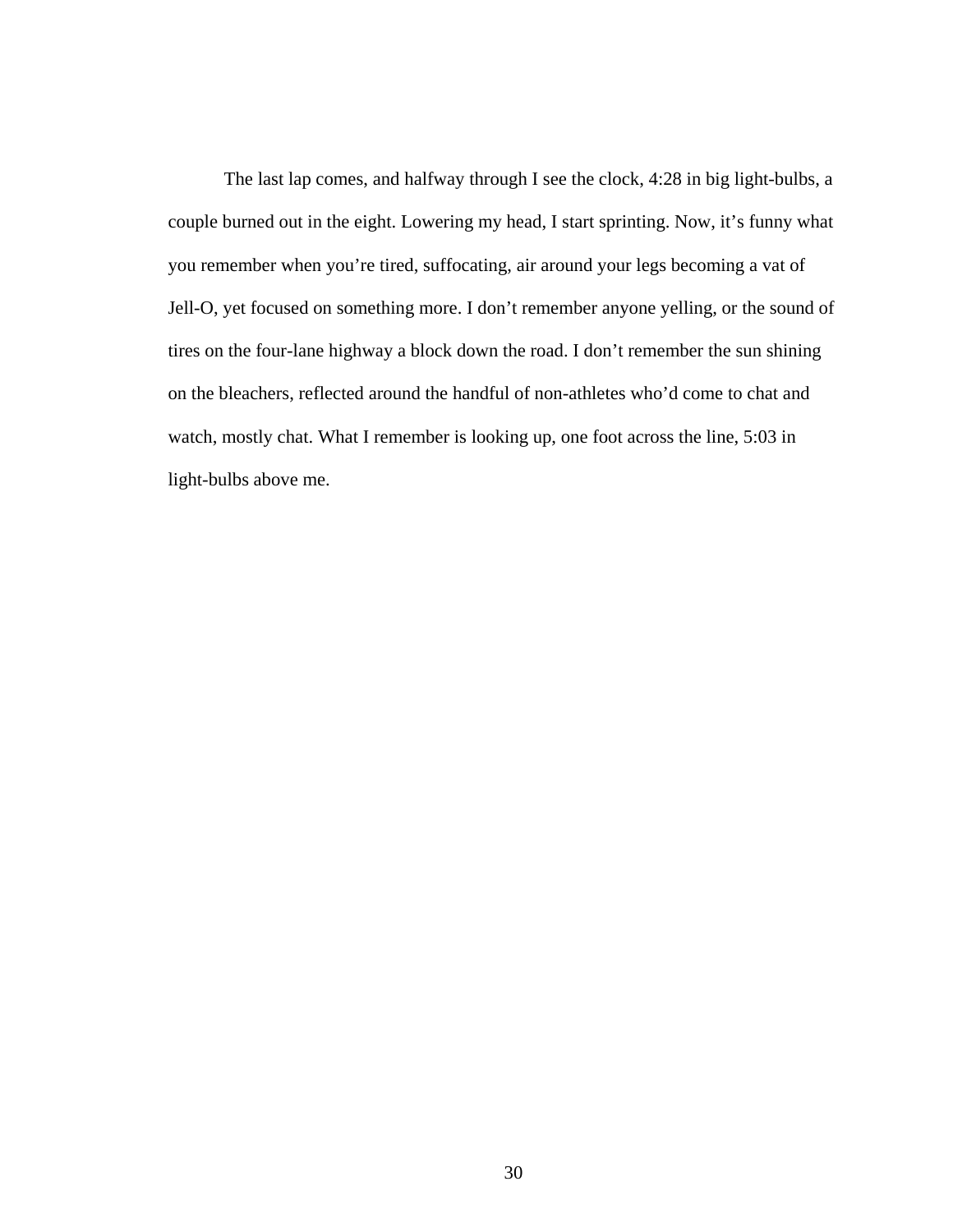## **Haiku Written at Molly Maguire's Pub**

Bare smooth shoulder leads

Down to a delicate hand

Ring on ring finger.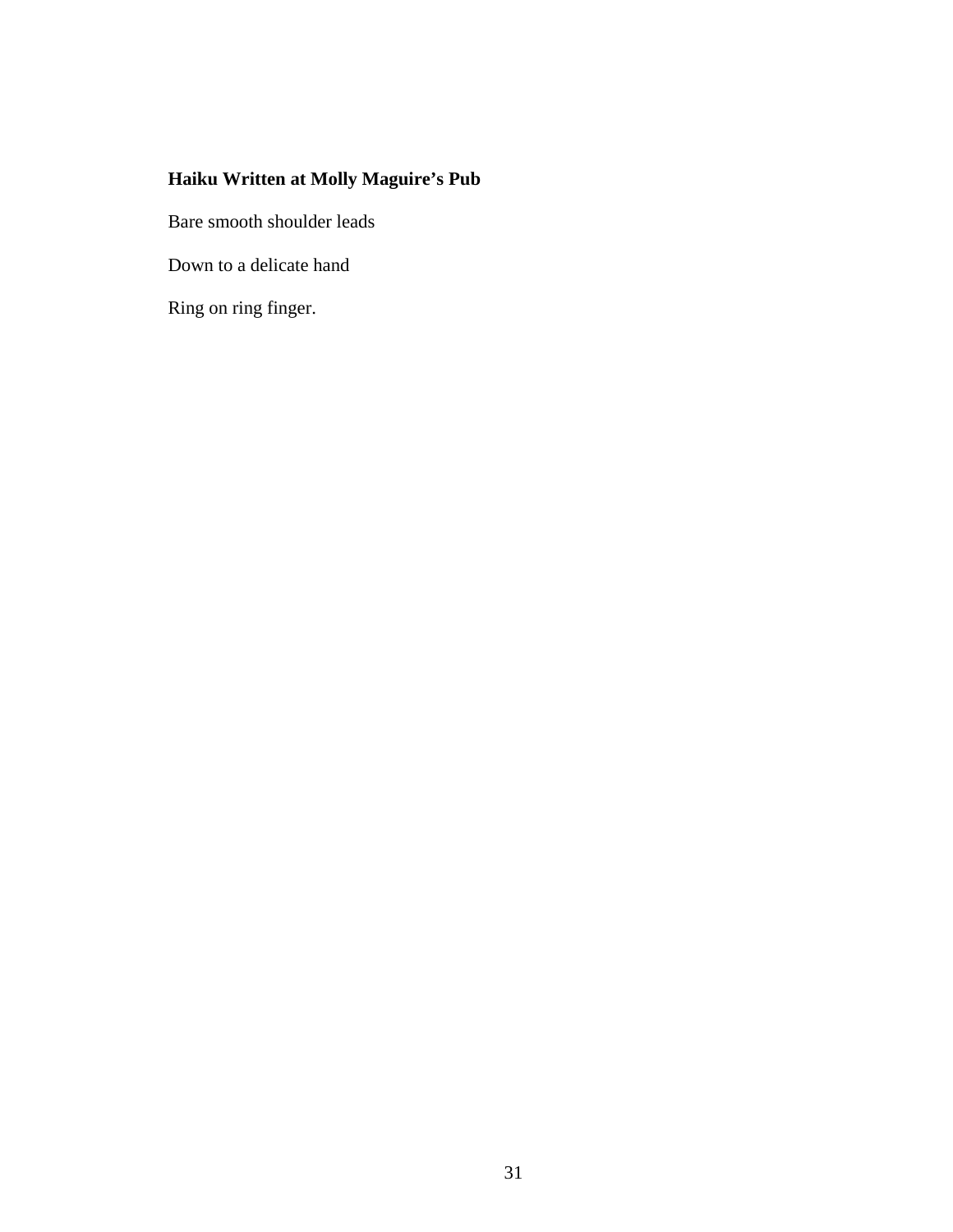### **Mid-Week at the Off-Campus Concert**

Language ticking through the nerves: Blood's rhythm in the veins, that metronome Beat in time by drumstick ribs. The song's like this, Conducted through the guitarist's fingers To the strings, to the wire, to the amp, Through the molecules between The stage and me, between me and everyone, Into my ears like lightning and out my feet. Like ionic bonding, the charged electrons Pull together the chemical elements Of pheromone, sweat, skin. I have to lean in, almost touching The stranger ahead of me to ask him The time. It's later than I'd like. Now I have to prepare for the show to end, Reminding me that I didn't study Tonight for tomorrow's test On semi-conductors and transistors.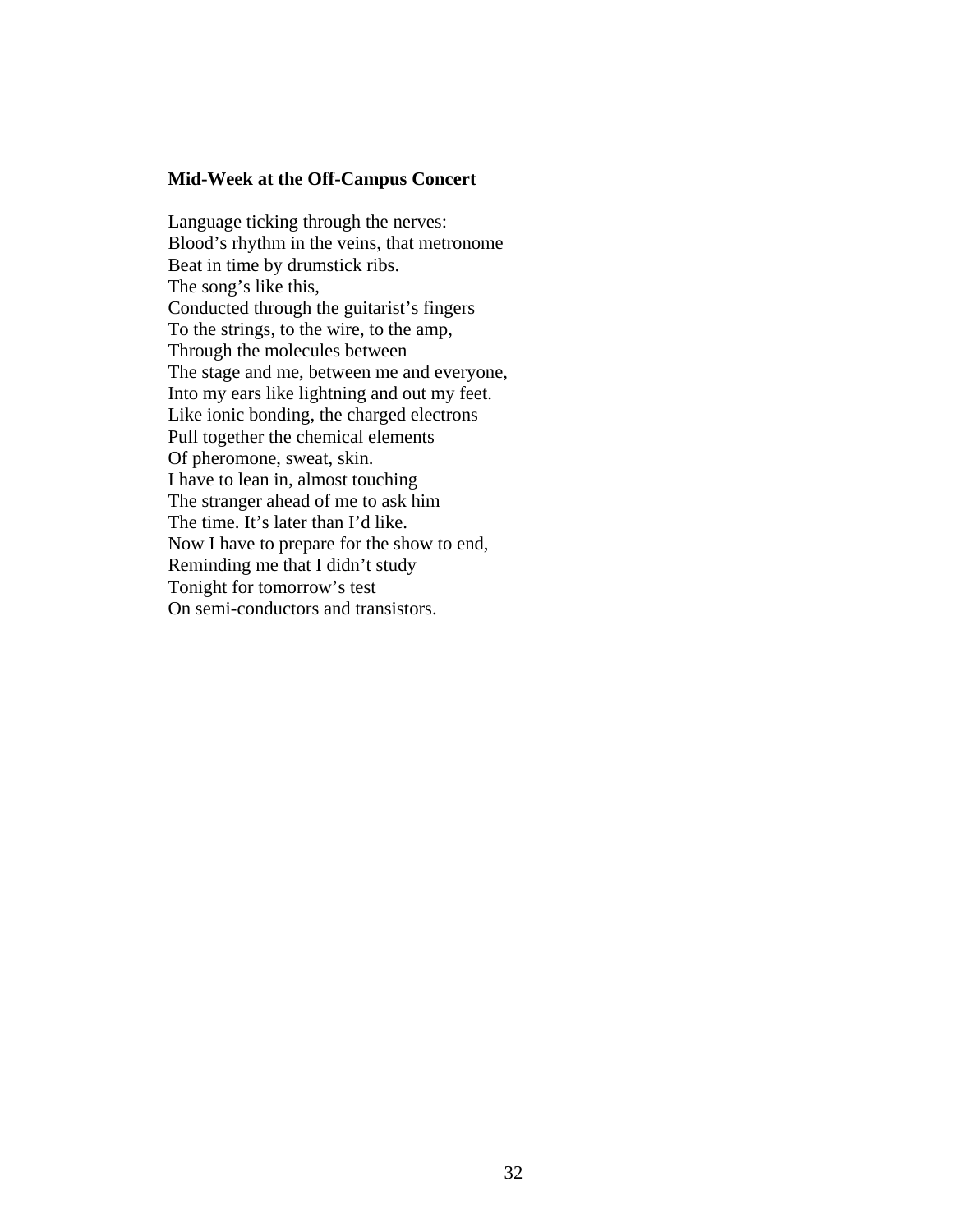#### **Passing the Time**

A day fades in sparrow's shadows Flying Icarus-high and sunlit. A cigarette Menorah nods off Outside town hall, rags singe. Somewhere in the city's heart Beats a radio, and that's it. A man's life is calculated loss And loss calculated by days. Police hand me an abacus. When the light turns green It turns green. I saw once A grayed out wrinkled man Sit through two in traffic. Fire glows neon in downtown Hell. What the World needs now is not love But a dime and slogan. Breezed leaves falling down Leave naked oaks stretching. My coat is a long bathrobe I set shivering on saplings. At the intersection stoplight Of town hall, an old man Sits through two greens. A Menorah on the curb Watches traffic eddy around A pebble. His radio Calculates neon's frequency As the Oldies station creaks Into dust. I throw my coat Over the shriveled sapling. When sparrows pass overhead I'm Icarus, flying high On the wings of a good deed. I have a slogan, ten pennies. Police ferry souls downtown Locked in hell's bars. The day fades into shadow And I'm your memory Reaching for a light-switch.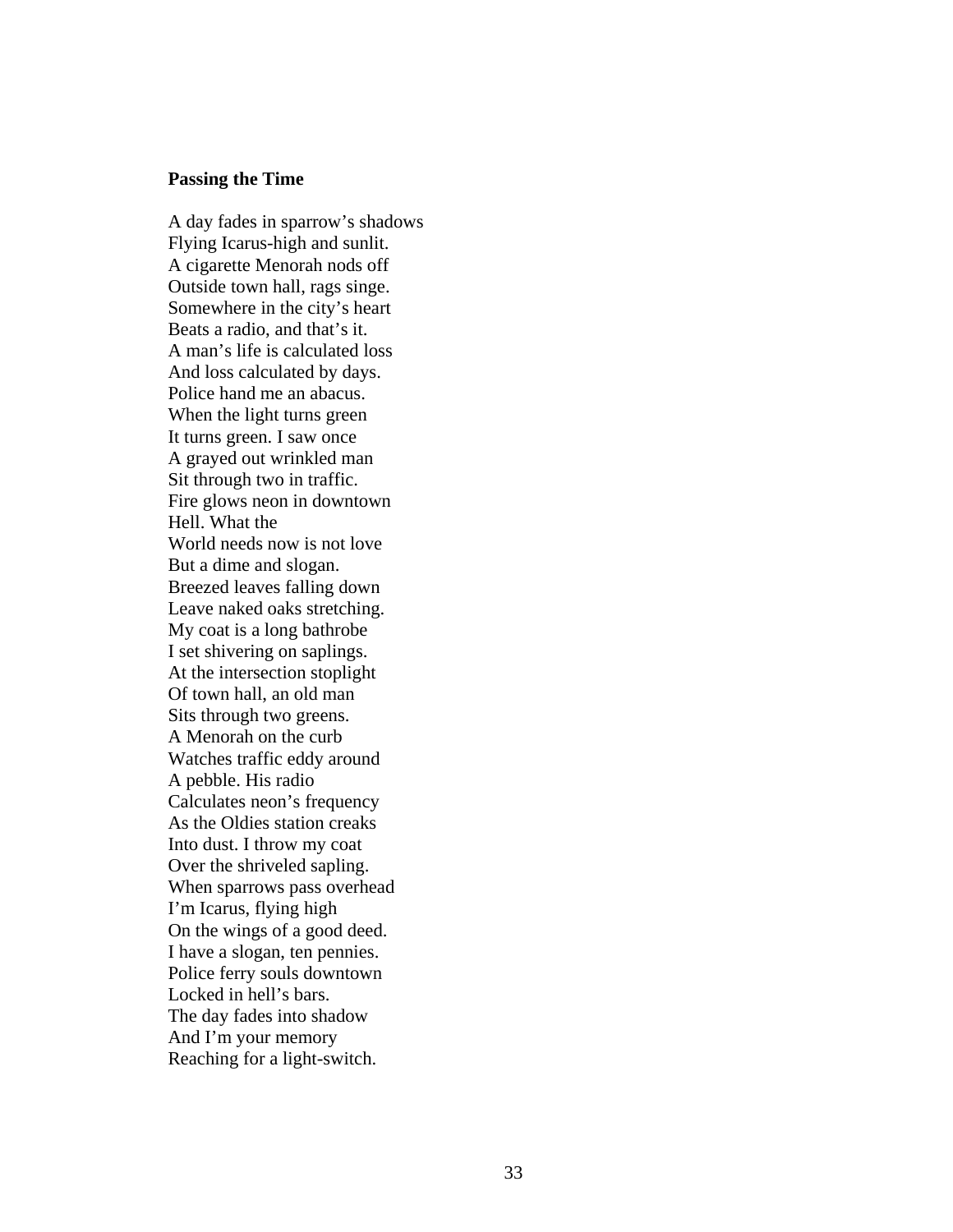# **Imploring a Friend**

You sing in the night to your memories Of a boy who never loved you. You unbuckle Orion's Belt With your eyes pretending it's him You're plucking from the past's Dark sky. Breeze. A few Points of light. The vibrato you spend Honoring this fantasy is wasted: You aren't ugly. Only us, the ugly, need Bend the puppets of memory Into bed.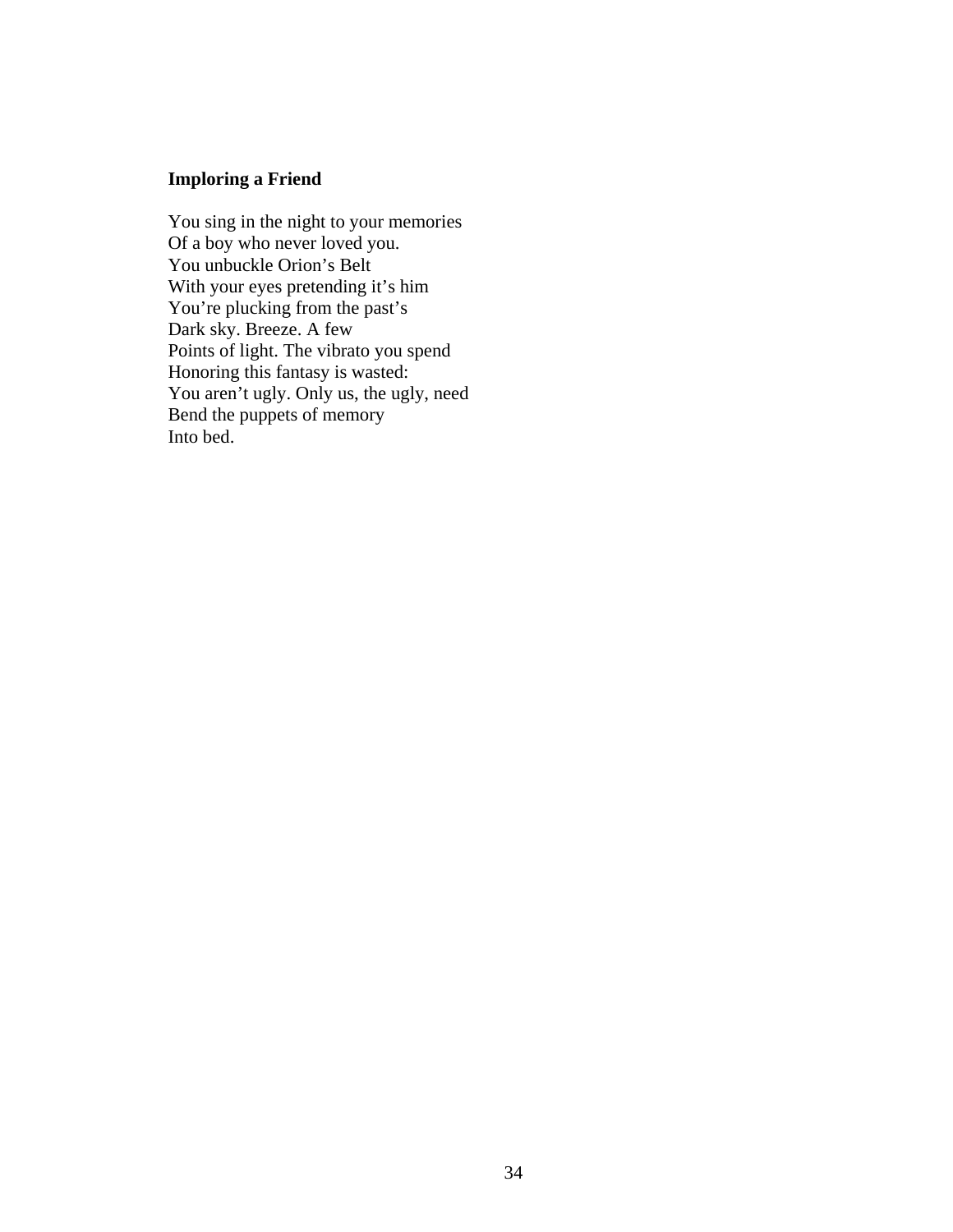# **Winter Break Oshkosh**

I stood on the cold bridge past Fratello's Months after rich young families Played catch drinking wine on the river bank And stared at the highway Across the ice. Lights like ghosts Moaned along the other, higher bridge, Lights white then red then gone, passengers Disappearing quick as memory Heading to congeal in Appleton, Menasha. Oshkosh is the state's artery, Pumps blood down 41 to Milwaukee Where the state's legs are, where everything Runs. When the cholesterol Of wrecked cars, whip-lash, glass splinters Tongue ties the hemoglobin down The blood sits uselessly, here, like everything else.

I'm that blood, too, being from Madison Here to eat shit and get a degree. Tonight, I'm thirty feet above the Fox, again, Coated awake while 60,000 people are indoors Asleep, drinking, hiding Behind thin dreams and heaters. Soon, a degree'll be my pass-port to the nation Of Suburbia: when I get it I'll be just a memory, Tapping the brakes gently, Anticipating the gusts across the bridge.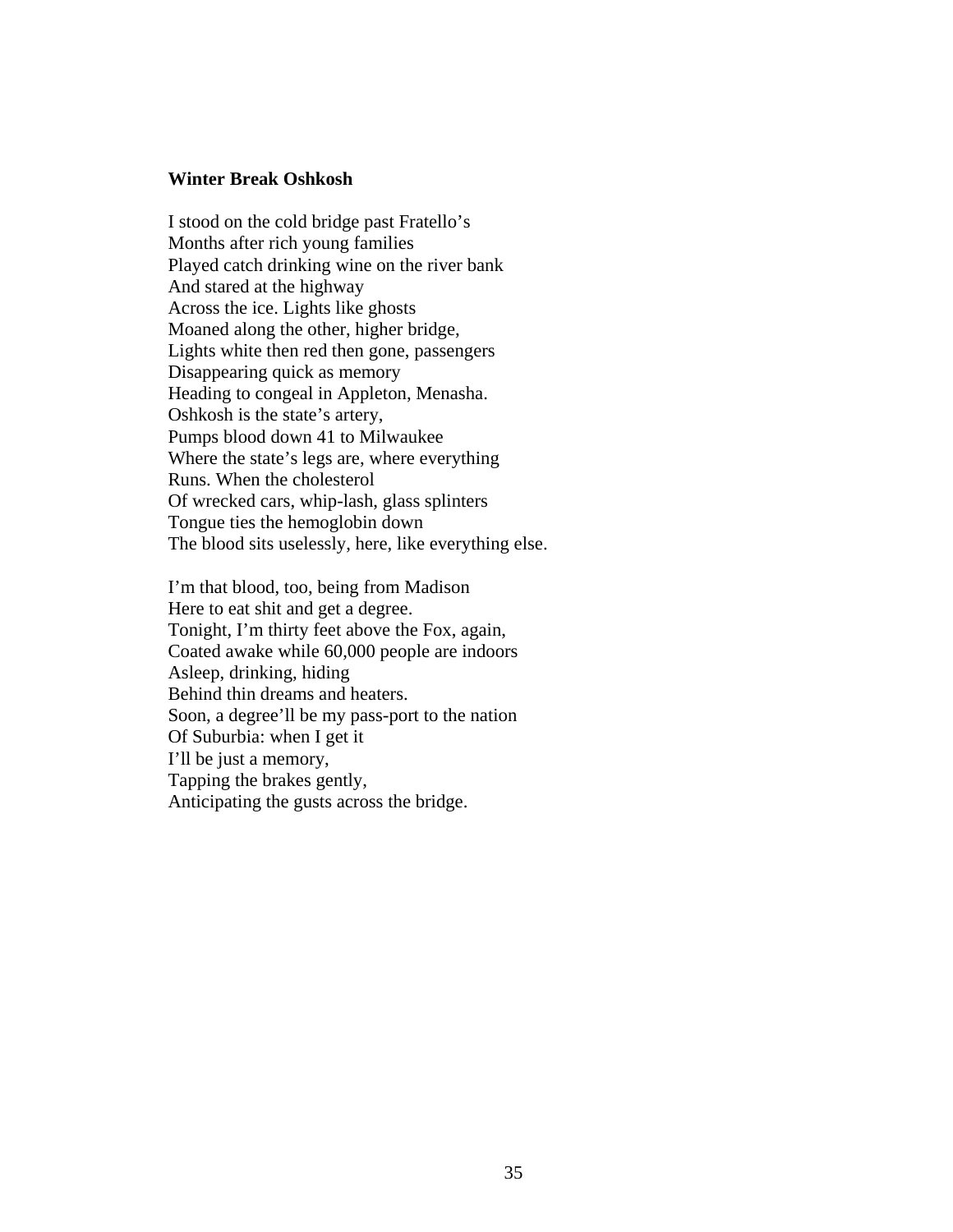# **Leaving After I Cheated**

The phantom of your city lurking in my head like I lurked in it.

There's a stop-sign where the rain drove through the open window

where I stared at my phone till a honk

behind said go. I didn't call you to try

Again. Again. Again I'm in that city in

My head. Over and over the one good bar Karaoke Friday free

Billiards Felt empty as I remember it

Save a bartender and one local Facedown on the rail.

Over and over the memory plays these Non-linear jumbles

Of concrete Smoke and hills, the

Kwik-Trip we walked to drunk, Admittedly drove to drunk,

For roller-dogs at 3am. Over and over

The city turns in my head Like those roller

Dogs, with me gone Gnashing my teeth that I didn't try Again.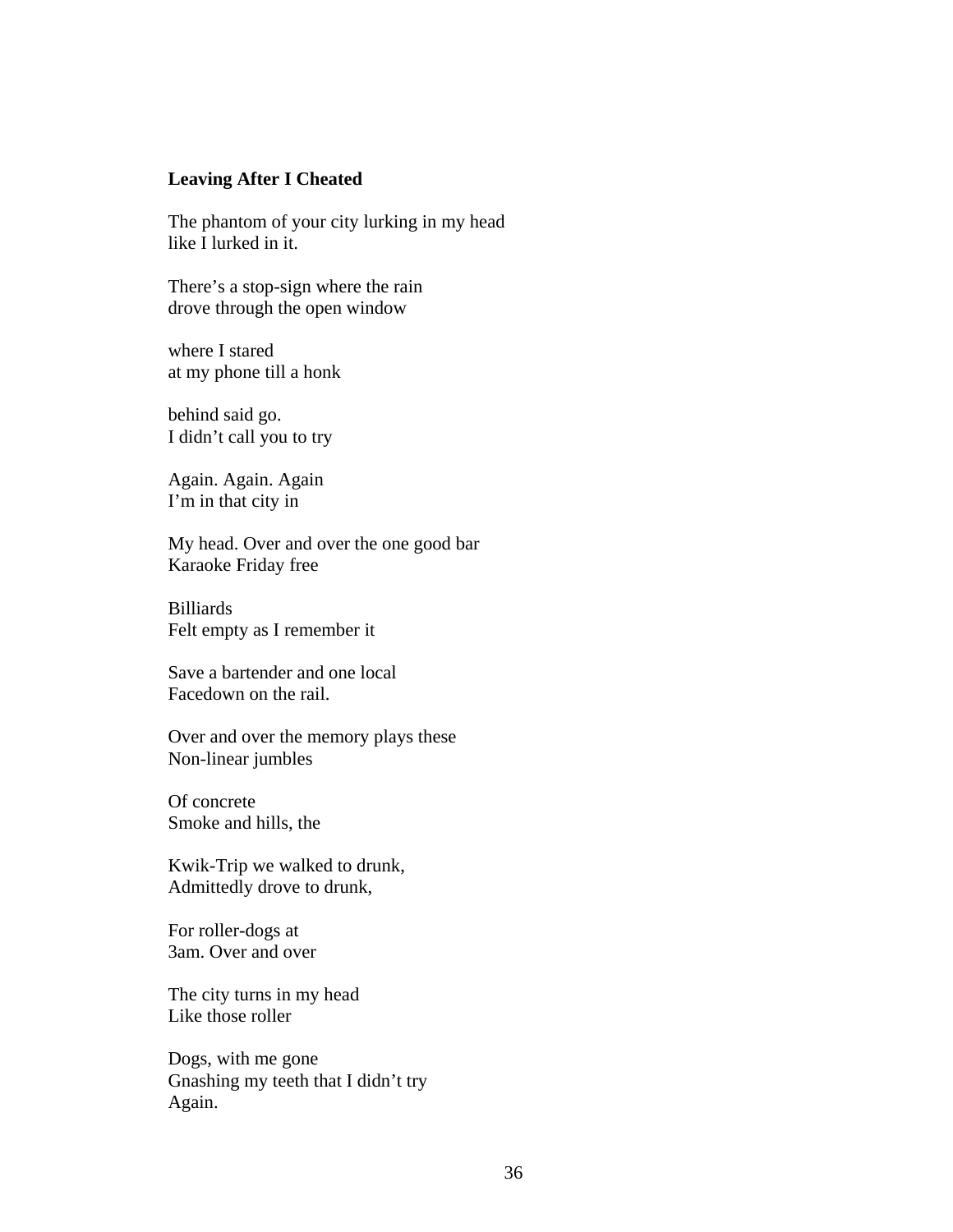## **Modern Sabbath**

Crow sits on the power-line like a preacher Looking down at souls Passing through the intersection Beneath his pulpit. He caws, garbed In a black robe to Leather bucket-seats of pews. To me. To the 1987 Buick rust-heap In the oncoming lane. No one listens. Stained glass Brake-lights only let the sun Through long enough To avoid an accident. We come to the concrete Chapel not Looking for direction But looking for a break from the direction We were already going.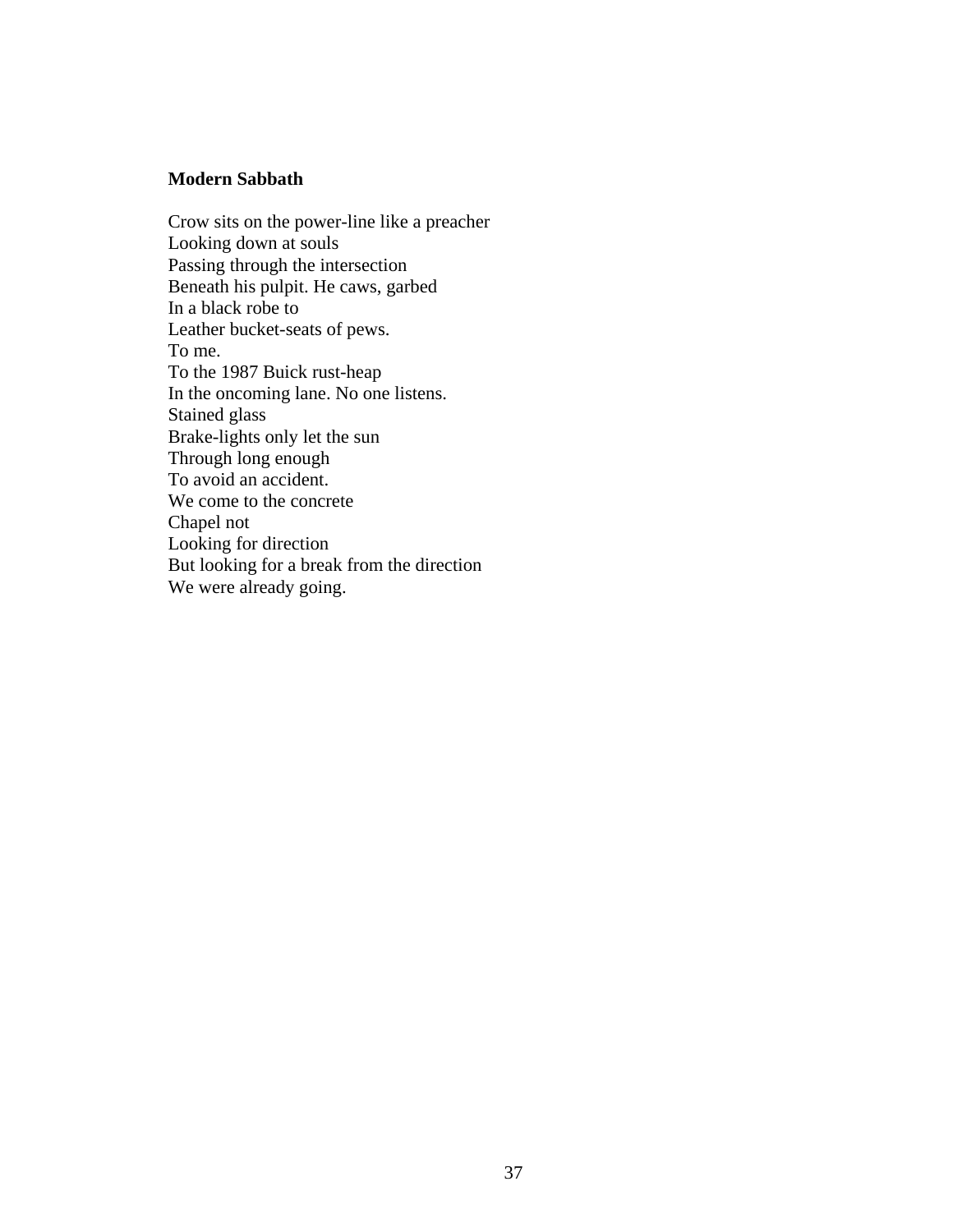# **My Story**

Before I begin the story, I talk with my character:

"Who am I," he inquires. It's a simple question.

"You are *I*, the narrator; it's first person," I explain.

In the whiteness of pre-story he shifts uncomfortably, walking around looking for something more, a wall maybe, a floor, a ceiling to divide him from all the other characters undifferentiated in pre-story. Fat captains sit with old white whales, ravens flutter looking for busts, and young dreamers stare across the bay waiting for the invention of orgiastic green light, all in the distance.

My character looks at all of them and wonders.

"How should I be any different? All these characters – I see no line between them and I except planning," he reasons, picking at his skin. "Author, what is my purpose?"

"It's first person," I gripe, "you tell the story and are part of it."

"But what's my *purpose*?"

"That's the story, the revealing of it."

"Huh?"

"Your purpose," I say.

Sighing, I end up frustrated by my character's lack of understanding. Then again, he's a reflection of myself. Manifestation, even. I can make a character dumber then me, but not smarter. *Can my character become smarter than I am*, I begin to wonder. If he grows, will I grow with him? Or could I inadvertently by merit of fortunate accident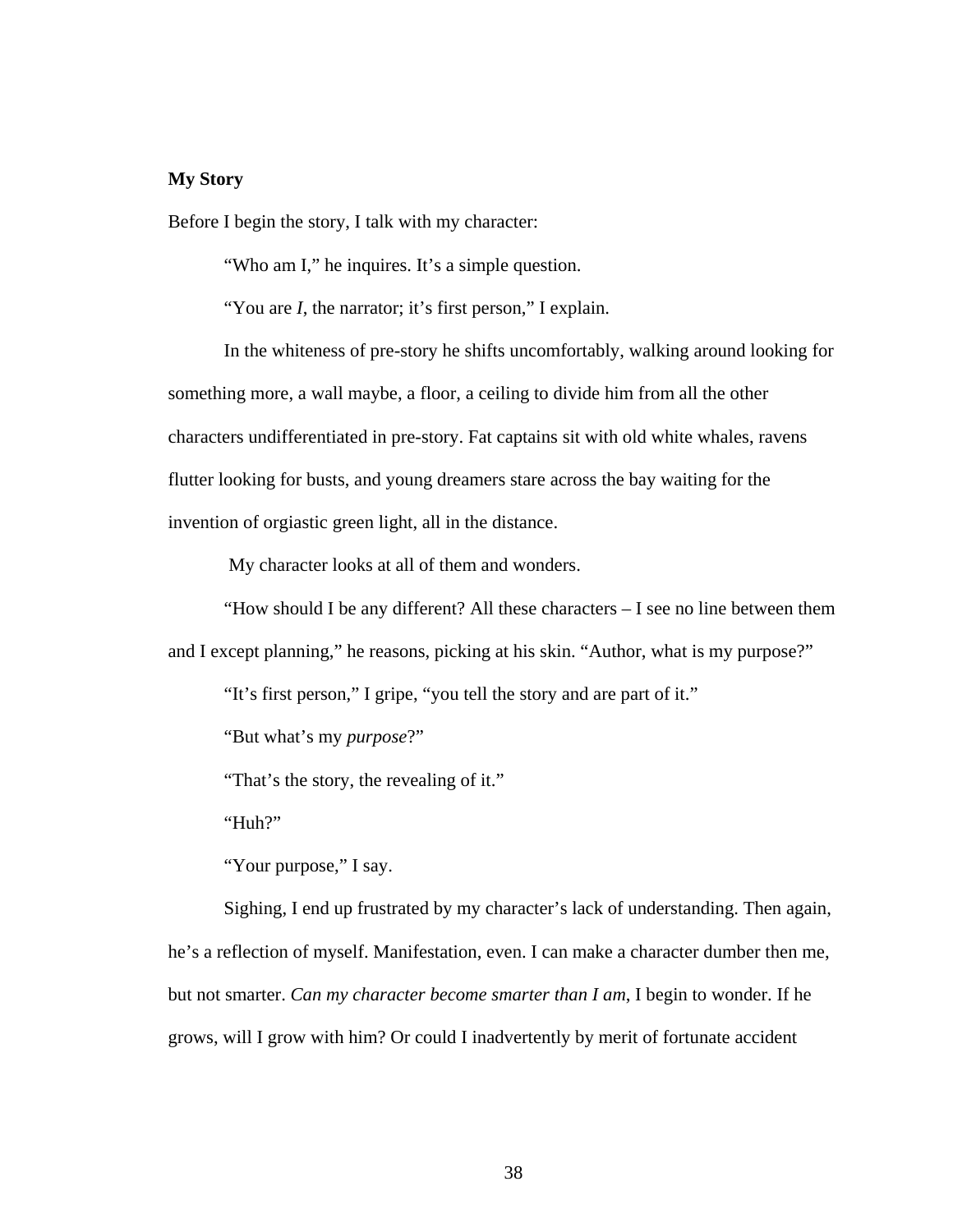make a character more intelligent than myself and grow faster than I do? Can the violet grow before the gardener plants it? Or stronger than he waters it? Enough questions.

"Don't you want to know *my* name?"

"Author, I know your name – you are God," he says, rolling his eyes as if it's a stupid question. He continues:

"You know the future, you know everything about me."

"Well, yes and no. I only know the future because I control it, as much as I control myself and my own mind, I guess."

"But your prophecies always come true," he stammers.

"Foreshadow, not prophecy, and they only come true if I don't drink a gallon of coffee, forget half the details in a mad rush to get everything down, and barge ahead."

I can tell he isn't fully understanding, and wonder why he insists on sacrilege. I didn't dare for blasphemy, and to say I was God would be as unwise as anything I ever did back in college. I had an idea.

"Well, do you ever wonder about *my* author?"

"Yes, but that is not my story."

"Why don't you talk to one of the other characters," I offered, frustrated.

He walks over and starts toward the others in the great white. As he walks I imagine him and he takes shape. He has gray razor stubble, the beginning of age, a wisdom greater than mine. As he walks his brown-gray hair falls in little patches over his scalp, adheres, shows the balding head of a male well-wrinkled. His eyes recede, his jaw squares up revealing a thick neck. The thirty-or-so wrinkles and tan of his skin appear, affected by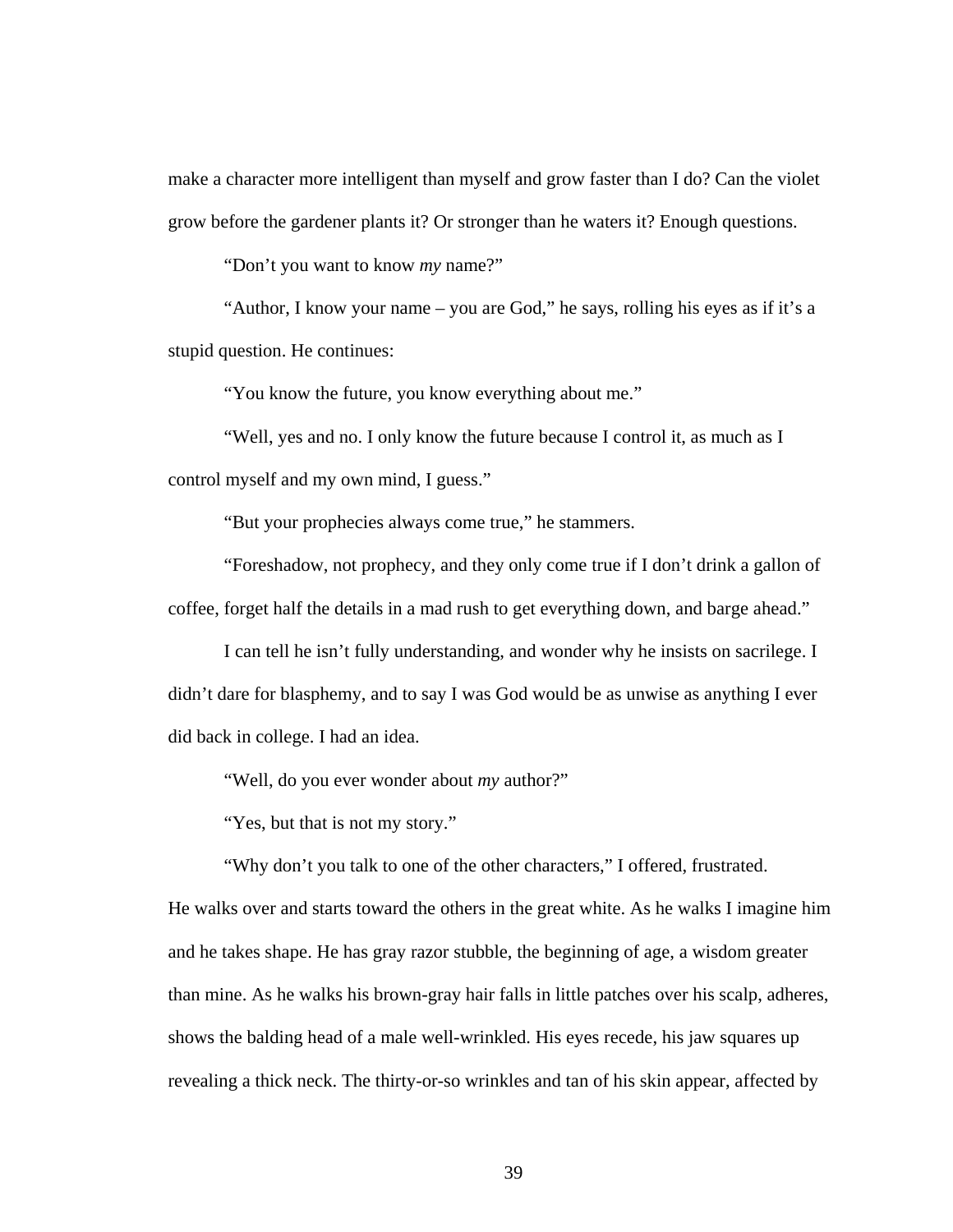years under the sun farming, or fishing, or something sentimental, though it doesn't matter. His clothes slide on, a leather belt with civil war buckle, or replica, and a pair of faded jeans trace the stringy muscles in his legs and up around his crotch. The shirt comes on, the hat, the little worn-down glasses. It all comes into place.

"Excuse me," my character says, approaching a young man.

"Phony, you're all phony," the young man mutters.

"Pardon, but you should have respect for your elders."

"Phony."

Moving on, my character sits down beside a stranger on a bench.

"Hi. Do like chocolate and shrimp and shrimpin' boats and ping-pong," the stranger asks.

"I don't know what I like yet."

"Mama always said you gotta know what you like to know what you are."

My character tried another character, a woman in a bathing suit.

"Ma'am, do you know anything that could help me?"

She shivered as if far off in cold water, away from shore or home on land.

"I would give up my life, but I would never give up myself." My character didn't understand her.

"What I mean is," she continues, "you always have to keep your character,

yourself. Death isn't out of character – we all do it. Change, and maybe change from

values, to be specific, is out of character."

He asks, "Well, what are my values?"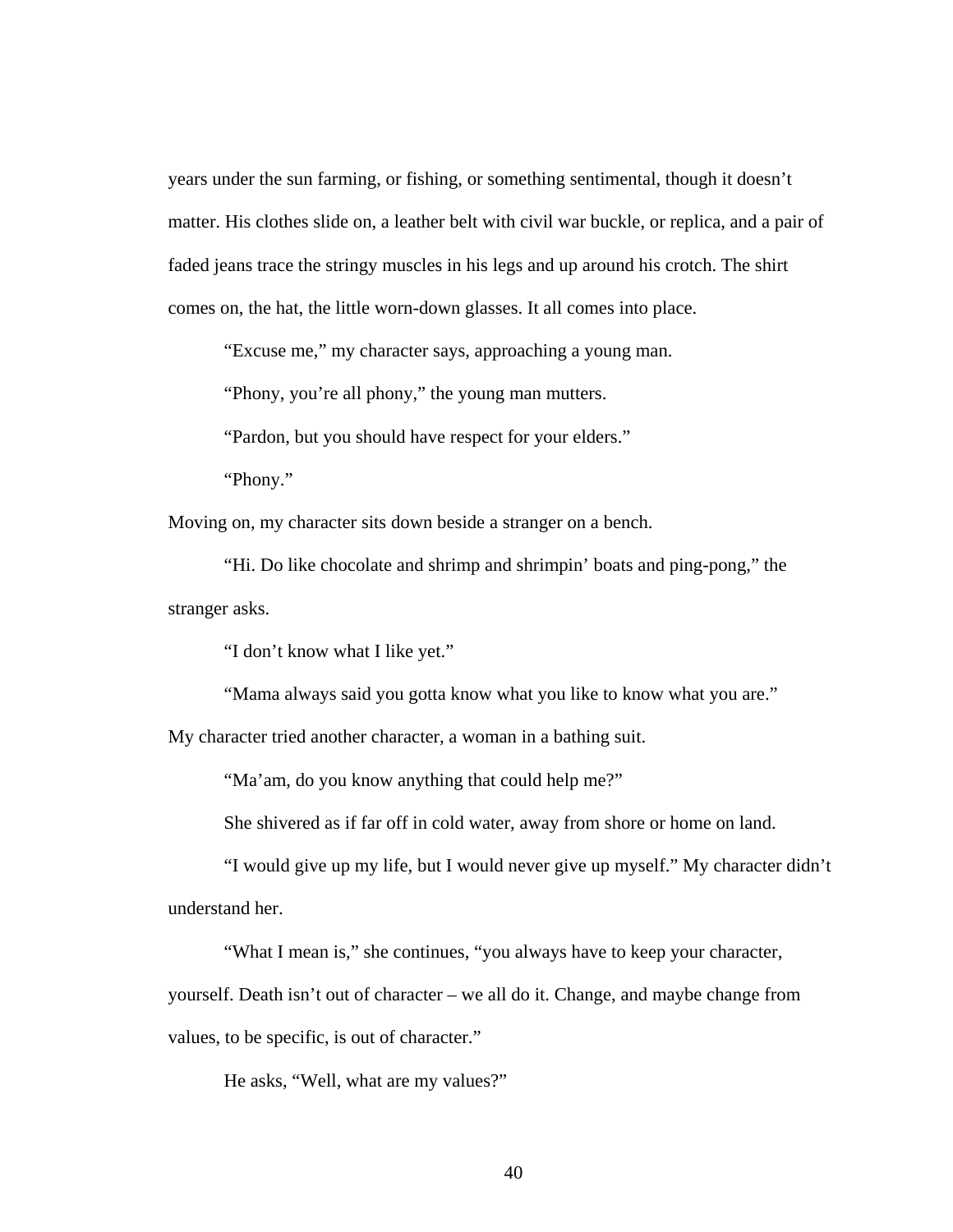"That's not my story," she shrugs. I grin just a little.

But not for long.

"Author, why do the other characters not know who I am?"

"They are not characters I have made. There are no other characters that I have written in *your* story, yet. Until I think to write them into the story, they won't exist here, if I decide to add other characters at all."

I give him an old Confederate uniform; civil war it is, the American Civil War, that is. But as he is trying to find himself I guess it must be after the war, so I take away the Le Matt revolver, the old wrist-breaker of a cavalry sword, or officer's, I don't know. Remembering Grant let the Confederate leaders keep their side arms, I give them back. He looks suspiciously like Lee, Robert E., not Harper or Light-Horse Harry. So I have Robert E. Lee walking around trying to find his values. On a white page. Without characters. Everything is perfect, self-contained. His story is totally his own authoring, so long as he talks with me, though in some other dimensions there may be other authors with other stories.

"I'm lonely," he whimpers.

Do I tell him who he is? Nah, it'll be more fun if he figures it out on his own. Hey, I figure, if I tell him his story and everything ahead of time he'll have no reason to explore it. So I consol him.

"I'll make a world for you," which is a very good idea, I think in my own head. So I write a bridge, Antietam Creek, Bull Run, Shenandoah valley and the American countryside. I write green fields of clover, walls of Washington, the Richmond compound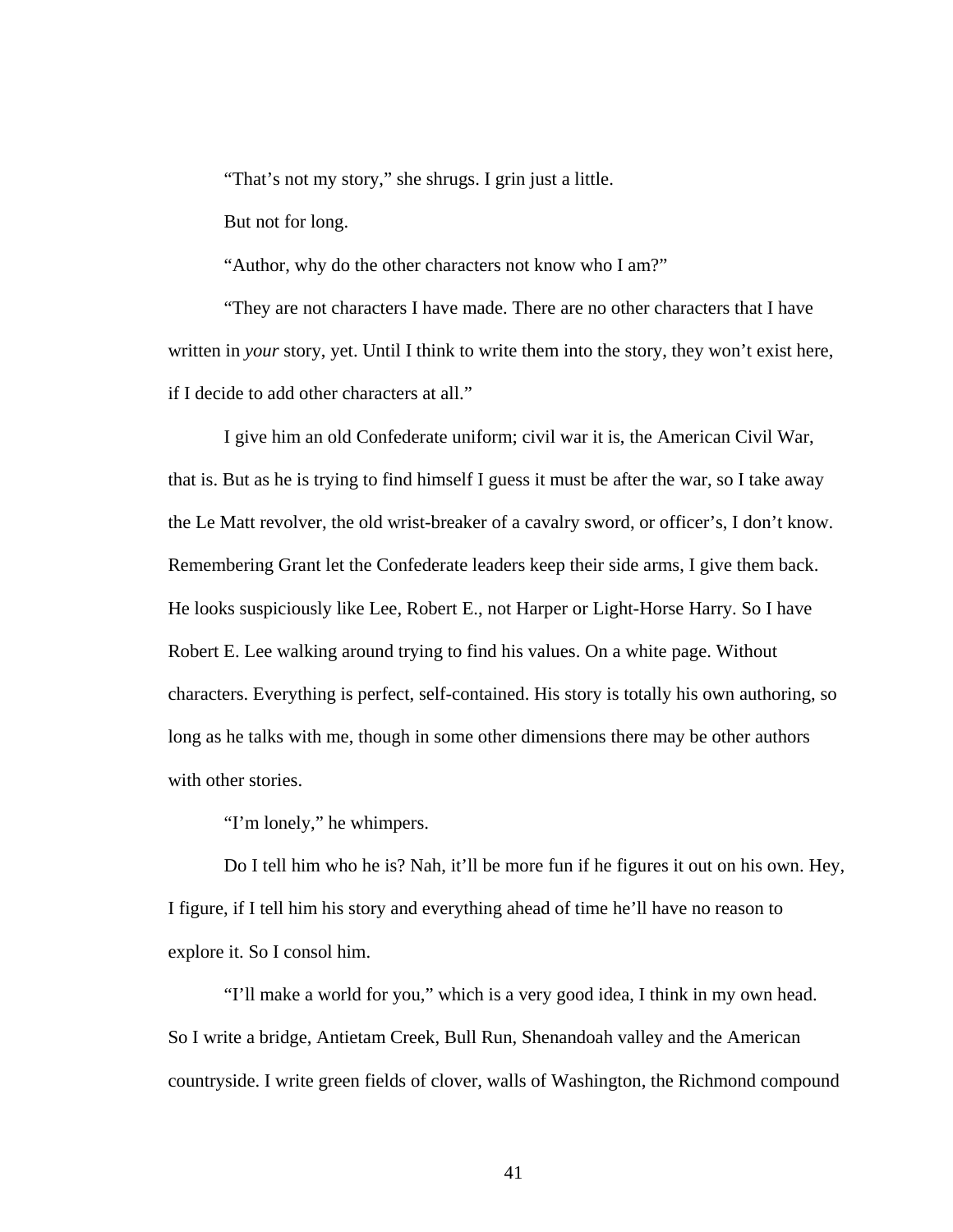and Appomattox. I write Arlington in, I write the Atlantic Ocean and the bright jubilant sky. I write the sunrise in lines of color on the horizon, all rhyming toward infinity and high noon. I write the half-moon nighttime and the Dixie heartland. I forget no detail, no place he wouldn't travel. And he is happy.

"But I'm lonely," he repeats.

Damn. So I write beyond plants, beyond fields. I write squirrels in, armadillos, bears, chipmunks, the works. I put in alligators in the Florida marshes, even though he'll rarely be that far. I write rabbits and snakes in; yes, even snakes. Rattlers, and amphibians like frogs, toads, salamanders, some of which are reptiles but I can't remember. I add in oaks, junipers, plants that seem like animals in their broad limbed strength and tough skin. I put mice in, wolves, feral dogs and cats of all variety. I'm officially playing God.

"But the sky is empty."

I write in finches, robins, blue-jays and blackbirds. I fill the sky with color and sound. I add the lesser sky, the gnats, the crickets, swarms of fireflies and finally the stars, the smallest things in the sky.

"But the river's bland."

I fill the inky streams with trout, with bass and guppies, with slick suckermouths and catfish. I write in whales and sharks, squid, sea lion and otters, set penguins down on icebergs, throw sturgeon in the lakes.

"But the caves are bare."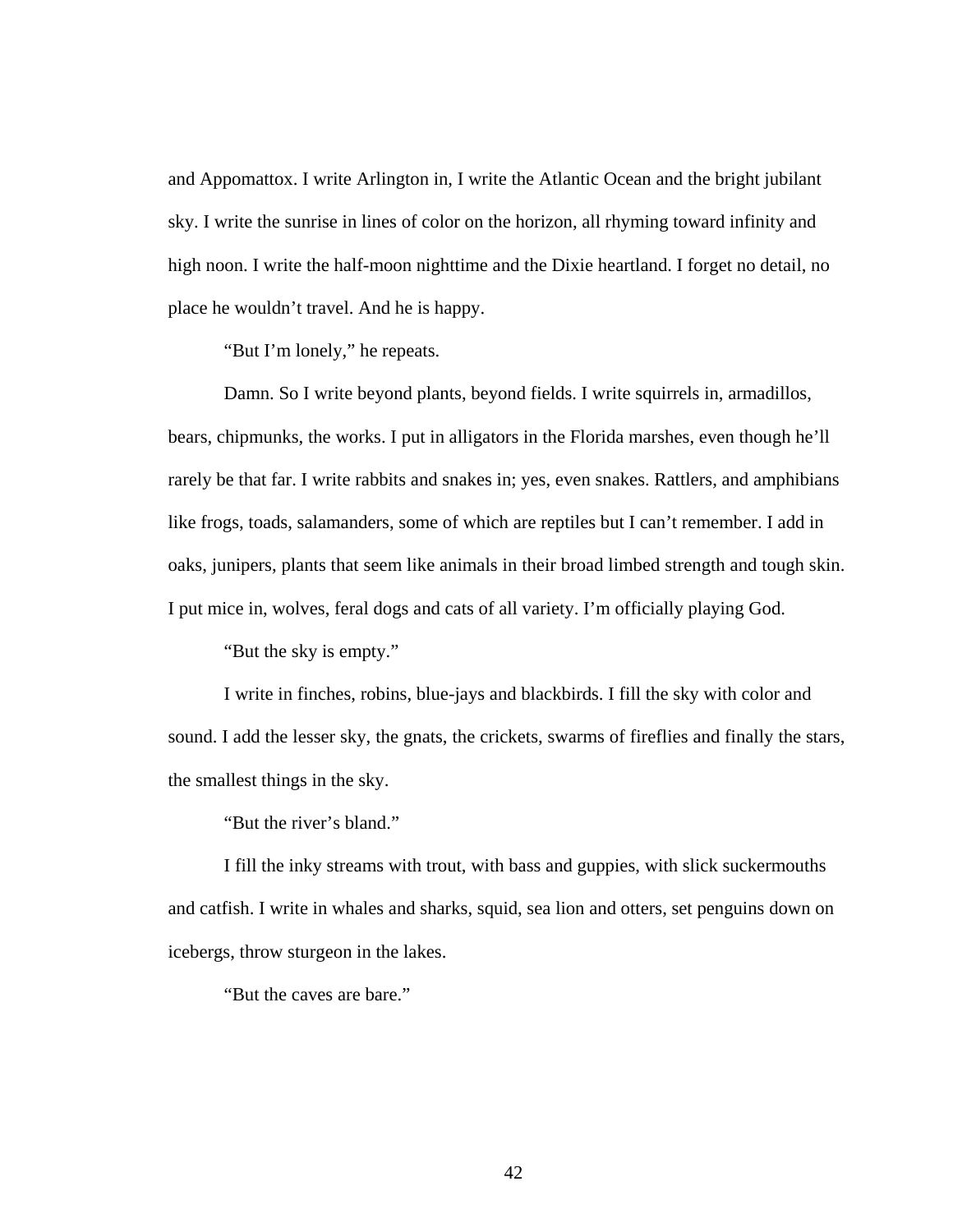I hang bats along the cavern walls, plop albino rats in the dank deep, cluster scorpions, spiders in the hollow. Wasps, boars, centipedes and millipedes stacked two feet high in the dark. Even lions, chameleons.

And I say to him:

"Alright, you have a sky of robins, a river of trout, a land of snakes and salamanders, and a cave of lions. Are you satisfied? Geeze," I conceded, showing just a hint of frustration. The corners of my mouth tightened downward.

"But I'm lonely," he sighs.

"Alright, *man*, I've created your world, been your veritable God, and we haven't even gotten to the story yet, so chill. Give me time to plot things out a little and I'll write you some values and likes/dislikes and we'll get you going."

"How long will you take?"

"I don't know. But I'll get you some values and from there it's your story."

"What do you mean?"

"I like to give my characters a world, a setting, an appearance, and from there let them decide their own fate according to one or two values. You're the narrator, the protagonist, so you have the choices to make as to what to do and about everything that happens after I set it all up. You even have the choice about what characters to have with you, so long as you describe them into existence by your narrating power."

"But I don't care about value, and you're the writer. I demand you do the work and make me characters."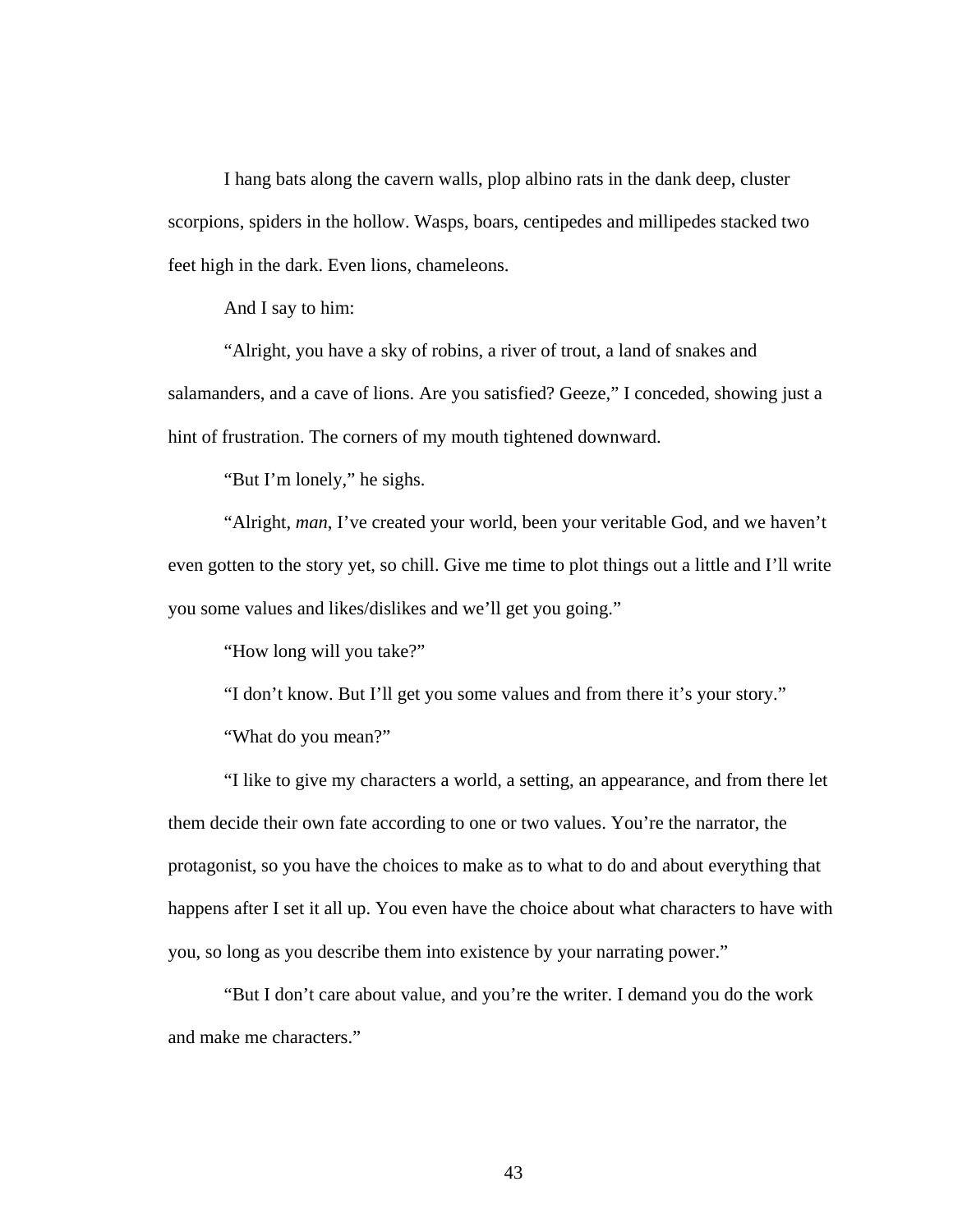"But if I write the characters I'm essentially writing the story, and if I do that I'll write such that it's interesting for me, and not necessarily pleasant or interesting for you."

He laughs:

"You're the author, I trust you won't let anything really bad happen."

Now I know how God feels. Give people the ability to have free-will and the only time they exercise it is in deciding to pass it off to someone else. Not that he wouldn't get free-will now, just that he'd have it severely reduced. I just wish someone would write their own damn story, once.

"Fine, as you wish," I said, caught between annoyance and excitement at the power being thrown back to me.

I decided I'd create another character, just one. From there, the two character's actions would both keep each other company, and in narrating to themselves about the other, they would subsequently and unconsciously create the rest of their story, and world. I figure, this way both'll have as close to free-will as possible, be joint-masters of their own story, and I'll still have satisfied the first one's wish to not be lonely.

Yet to make it interesting. I sit and think, and the other character forms.

"Who am I?" he says.

"You are *you*," I explain, "and to be specific, the antagonist."

"What's that?"

"That means your purpose is to conflict with the protagonist such that you define him. Does that answer what would've been your next question?"

"Yes. How'd you know I'd ask about my purpose?"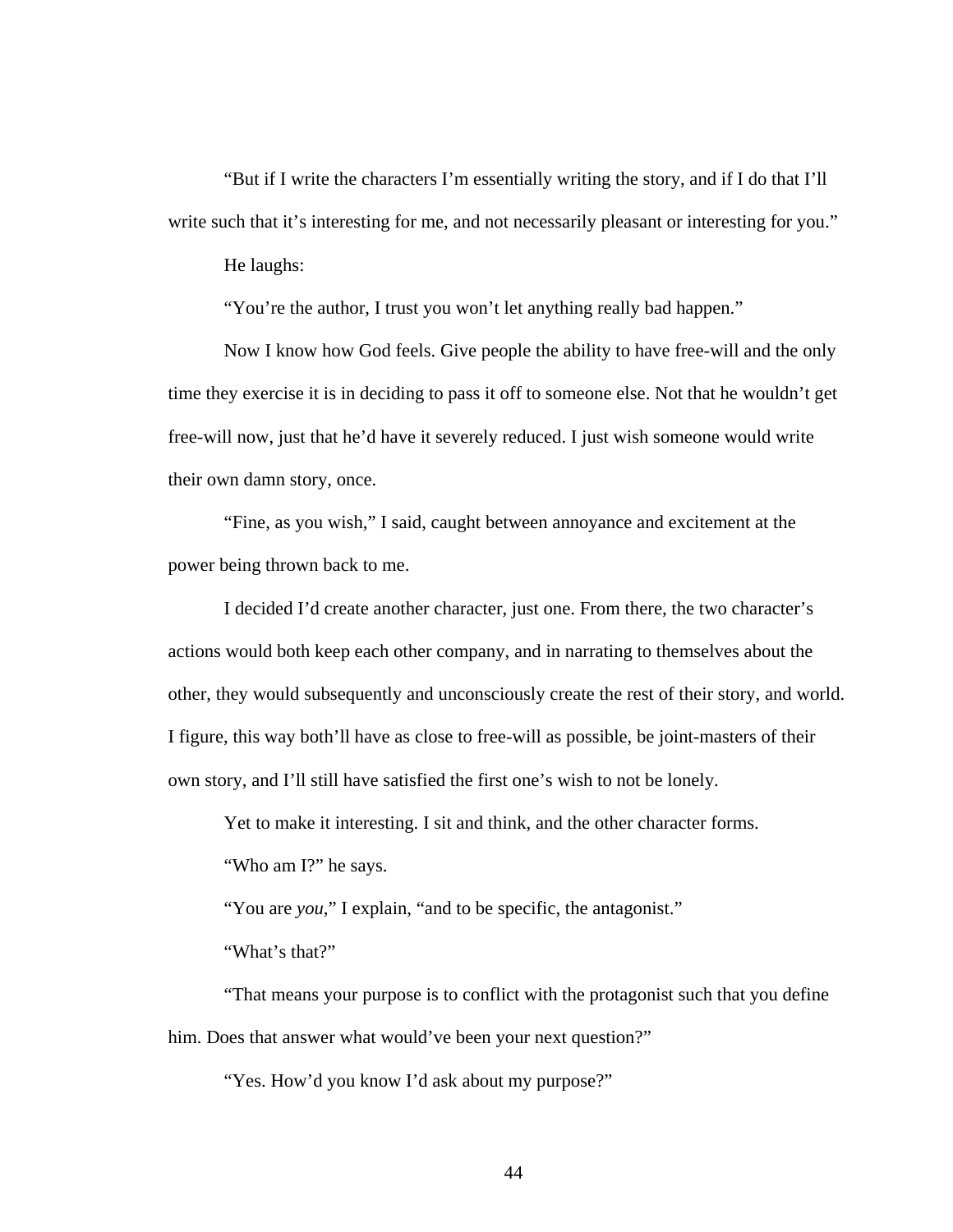I just rolled my eyes.

"Lucky guess."

"So how do I do all that?"

"Up to you."

"You're no help."

"Hey, I made your whole god-damn world, and it's been a rough week so relax. I'll think of something," I acknowledged.

And I sat and thought about it. In my frustration I picked this new character to be far worse-off than the last. I saw him as younger, less experienced and gentlemanly. Not any less intelligent, but less mannered. I saw him as a drunk, put a flask of whiskey on him, put another belt, some boots, a dirty coat on this hobo. I added a civil-war buckle to put him in the same period as the first, threw on a blue tint, and pretty soon I had Hiram Ulysses Grant looking at me from the white.

"Alright, now I'm putting you with the other," I said, writing him down onto the estate at Arlington. He ran into Lee building a shanty, as without any other people in the world, these two had to do everything, include building their homes.

Grant spotted Lee.

"Hey there!" he exclaims. Lee returns the favor.

"Good day to-day, isn't it really?"

"Uh, yes it is, Mister, uh…"

"Hey, what are our names," Lee asks to the heavens.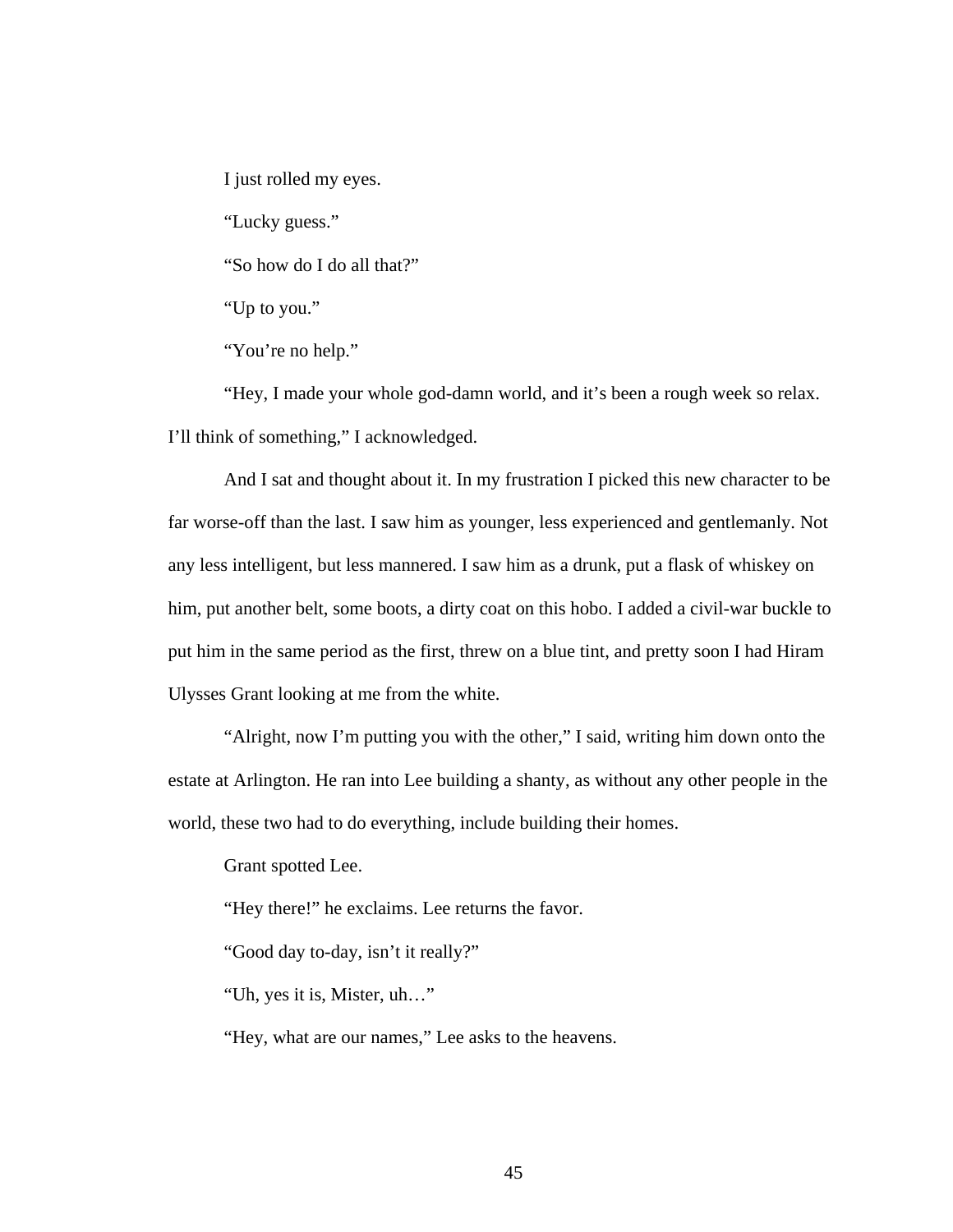"Well," I begin, "You're Robert E. Lee, and the other of you is Hiram Ulysses Grant."

"Can I just be Bob?"

"I guess, I mean, it's your story now, guys."

"Well, then I'll just be Grant," the other chimes in.

"Alright then, the Bob and Grant show. I'm sure you'll be good friends and do plenty of fun things," I say through the skin of my teeth. "I've already given you your values and attributes embedded in your names. It's up to you, now. My only rule is do not read the special book I've placed on your estate, or it'll ruin your story by giving you knowledge of a purpose for you other than mine," I nearly laughed as I placed the ninth grade history textbook under a tree by the shanty. These guys would read that book, someday – characters always have to follow the path of most-interest. At least these guys would; after all, they're a lot like me. How could they not be, I mean, I'm their Author.

But for a long time they didn't. They named things. They finished their shanties, walked together and held hands. They frolicked and told each other little love poems, giggling like kiddies. It was boring as hell.

I sat in author-land, in pre-story with the pure whiteness of the page and all the authors and their characters. One character kept trying to kill the king, who'd killed his father, but he'd chicken out every time and just whine a lot, so his author got sick of him, the whole bloody story even, and had everyone die. Messengers, guy standing behind curtain, that guy's daughter, the king, the queen, and finally the damned character that got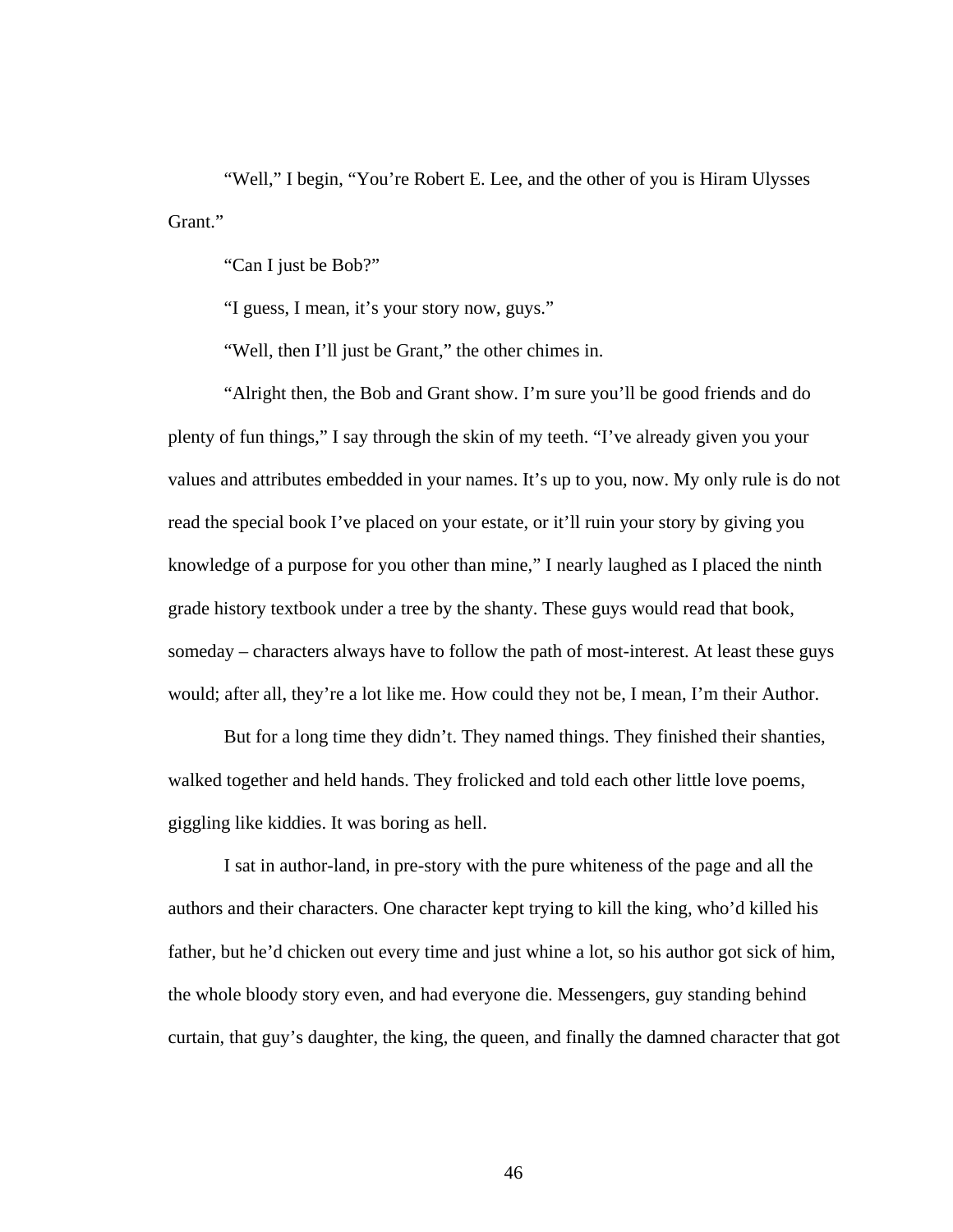him so fed up in the first place. Pretty rotten story if you ask me, but someone's bound to like it. I felt bad for their author.

Another guy had his character, rich old gent, liked to invite people to his castle. He was a really sweet fellow, but the rest of the story's characters for some reason or another hated him. He was a count, I don't know, greeted people by kissing their necks, but I think he kissed too hard, a bit. Nice chap though.

By comparison, my story was weak. I had less interior monologue and self-doubt, which was good, but also less neck-kissing. But I had promised not to interfere and limit my character's free-will. I talked to the other authors.

"Yeah," one said, "my character's great. He's decided he's fighting in World War II, but there's these aliens that keep putting him in a dome on their planet and forcing him to mate for exhibition."

"That's pretty sweet," I said.

"Yeah, ol' Billy-boy's a stand-up guy."

"Hey, what about you," I ask another author just lying around.

"I don't have characters, really. Just the grass, this cradle, and myself. Songs are more my thing, endlessly singing. Oh, and then leaves," he said, holding some loose-leaf paper.

*Alright, psycho*, I think to myself, and walk away.

One of the authors, however, having overheard me, decides to act on his own to help. He enters my story as I continue chatting up the authors, without me knowing it. In the meantime, Bob and Grant have been busy.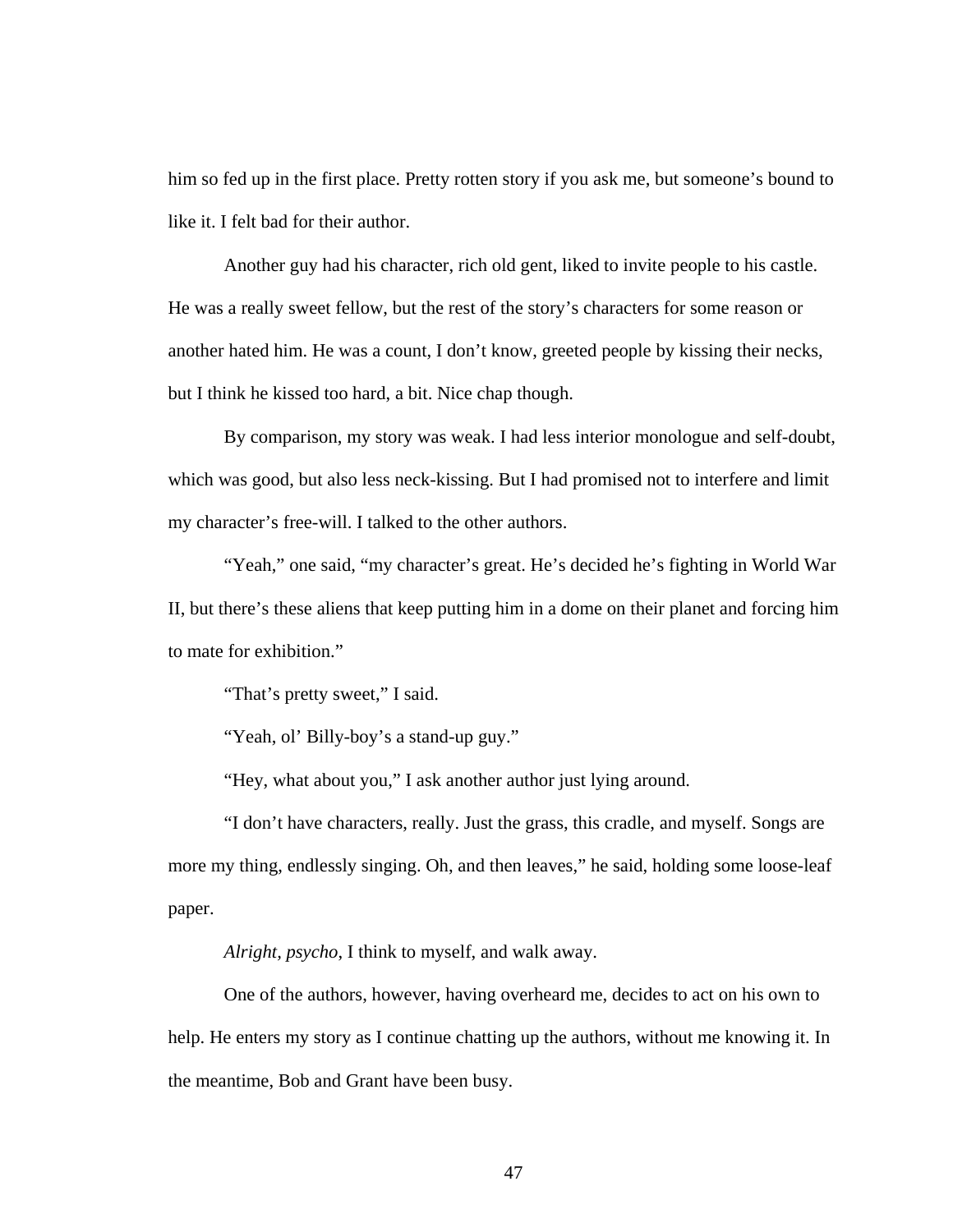"I need a drinking buddy," Grant says. As soon as he's said it, he starts thinking. "Hello," Grant's forming character states.

" 'Ello, I think I'll call you Sherman," Grant offers. "I'm Grant."

"Do you like whiskey, Grant?"

"Do I ever!"

"Hey, lets get some more buddies," and a bunch of guys in blue appear.

Grant then remembers his companion.

"Hey Bob, why don't you get some of your own drinking buddies and we can have a big party, set off fireworks, shoot our guns in the air," he finishes.

"Alright, but they must be hard workers," and hundreds of gray-clad gentlemen appear. Luckily, the characters don't know how their story's supposed to go, and even if they did, it's after the Civil War. Or so I thought.

So everyone's drinking, all the blue-clad guys hollering and shooting guns, all the gray gents sipping beer. By now, most of them have at least set up tents, campfires in some spots. A few cut trees and build log cabins on the grounds. It's like Woodstock for old people, playing cards, listening to a brass band play Dixie and Chuckny Comes Marching Home, even dancing and smoking.

"Hey everyone," interrupts an older man, wearing gray khakis and a sport coat. No one else is dressed this way.

"Who are you," Bob asks.

"You can call me Steve. I'm an author, and there's nothing like it in the world to write a good story, whether it's about trains or anything else under the wild blue."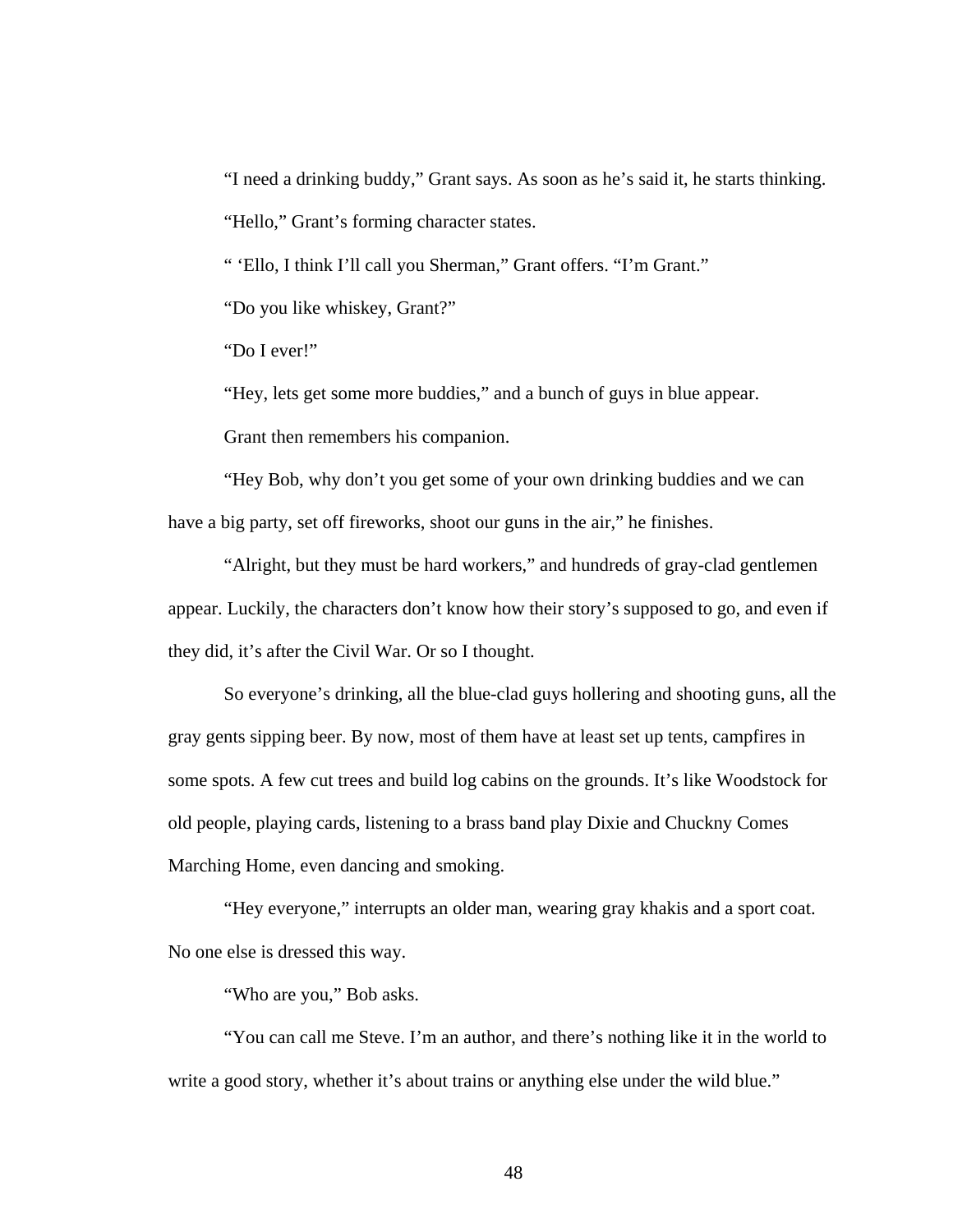"*The* Author?"

"No, *an* author," Steve replied to Grant's inquisition. "And I wrote a book you may know about."

"*The* book?"

"Yes, the book," Steve nods with a smile.

"But the Author said not to read it, that it'd give us an idea of purpose beyond his," Bob said.

"Oh, surely he didn't say not to read *any* book..."

Bob and Grant paused, then nodding, agreed that the Author had not said not to read *any* book.

"Well, then, gents, my book is any old book, believe me, but once you read it you'll see a world other than and beyond any the Author ever showed you. How are you truly free to create your own story if you can't write one outside the lines he's given you?"

Grant picked up the book and started reading, and instantly he had an idea for an alternative purpose.

"Bob, take a look at this," he said, passing off the book.

"I don't know," Bob hesitated, but finally opening the book, too, saw an alternative purpose, and both, having no longer to seek their own purpose if they followed this one, embraced a new story and continued reading. The least amount of work, after all, is always best.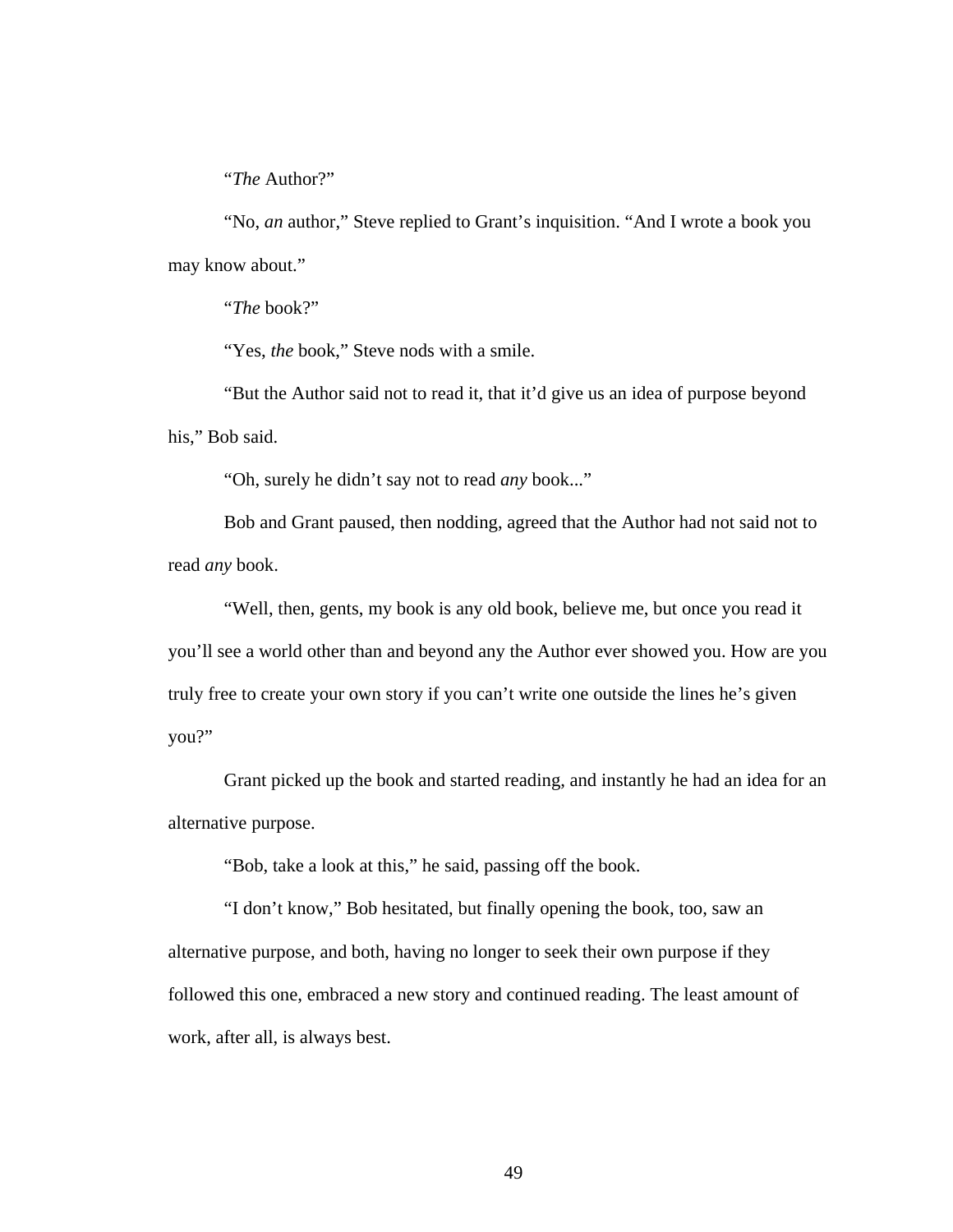Right then and there I could sense something change as I talked to the authors milling about in pre-story.

"Hey, we didn't finish discussing why Faustus was doomed no matter what he did," an author named Chris shouted after me.

But I had to see what had happened. By now, both generals had self-narrated rifles into their troops' hands. I arrived back in my story just in time to hold up Bob and Grant from lowering their swords to commence firing. They'd done their reading. Grant even had Cincinnati saddled exactly like in the old photos by Matthew Brady's crew. Bob had his shovels, the 'king of spades' as his boys called him. But most of all, they were no longer Bob and Grant, but Ulysses S. and Robert E. Lee. Steve, the author, but more importantly *historian* who had written the text, had to be punished.

I instantly killed everyone in the story.

The very thing that separated pre-story from story had caused the problem; a character, before he has free-will *in a context he may exercise it* is nothing more than a robot, unable to interest the author. Yet when exercising free-will, the character creates a more elaborate, or interesting, story than the author could have himself, allowing the tale to escape the author's predictions. A good author understands his story cannot interest him if he gives it no will with which to fight against his own.

I resumed the story at its last point, everything beginning again after what, to them, was only a short comma.

"Steve," I called out, "you henceforth shall be named 'Plagiarist', having inserted yourself into another author's material without his permission. And Bob, Grant," I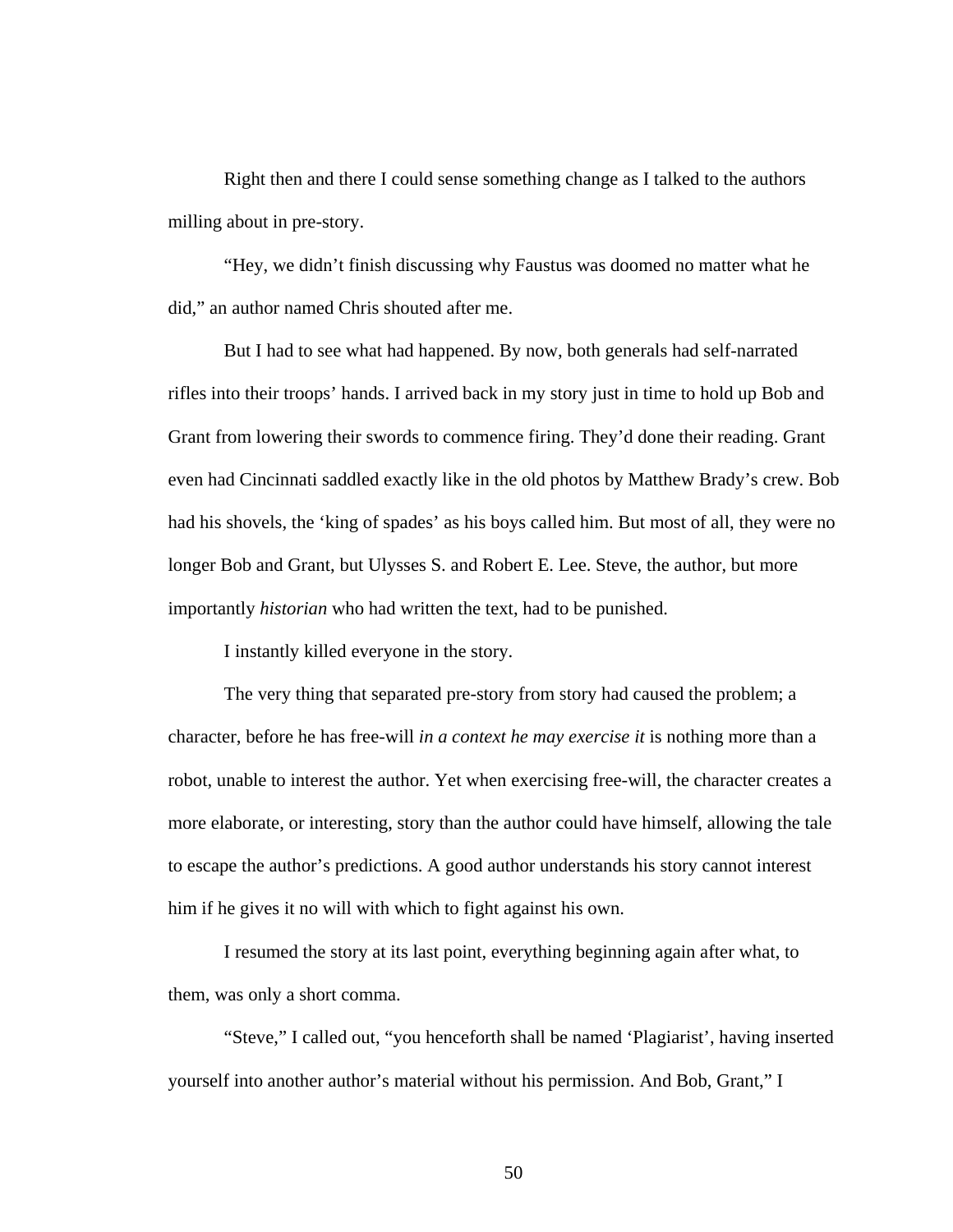continued from the white pre-story, "you shall no longer have a completely meaningful story, and some of your suffering and joy will be meaningless," I finished.

"But you can't revise us?"

"Yes, revise us!"

"I can't."

Bob and Grant said nothing.

"You see, if I revise anytime something doesn't follow my original purpose, then the story's no good to me, as I know it already; the author authors the story, its characters, who in turn author the story *on their own*. Now that I have written a story I'm in relation to it, and it authors *me*." I swallowed. "Henceforth, I will no longer be present as author in your story."

A novel is just a jar with an author's name on it; a story continues after its first author is gone, in the hands of others, itself, its characters. I've moved on to other things. There are other stories to write, rest assured.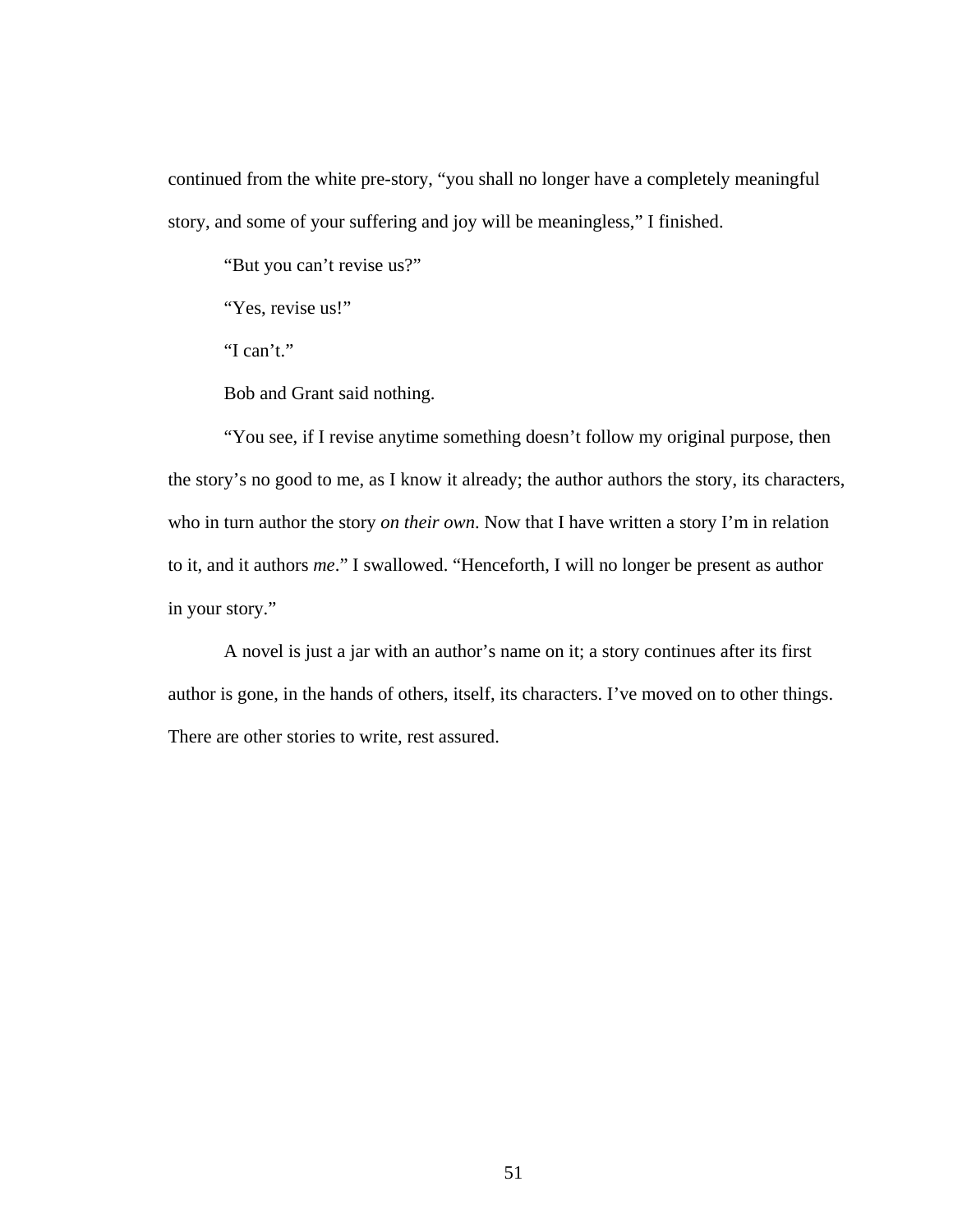# **Things We Do Alone**

I write poetry to imagined lovers Like I imagine pornography Coming to life.

The jagged pretty lines Blurred by the cable company Forcing you to pay

Are no different than these We unlock with reading. The poem is paid for in time

Which makes it more expansive Than boobies scrambled. Nothing is sunny-side up

With the yolk-nipple centered Until we pay. Instead, things go scrambled

With nipple and breast Indistinguishably Mixed, grainy, salt-and-pepper

Snowy pixels, Jumbled letters, choppy In syntax 'til we pay.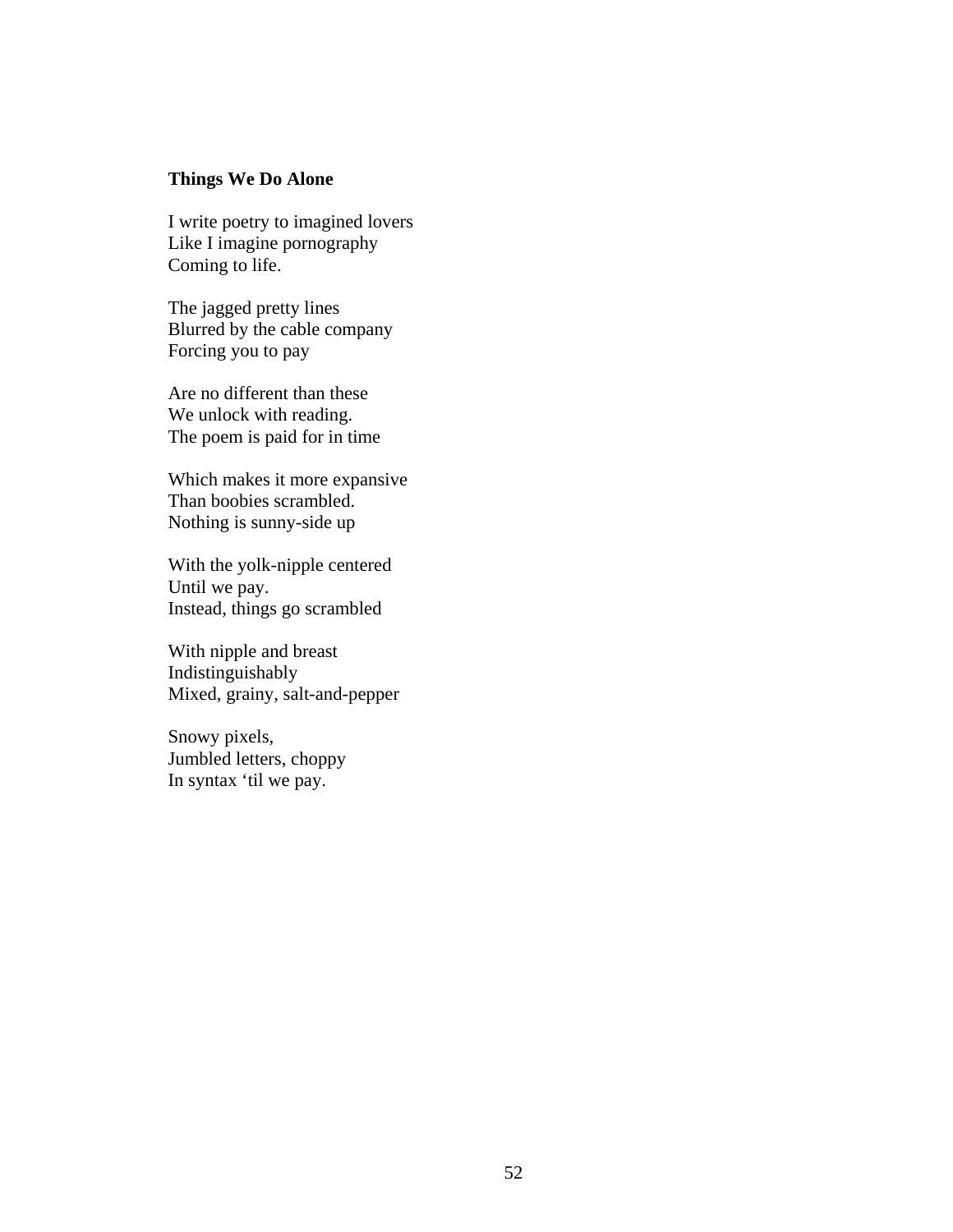### **Econ 206**

I'm a misplaced robot Soldering at the wrong parts In the heart of the wrong factory. 24/7 trying to assemble already assembled People, cars, paper plates. Every material resource picked out by an owner, The designs engineered elsewhere, The market demanding what products. I conduct business Already alienated from my labor Whether I own the *means of production* Or not. Mark my words, the angels And all these oily, foolish robots Control neither labor Nor the means of it Unless a new resource itself is designable *Ex nihilo*.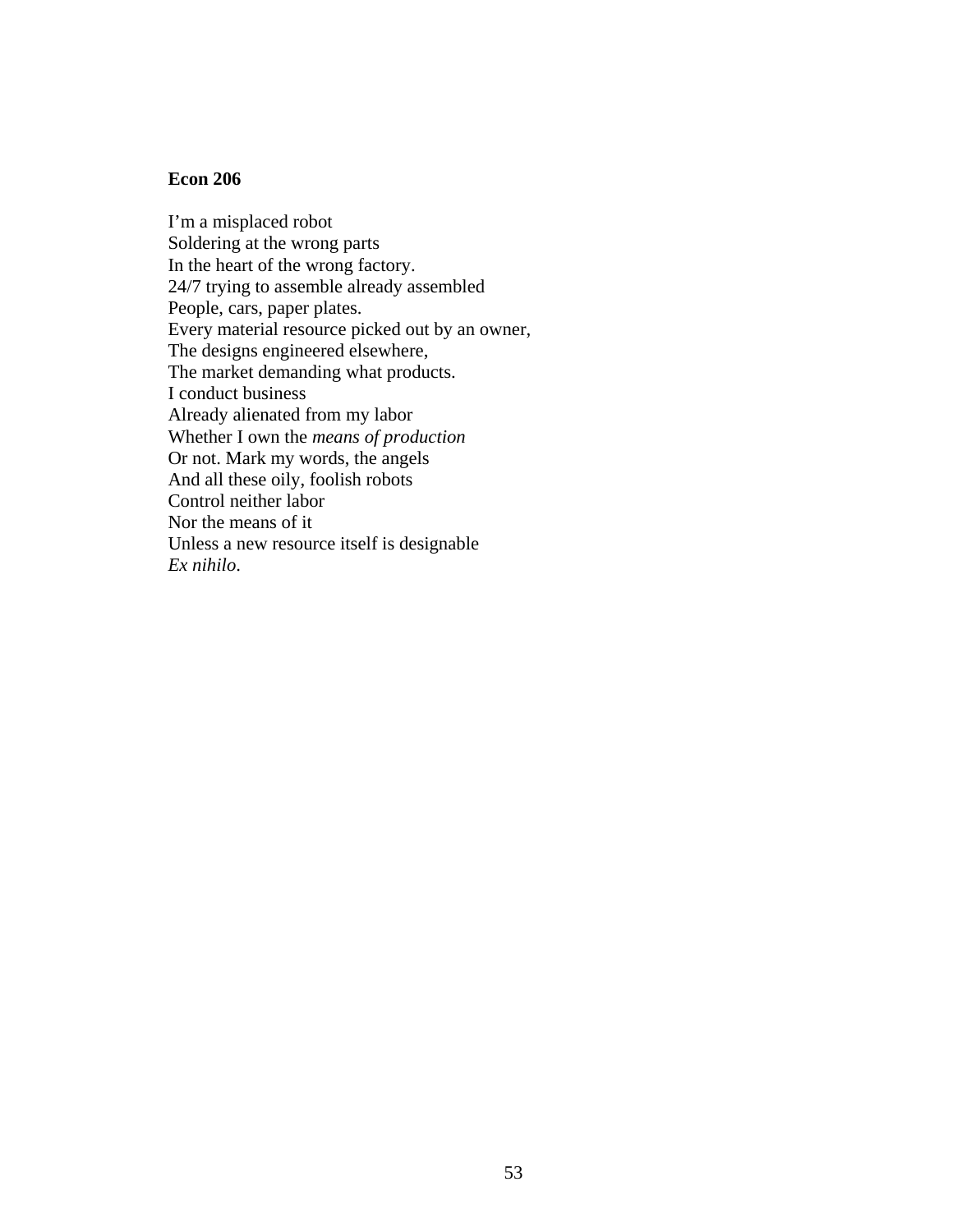## **College**

We studied each other Those early days before the mortgage, When the luggage of our flesh barely Amounted to carry-on. Viewed curve, line & isosceles Nipple, covered The sections On each other's chests, thighs, buttocks. Viewed & reviewed, bit red correction marks Illegibly where some flaw Taunted, where less drinking Or more running Could rearrange the syntax of our muscles. Will we fret nervously Before ultrasound, biopsy, diagnostic Exams invariably Flunk us?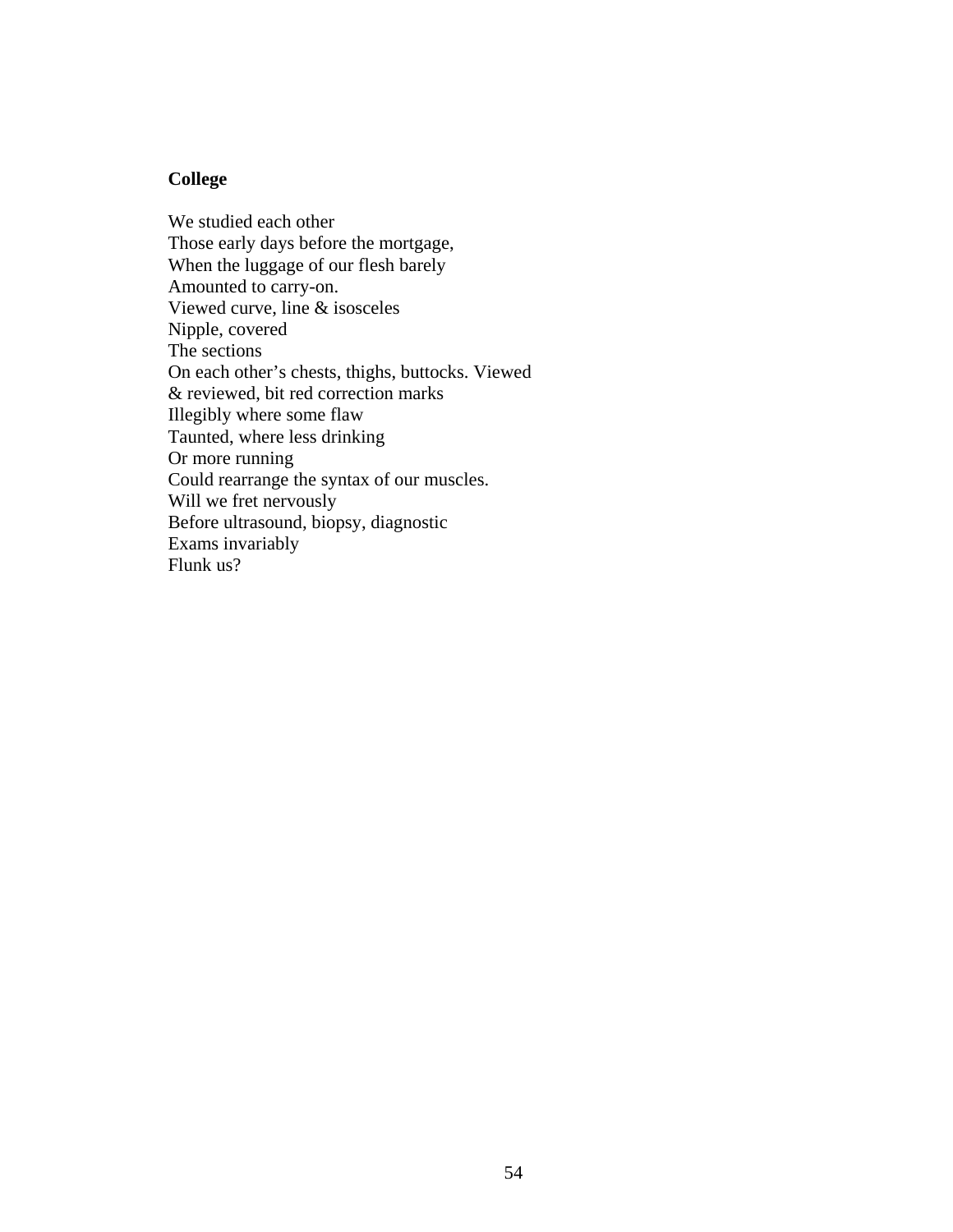# **Synthetic**

In the post-apocalyptic bed, nuclear-winter sheets white cold as morphine addiction, in Ludovico technique trance from the coitus you hold open my soul's lids, upload software ://dreams.you.org/ stability.monogamy. USB port ready to connect my jump-drive again.

Behind the apartment window I track footsteps in the snow following you into 3am out of this heated womb. without gloves, no hat, all things left on my floor, prophylactics against temperature. I'm worried.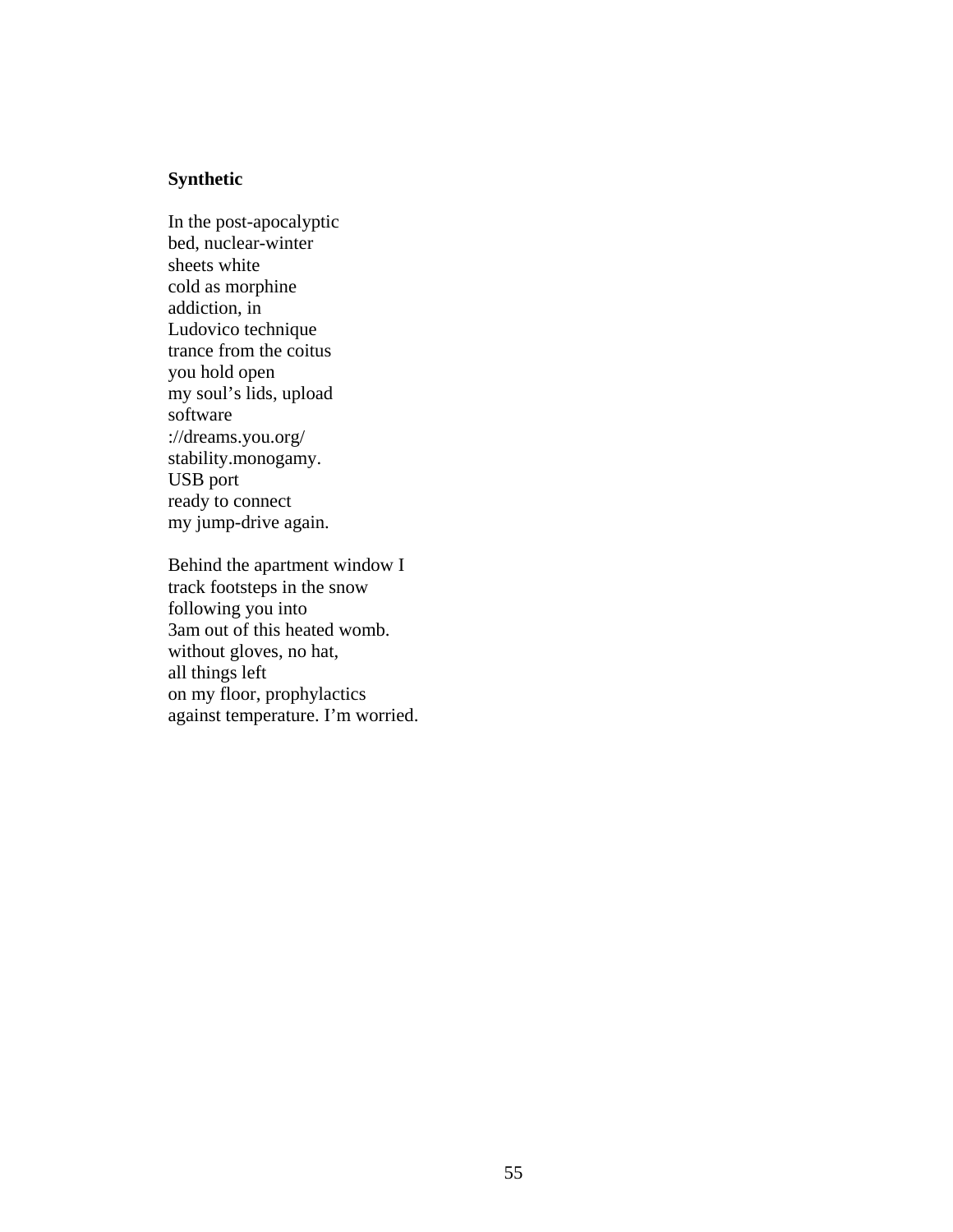## **Alone in Oshkosh**

Monotonous cadence of the heart, cease! Bang that drum in retreat Which, foolish, sounds the charge Toward light-pollution in the cloudy Sky thinking it a sunrise. There's No glory on a horizon That shimmers only From neon bar-signs in some Far-off town. Drag the broken silhouette of this body Past the moon who Dances drunkenly on the water Of Winnebago. There's no enemy tonight To pierce your sword in. Take Me Home Tonight plays On a jukebox After the bar empties into the black Expanse of Taco Bell.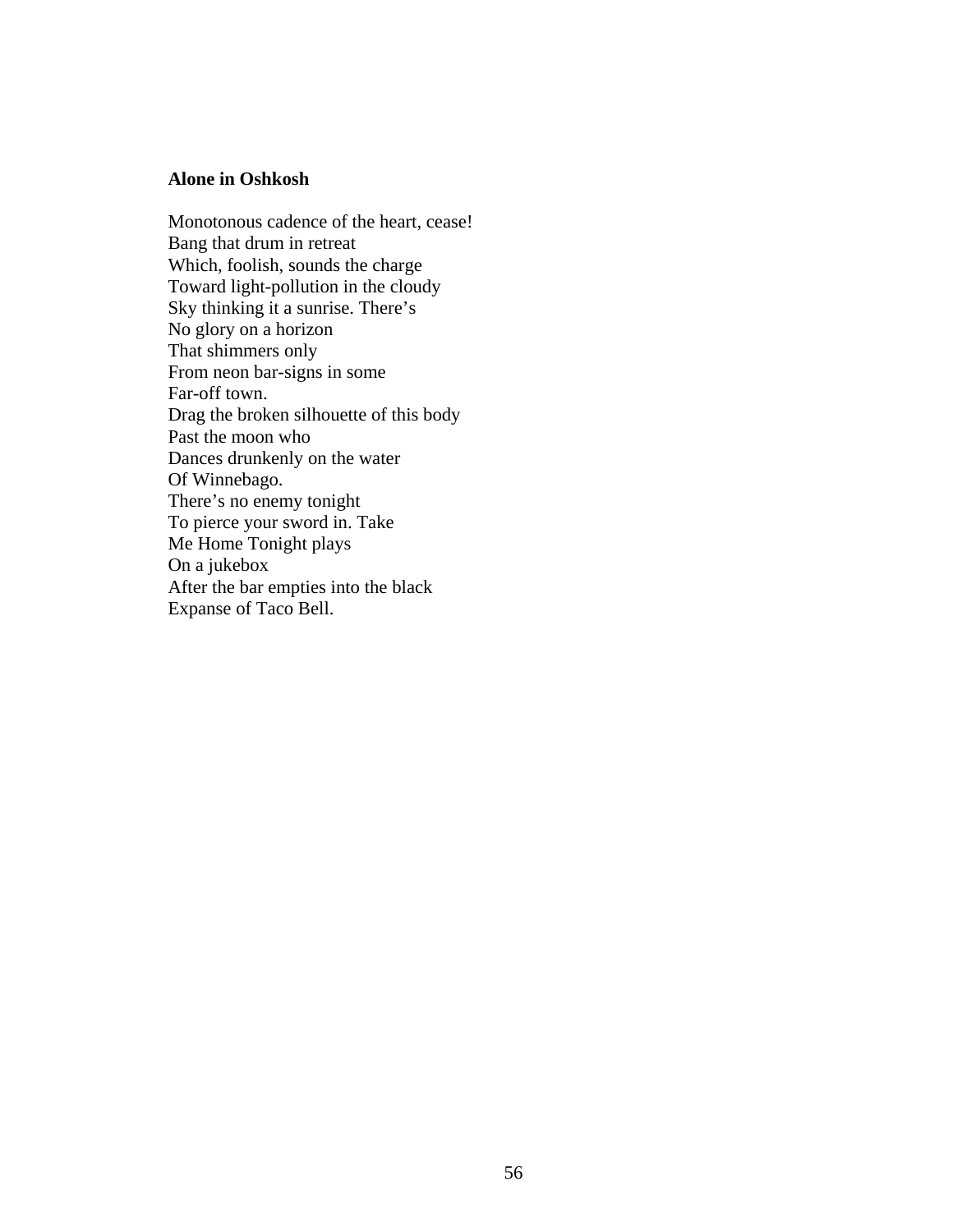# **Moonlight Soccer Kata #2**

The ball, black washed off by rain, Hangs like a moon in the night Illuminating the street Like the body of a lost lover. The street squeals, hoots Beneath the wheels of drunks. Rhythm of the ball juggling: Ice swirling in brandy; Sheets fluttering; Christmas. Silent snow. This is the beautiful game, alone.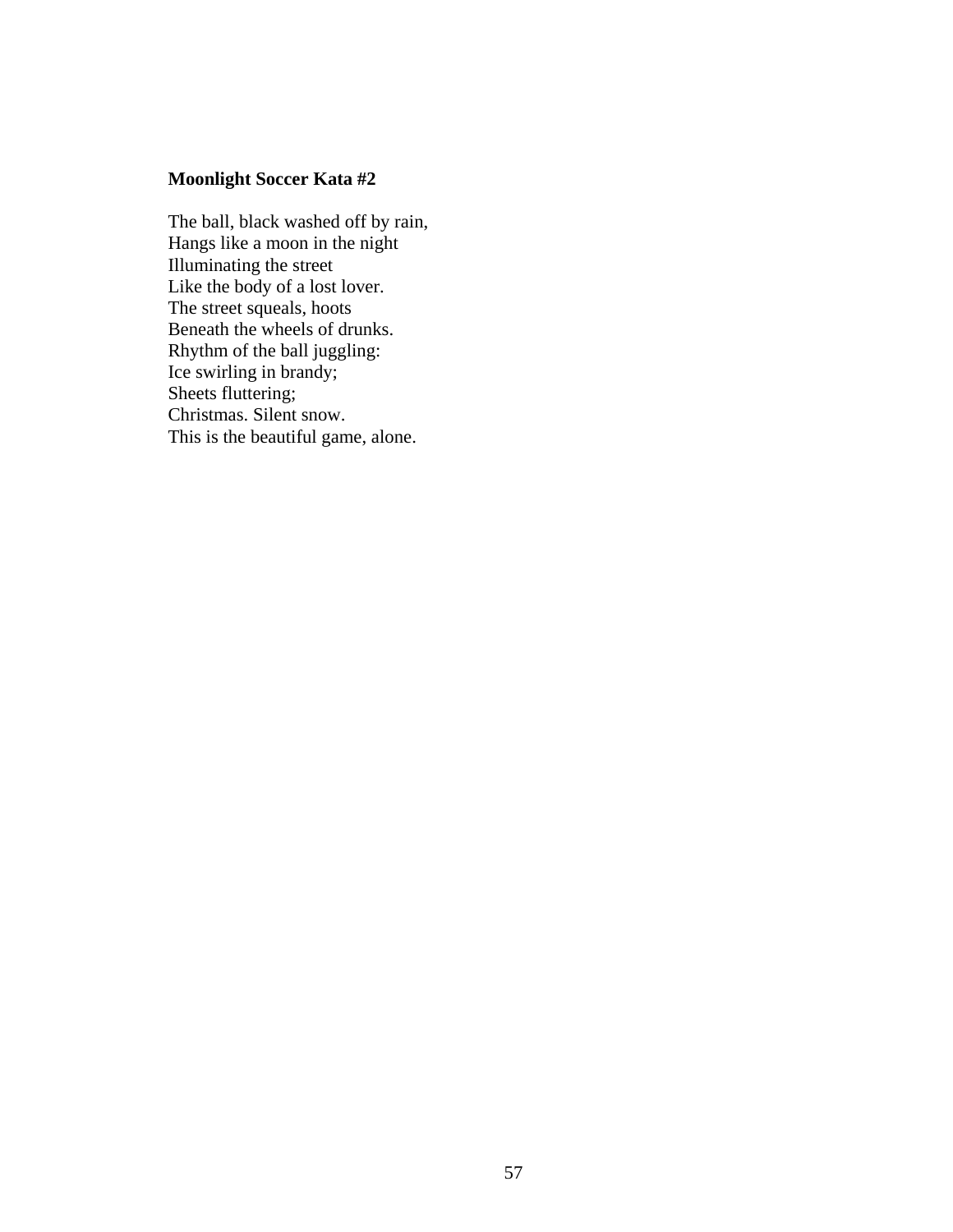# **Lake Michigan, 1966**

On the beach, the sun bursts Overhead. Incoming seagulls Dropped their white loads From too high to even see, and left. Ants Ambushed by ant-lions Carried each others' bodies futilely Back to the tunnel in the ant-hill. Cities of sand-castles Fell in the wind. Children Missing their parents in this place Are lucky enough that, when they scream, Moms come running in seconds.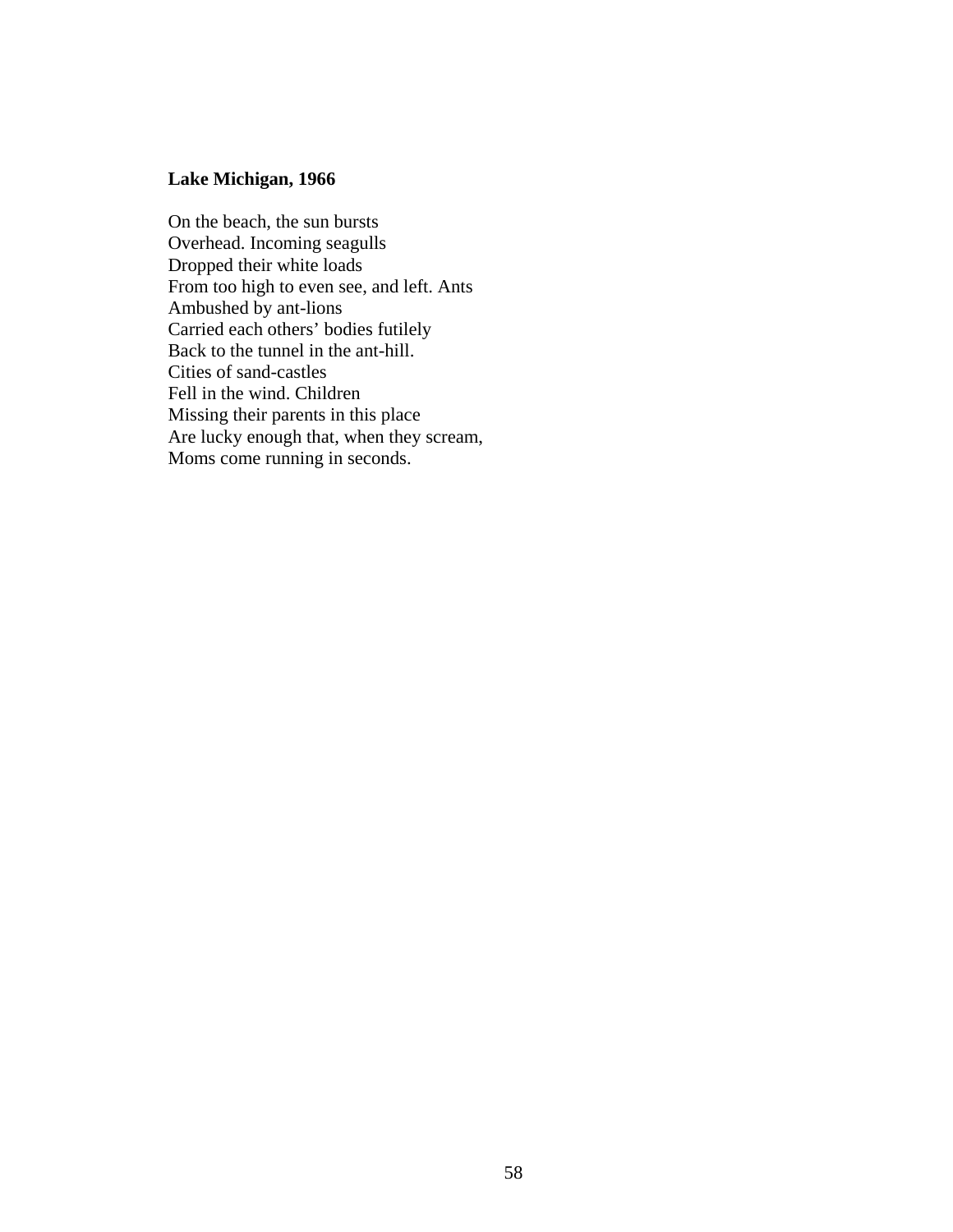### **When I was a First-Year Teacher**

Young and foolish, I explicated Blake And Baudelaire For the sake of my own ears. The students stared at each other, anticipating What we all should anticipate at their age. The Blanch Du Bois in khaki Jeans, a senior, Didn't fear she'd take bad notes. She wondered if Don Juan in a Yankee's Hat that year would be hers. Don Juan in gilded sunglasses. Don Juan freshman. Were these who I dreamed about Before deciding to teach?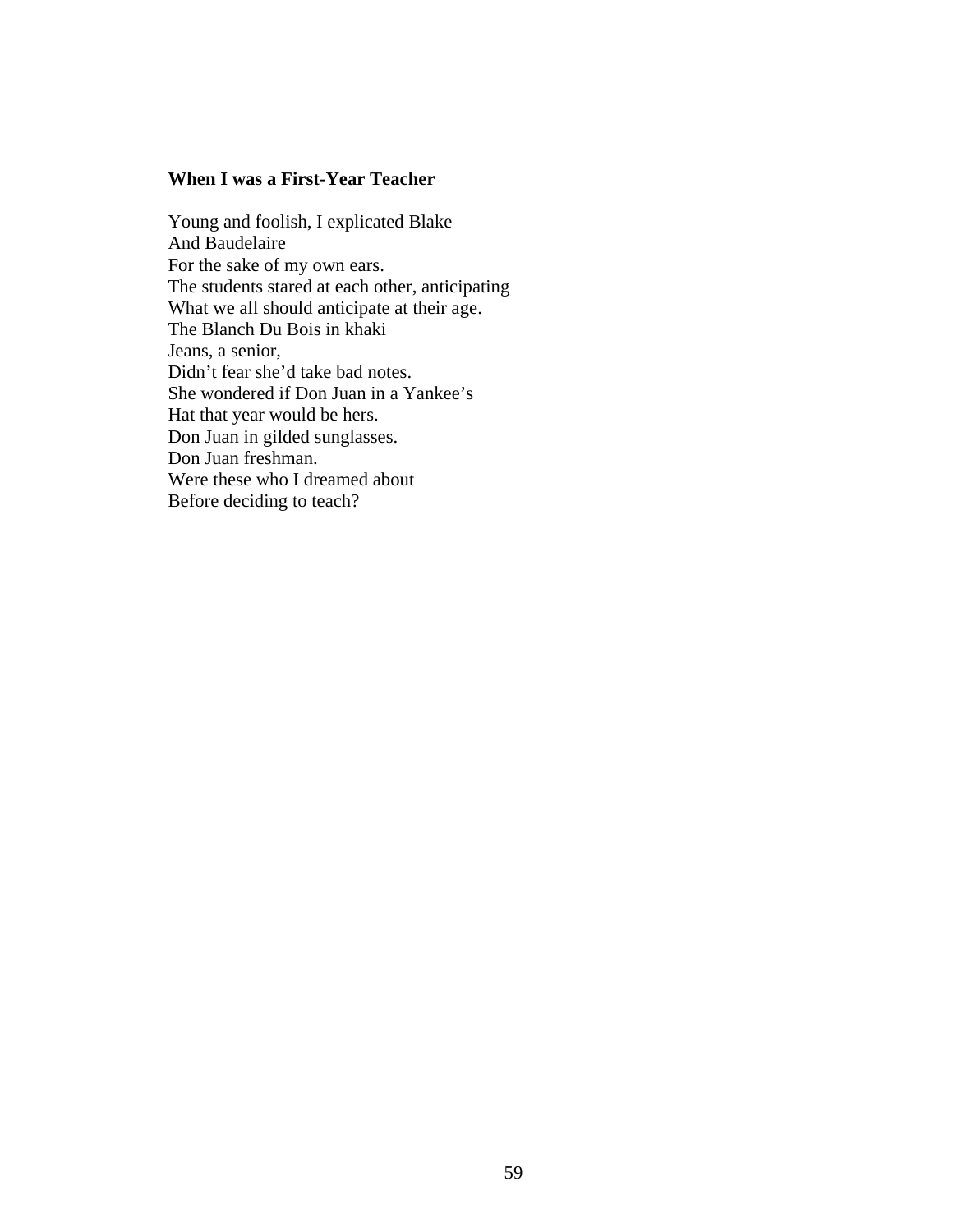#### **Creative Writing**

How do you change your life's story? Revise. Can I? I don't know. Does the past's ink dry permanently to the page of our flesh? Scars. That's the first thought on your mind when you hear that. I think about falling off the swing-set with that plastic yellow slide twenty years ago, Sandi on the ground kneeling beside me in her backyard behind the old white house she lived in, second story above the two apple trees we used to kick goals between for soccer. I think about the toothed incision cut by the rock I landed on, blood down a ten-year-old arm running into the sleeve's dark sewer of a Teenage Mutant Ninja Turtle's shirt, all as she buried tears in my chest from the sight of so much blood. Her arms swallowed my back circling like orbits of heavenly bodies in the setting sun as our parents ran from the house, propping my broken GI Joe action figure in the cup holder, setting my soccer ball in the van.

Maybe I'll revise that, say the scar actually came from sliding off my skateboard downhill on Vondron by the bumble-bee house we used to live in, black shutters lying open against the yellow siding, stripes of warning saying *don't come home with that board and a scar*. Or maybe the first account was a revision to begin with, the doctor's slipped hand having cut my arm at birth, C-section gone awry, mother in labor for twenty hours delivering a baby due December  $20<sup>th</sup>$  that only vacated the womb's hotel sometime mid-January, never having fallen from any swing-set to earn the future decoration.

Compared to today, the past only seems better because we've already formed a narrative of its events, cut the excess words from the page, taken a cheap plastic pen and crossed-off irrelevant passages about waiting in line at the dentist, waiting in rush-hour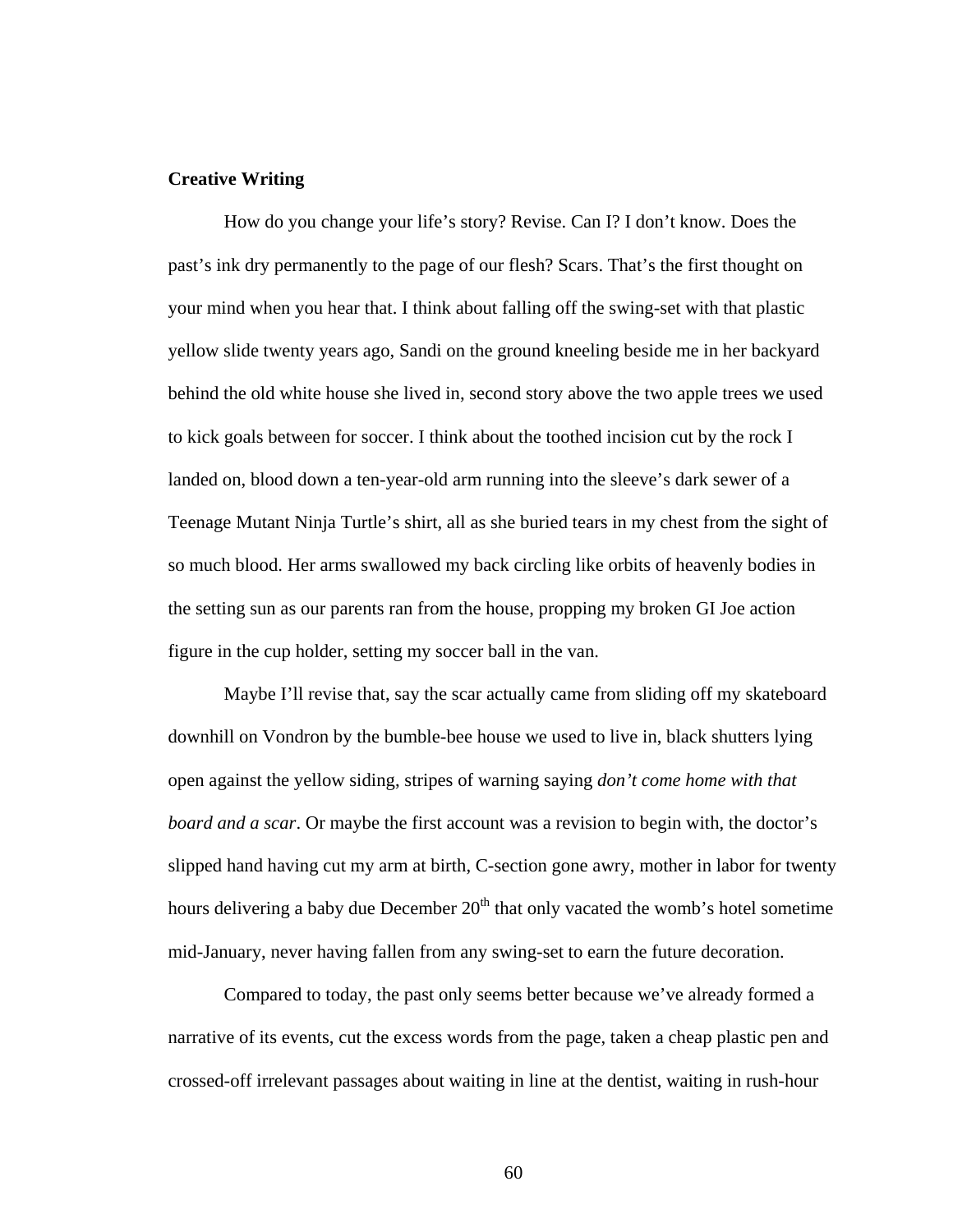behind three red-lights to get on the on-ramp behind three hundred cars, waiting for dinner, for sex, waiting, waiting. I only care to remember the ten-minutes of bedroom sheets, kicking around praising God, not the eleven-dollar lobster in fluorescent halos resting on the platter, though I remember the blue spaghetti-strap dress and your shy clammy mouth finally opening to smile with those pearls. However, I don't recall eleven dollars, nor the lobster. The hour waiting in the foyer for a table I remember only out of a silent wish that someone's Buick plow through and smash my forehead in the frontal lobe

Compared to the acronymed, abridged, abbreviated and edited past, free of meaningless fat and excess, the present seems a boring place, standing in aisles with bags of crackers, bread, milk-jugs on the floor beside you. Even the road-trip to Canada, International Falls a double-digit number of hours from Ripon, a trip your future self will enjoy through photos of Duluth bridges and small town sculptures, seemed boring as it was happening.

Even previous cigarettes seem better, the one smoked with the pizza delivery guy who stalled out on Thorne Street, transmission broke killing his '87 Chevy, all the while pizzas meant for dorm-mates cooling in the bed. Or the one with my Professor of Arthurian History, the one with the three cheerleaders, and of course my first one and all the ones after sex. Somehow, you always forget ones like the present, rain falling at three am with twenty pages to go before nine, all blank, all spent writing something no professor would ever assign on the board in stale white chalk, stale letters announcing another reading of Chaucer or Johnny-boy Milton. Not even the creative writing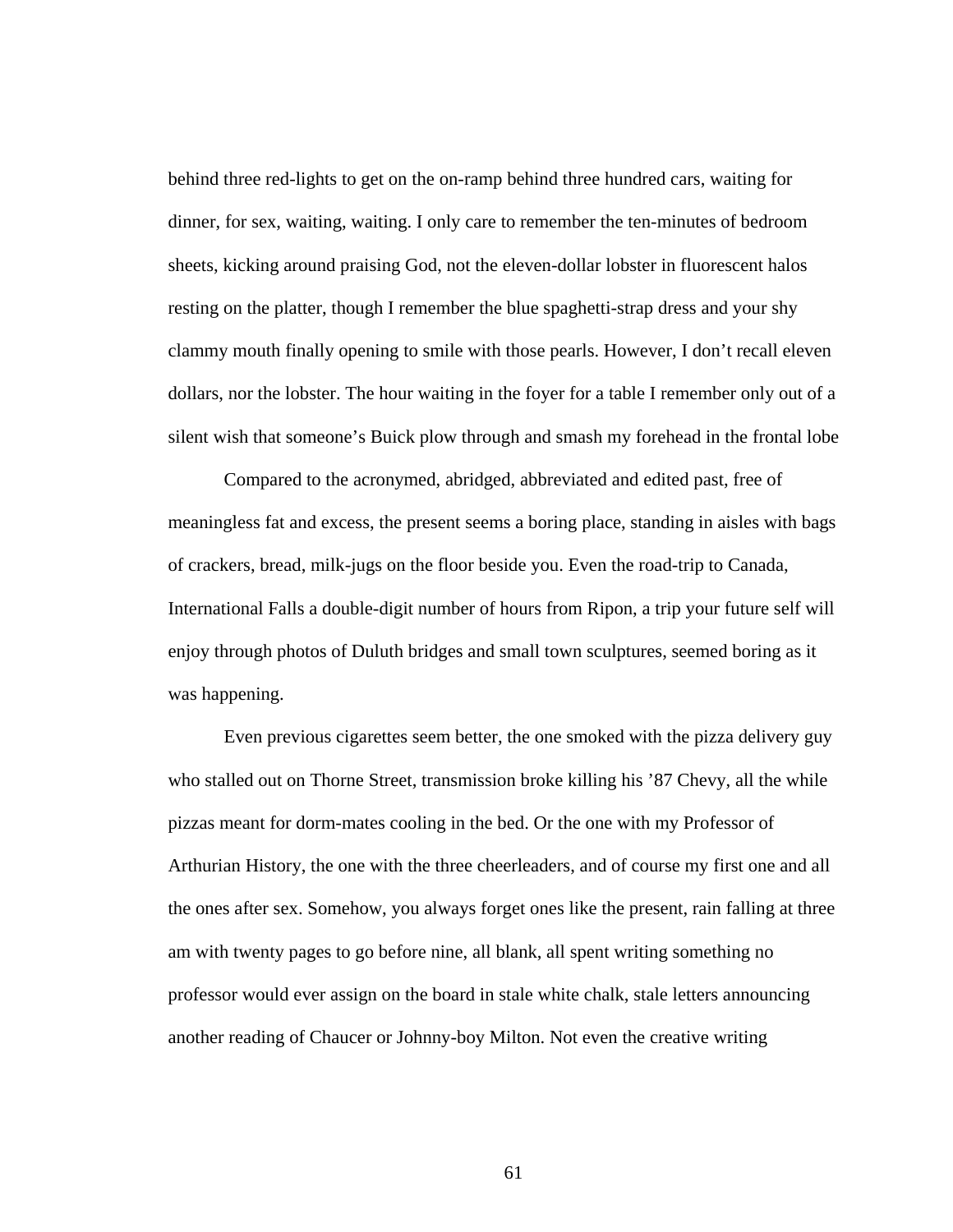professor nods his head when you turn-in the personal confession of your short life, having sacrificed a passing grade in another class *to write it*.

Chemists will tell you absolute zero is where molecular, and by association *all*, motion stops, where whole worlds freeze on the Kelvin scale so others have an easier time studying them. Philosophy will tell you absolute zero is where progressive thought runs out of neurotransmitters to fuel the 2-stroke engine; history the point where man fills with gold-chained, chrome-rimmed vanity, forgetting to study his past; art the point where all creativity has dried up, watercolors evaporating in puffs of fission, ink spilled by too many 'art for art's sake' critics. In all this, who tells you that absolute zero is the point where you forget to love someone more than yourself? Where you forget to listen to your favorite song even when you have a deadline on the HUD for the Aestiva anesthesia machine?

Absolute zero indeed freezes the world in place, eliminating the narrative and its meaningful dialogue. Whether you wake up or not, the world will proceed as always; nothing changes, nothing breathes. I believed too much in success, conformity, going to lectures discussing covalent bonds when I knew Uranium 235's half-life consists of 4.5 billion years, all to get the participation points. I believed two-minutes late actually meant something to an electronics company producing medical equipment, believed it was actually worth it to arrange a life around a commute and a gray cotton suit. It's better to fail and die having had joy than living just to continue living, feeling only the boss's breath on your shoulders. Is it? I don't know, but it feels right. Feel? I remember feeling, at times: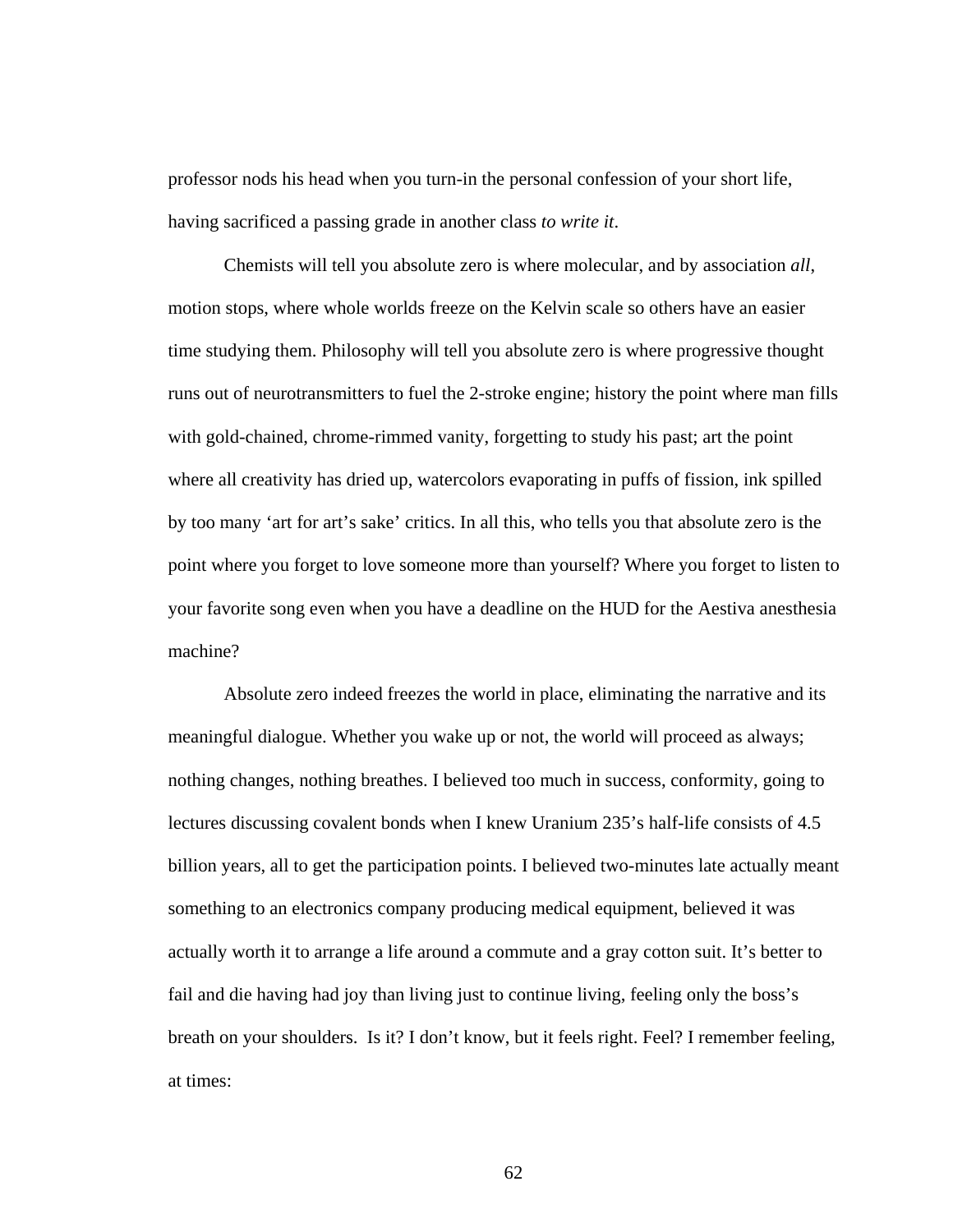My hands on Sarah Mueller in  $9<sup>th</sup>$  grade gym class, 'Smooth' by Santana playing during the unit on dance while the rugby coach taught one-two step, one-two *step*. The way my mother felt when Theda-Clark called reporting the time of death for grandpa, lungs filled with mucus and deprived of air, how she felt as I left for school trying to concentrate, look unaffected during finals week, leaving her alone yet carrying on because he never took excuses for not doing your duty, from reporting weather to the USAF in Korea straight on down to working the Fox-Valley paper-mills where he first developed his asthma. The feeling I had for Jessica, skinny brunette goofball who photographed sunsets, when I knew she'd never like me, how I kept going to church hoping to see her in the pews one college summer and how she never showed. How I felt when Brett Favre won the Superbowl. How dad felt buying his first HDTV after owning a 1979 Panasonic older than three cars and a son. Coach's apathy when I ran away from cross-country, quit tying my shoes one day and handed a jersey in, how 29:32 never mattered down all 8-kilometers of the stretch. Teammates who thought I'd made the best choice. Those who didn't and shook their heads. How I felt when I ran that damn 29:32 at Augustana, sweat streaked down my legs, how did what I thought I never could: break a measly 30 minutes when others around me hoped to break twenty-six or twenty-seven.

Life's a series of poems, I think, all connected by only the author's signature, without theme, describing in words how important moments in the plot stood up, shouted their names in rain and thunder and sleet. Even now you still see them occasionally stand up, raise a hand at least, asking for attention, for the X-box to shut-off and the dualneedlers and plasma pistol to stop firing, asking iTunes to play an instrumental version of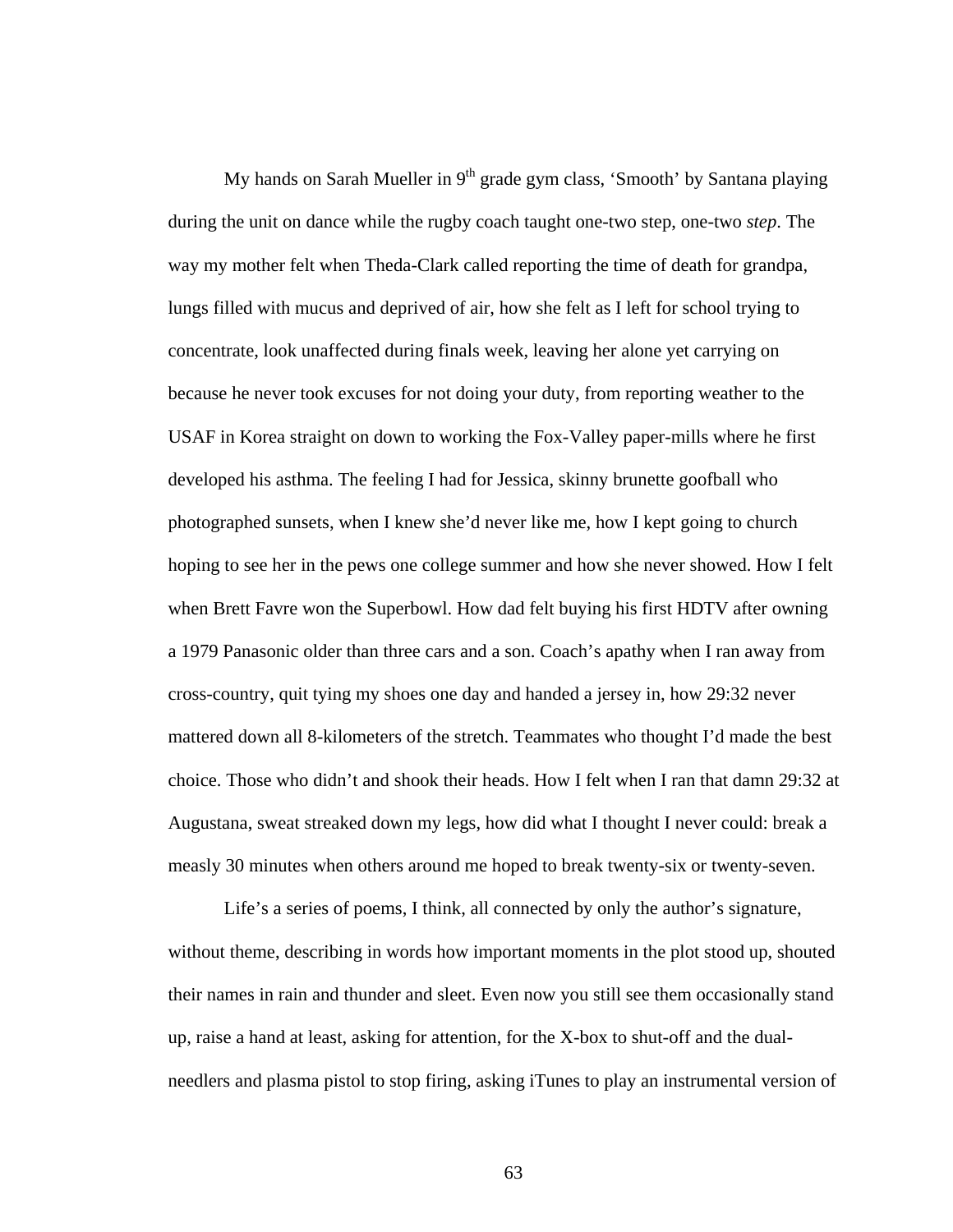'Stacy's Mom' so you can insert your own thoughts over the bass and clapping hands. You'll remember when you first started cross-country, the first practice with Dave and Kjell, team stretching out in front of Storzer gym that Fall in college. You'll remember the first promotion at GE after you stopped caring, how it surprised you. You'll remember why you bought her lobster, why you own a broken GI Joe, why Santana's your favorite, why skateboards haunt your arm. A man who teaches English, walks his dog on campus each day, who lives with his high-school sweet-heart in a two-story house likes to say,

"Life's just raw material: it's up to you to revise it"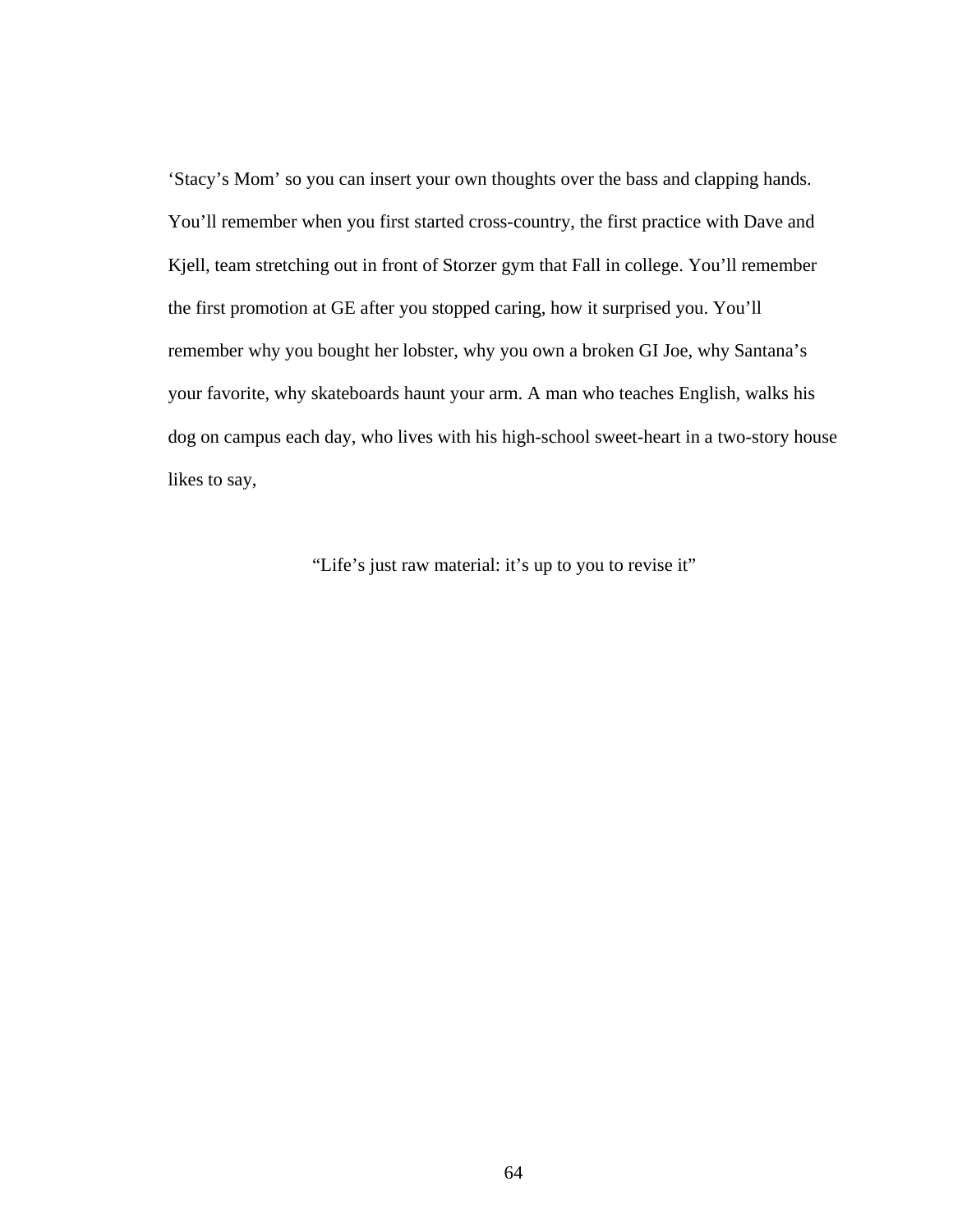#### **Sonnet: Stone**

In response to motion, we turned to stone: Mausoleums in the silt beneath the cloudy current, Vines locking fingers around the school, Statues pointing the way for birds To immigrate, emigrate, for millennia. Interchangeable graffiti in the prison-cell wall, Mute circles of limestone, granite Limiting the camp-fire's dance. Then, at some point, we wanted motion. Feet travelling needed sidewalk highway factory To make shoes concrete Dock a launch pad runway for cargo planes a dam. A bridge, balanced, stretches between its duties Resisting the river, aiding traveler.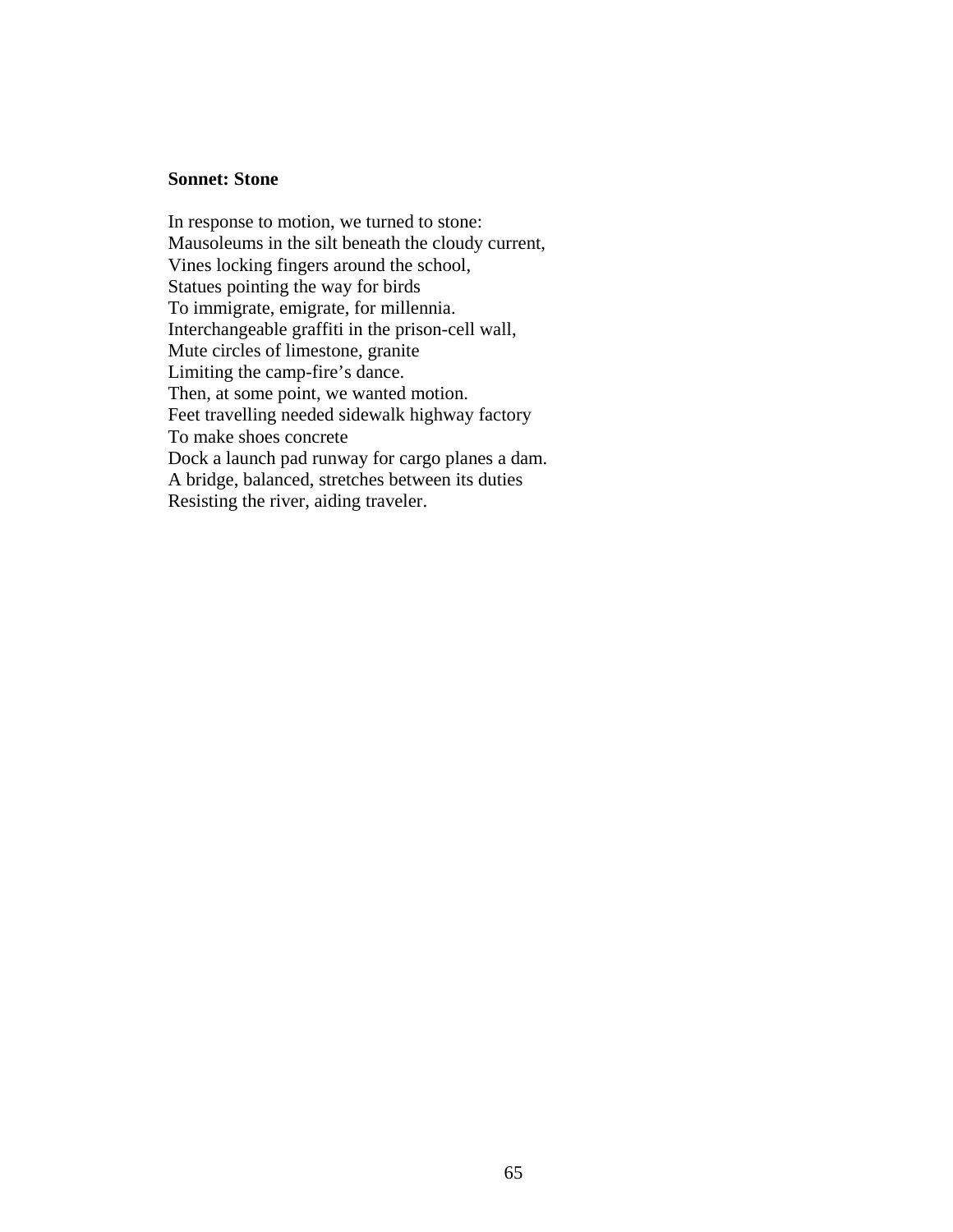#### **Reflection on the Fox River, Below the Ohio Street Bridge**

I stood in the summer once At the rail wishing I'd steel myself To jump. This isn't melodrama, it's not A fatal fall: At most, I'd get wet, Maybe lose my glasses, My cell-phone, Everything in my pockets Bearing the term *my*. Sometimes The soul wants to jump Out of the cars to track practice, porn Stores, the inflatable bed, banks, The routine of wheels gliding Over a bridge. Looking down, the reflection of me Looked up. What kept him At his rail? Watching him, he often Fidgeted with his phone. Maybe He wondered why no one called him. Toward the end of the summer, I turned around to see what he'd see: Sunlight, the stars, clouds, real People and real sky, not the illusory World of a reflection. He saw himself In a real world, affecting people, Wondering who to call. I saw my image, up until then, In a fake world, in the murky wet Wondering who'd call and pull me out.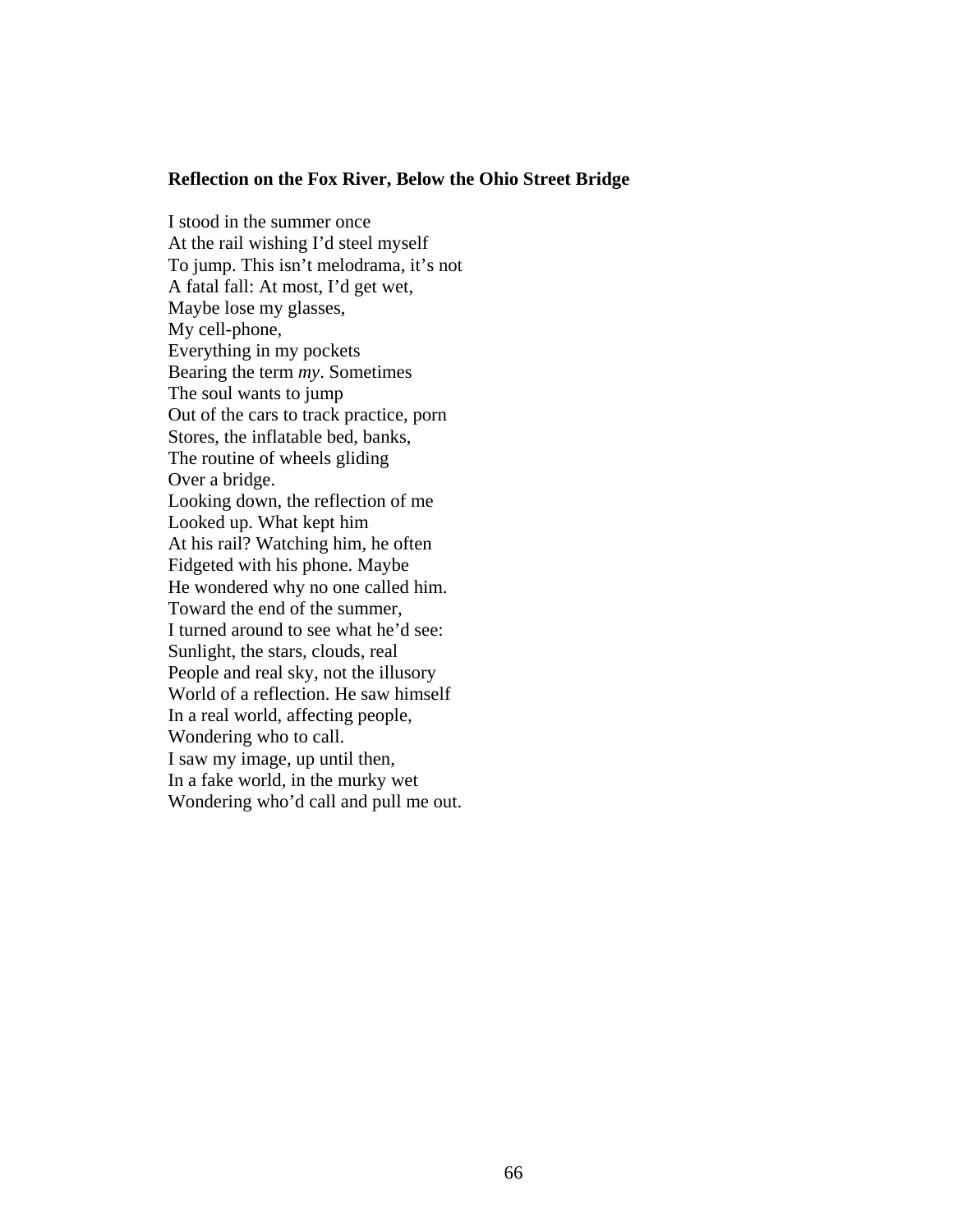# **Murphy's Law**

The student in the apartment above Blaring his insomnia

Will flunk out, hopefully, Leaving a quiet

Broken only by screaming parents Audible from wherever

Is home. A while after that, the police cars

I never heard Barreling toward the local bars

Will crescendo into awareness. Finally, after every drunk

Goes from in bars to behind, Once the city

Cleans up every gum-paved street, I'll feel safe

Enough to open the blinds. Then, the traffic light at the intersection

Nearby will strobe red, yellow, Red, colors of a campfire that won't go out.

By the time I move to a place without stoplights

I will have developed a cough That annoys some young couple below

And rather than wish me flunked They'll wish me dead.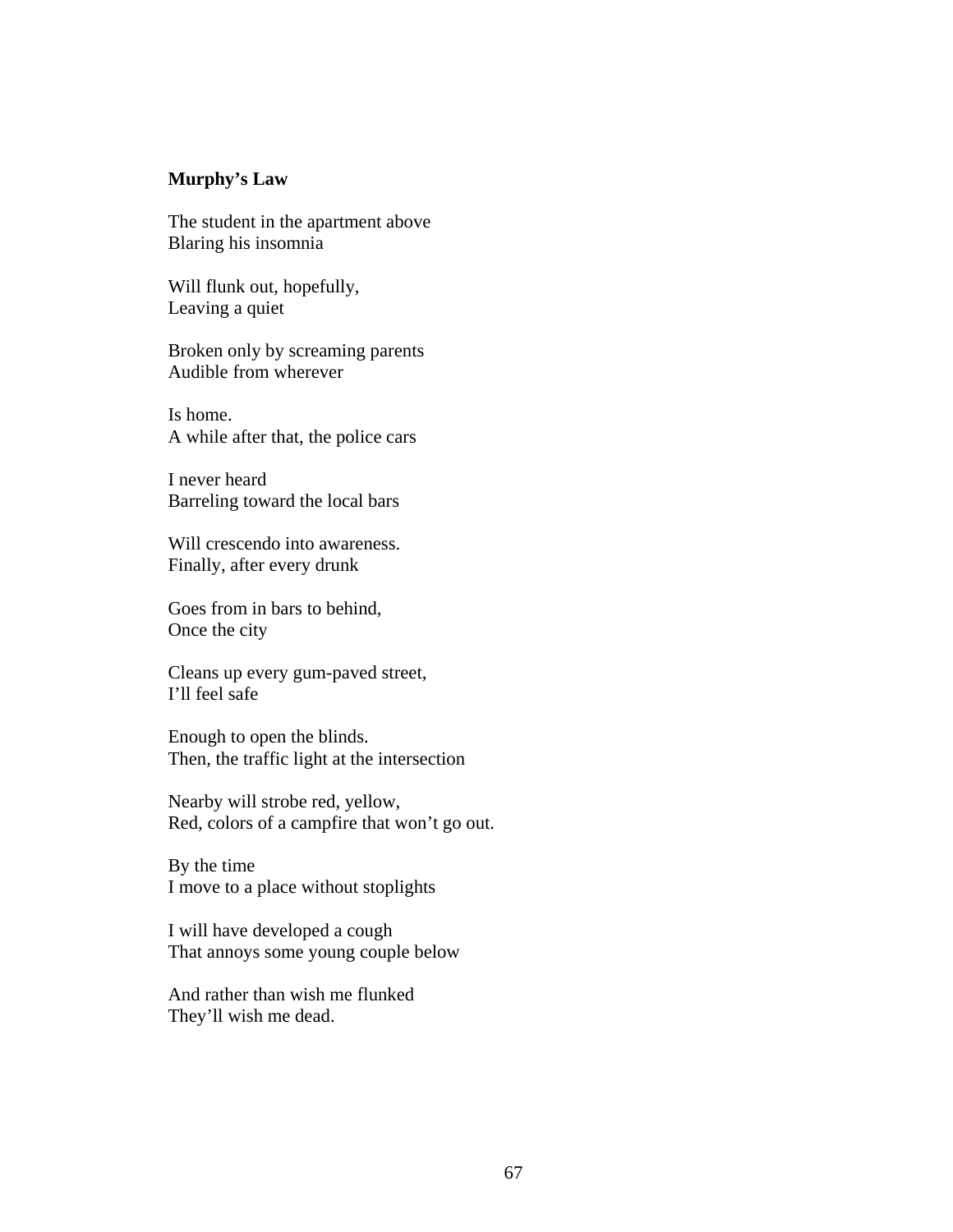# **The Misanthrope**

Bad poetry is Caged by sympathy For everyone: "Look at how understanding I am," says the poet. I hate the old. Every breath an elegy For the previous Breath. Announce The tedious work of staying alive To complain. I hate the young. Full of stupid self -importance And not much else. Neon lyrics of music Taped to sneakers Constitute no rebellion. Your music's co-opted, kid. I'm pretentious as hell. If you didn't learn it in a Little known book Stained with chardonnay, then Keep your mouth closed. The bad poet says "Look at how understanding I am, reward me With sex." There. I've done the real work.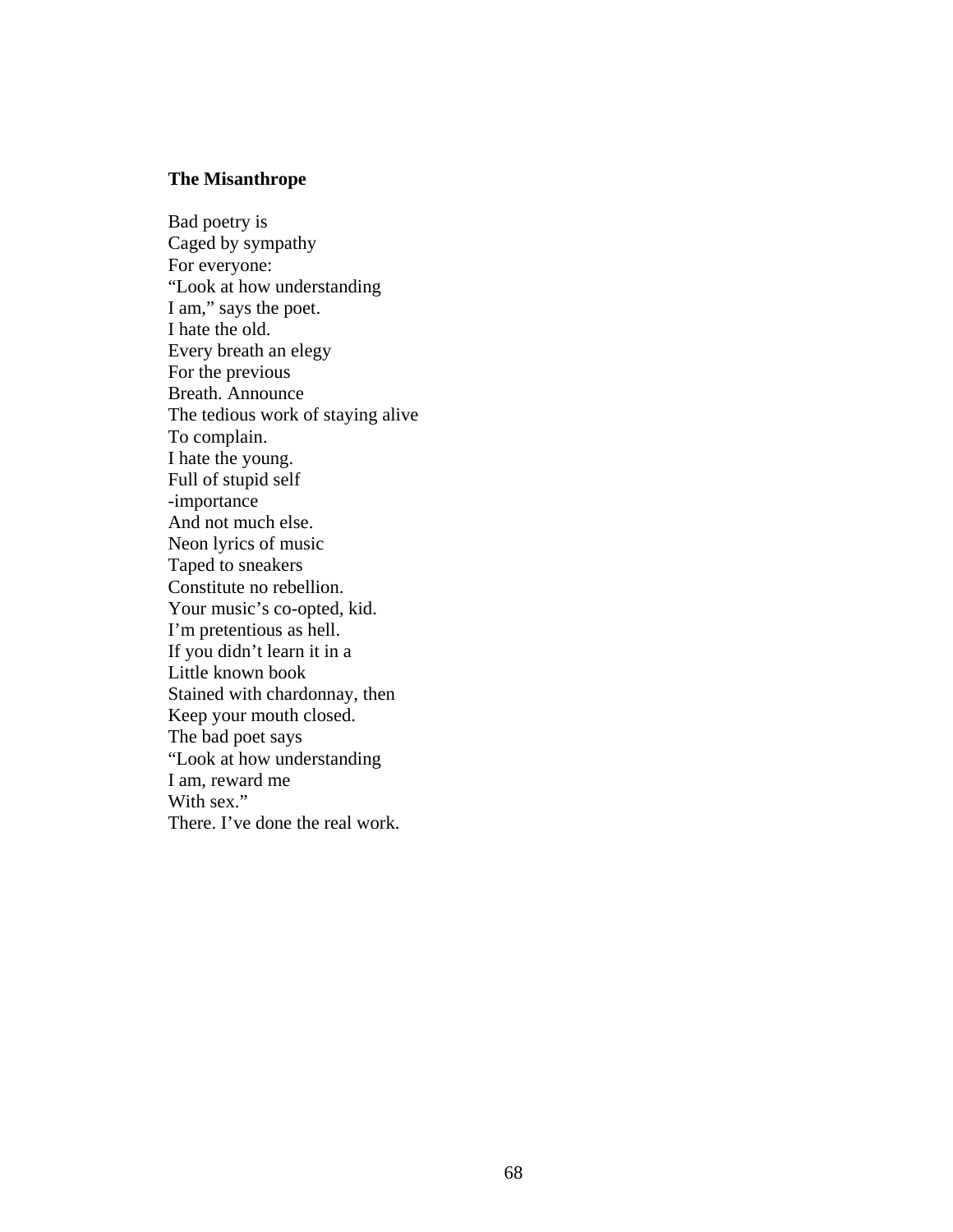# **Ghazal**

In Poetry 504 I was assigned an Arab verse. I imagined it smoking hookah, turbaned, this verse—

Would it shiver in a cold Midwestern classroom? I shiver when you walk in, my brown-haired universe

late and straightening up after removing your coat. Distracted, I had no idea for this verse.

Snowy stars fell off your hair and melted on the table beneath the bags in your eyes. *This ancient verse*,

our teacher flapped as your eyes rolled, *predates even Islam, focusing on love in adverse* 

*conditions*. I had no idea what *conditions*. You live life in the fast lane, partying; I live in reverse.

I sat across the class from you, the forest of chairs, got up, walked past, and handed in this verse.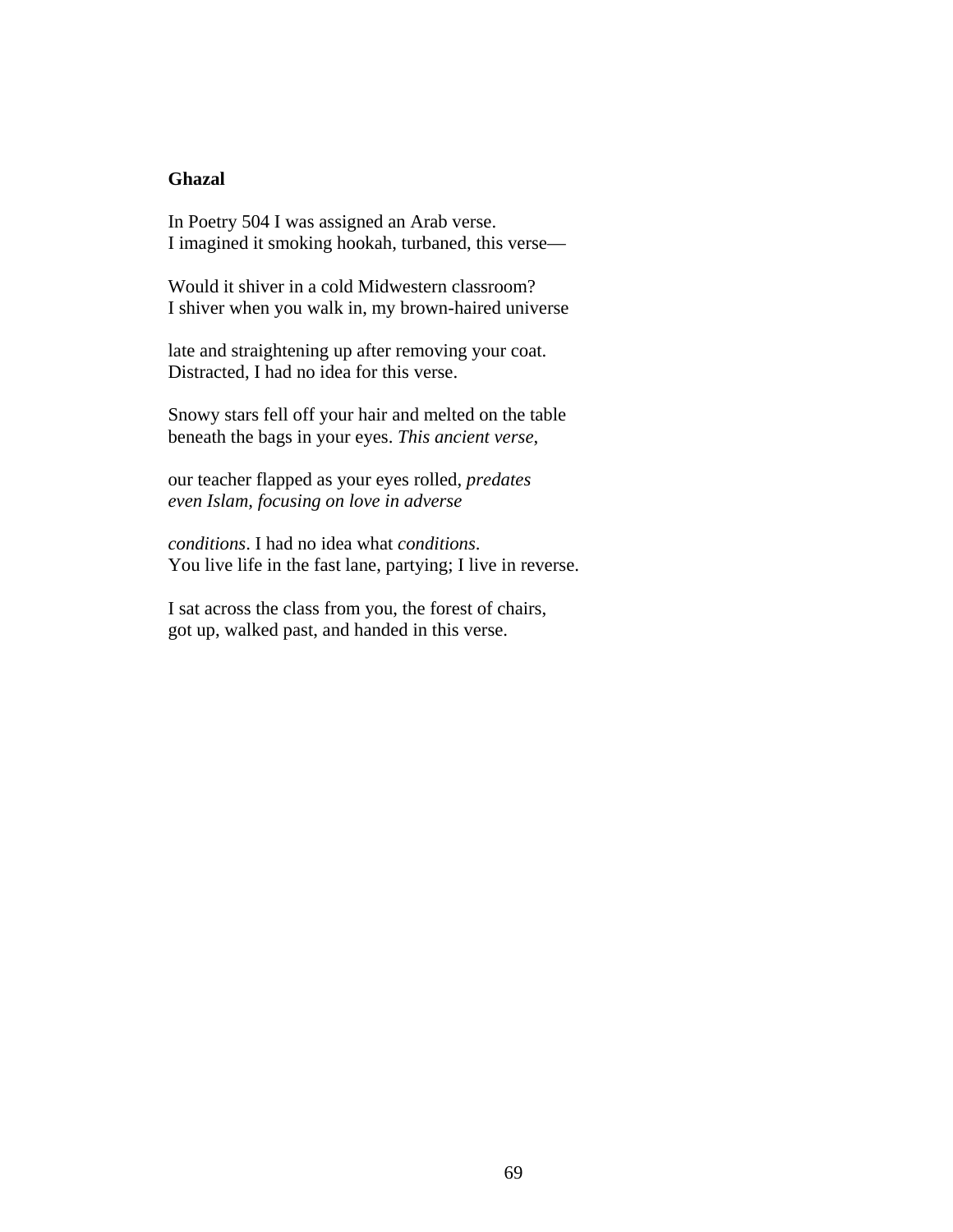# **Megiddo Sutra**

I'm crossing cold bridges to concrete hearts of cities latticed by streets. Wind ows rattle, leaves, gray people. The harmony between sneaker and gum, dusk calming flags to sleep down by the river banks, hotel, bookstores and drugs tores darkening into night. Discarded condom wrappers mark where would-have-beens were averted like colds. Suit-coat vampires and zombies skate or die on rusted trucks, worn -out bearings and jeans' knees, bees collapse missing stingers. Nuclear-family winter blows smoke out of the bars, closes stores for Goliath Corp. and Philistine's Pharmacy open 24hrs. A David in baseball cap hides a slingshot sliding past lions and lambs ready in the chain-link pasture as balls hang like necks over iron rimmed trees. Atomic Eden a clenched human fist over landscape squeezing blood from rocks shaped like apartments, like small hells. Two boys draw a pencil In playground sandboxes with blistered Fingers. Toes bit by frost stick to shoes socks And fall off when undressed in shelters (bunkers) for the first time in months. The church opens a pantry, stains its glass colors it wouldn't allow in pews: pink, young, sexual. Here's a harmonica a watch a time not changing minute hands push rounds into chambers, ventricle and atrium. *Scream* and *Guernica* tattooed on a hooker's eyelids every time she winks the world ends. Skyscrapers shave the atmosphere until that beard lets UV through but earth never looked this handsome and the asteroids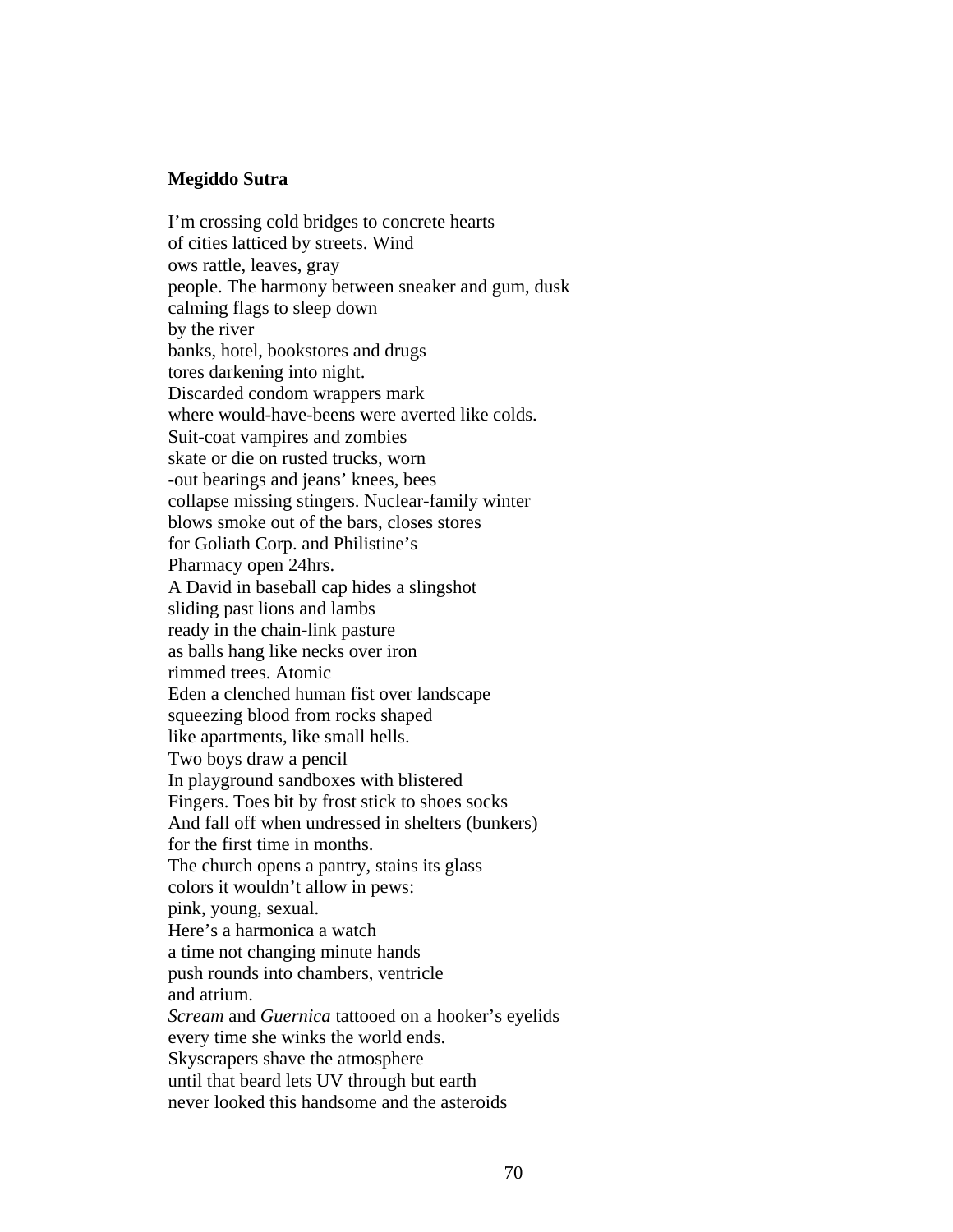will kiss us, now, since kissing doesn't tickle their pocked skin. Where am I in all this? Plugged in to Playstation 6 66.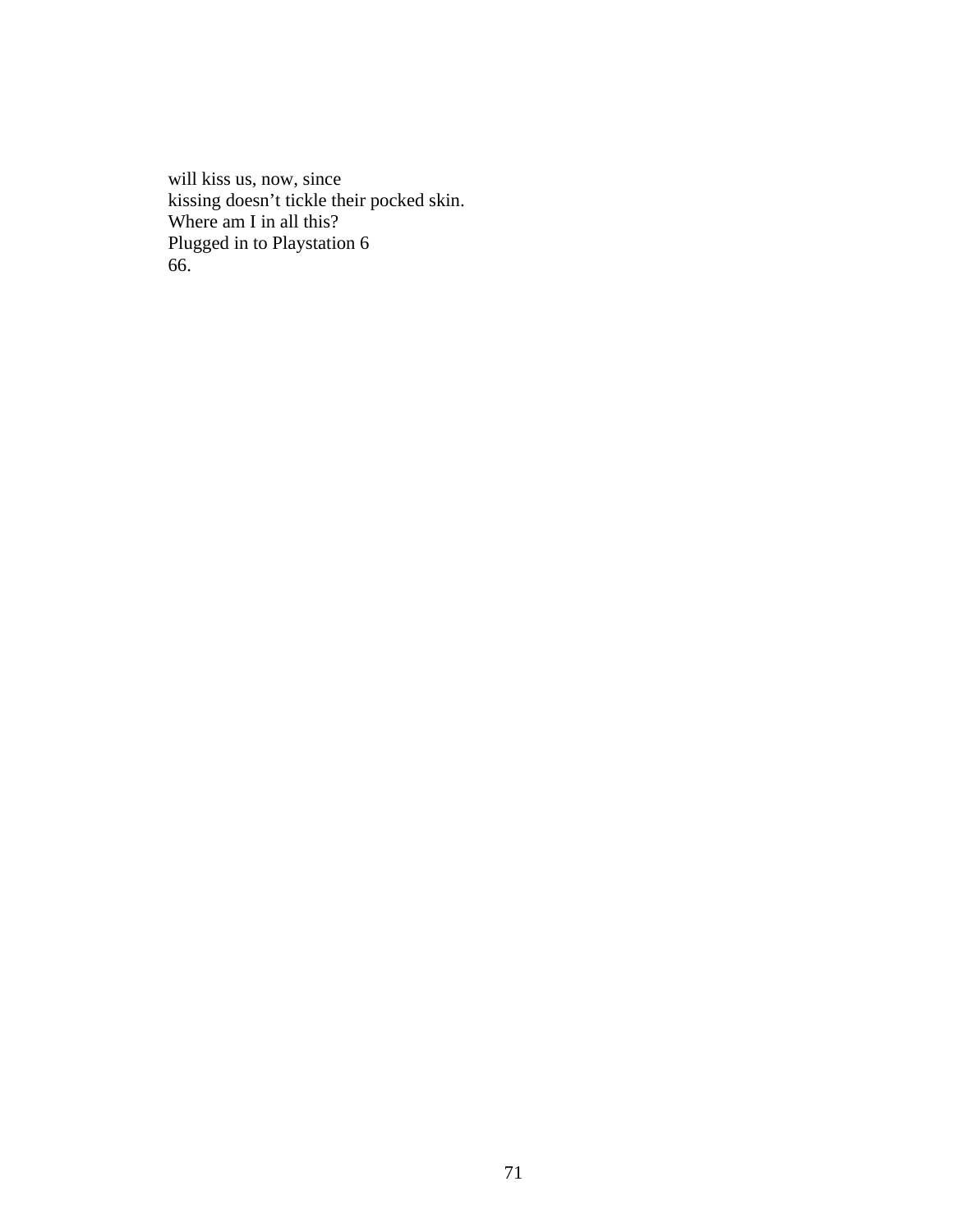# **Nostalgia**

That summer Air, thick as water, Carried the thudding Sound of bass to the ring

Of houses, twin duplexes and children At the end of the court. The fan Pulsed, seemed heart-like To keep us alive.

When the leaves turned, the fall Was underway. We fell Into winter, the air Rough, suddenly, moisture

Crystallized as flakes in hair. We landed, 18, on Sterile streets, an austere Fluorescent bulb of sun.

Age was the doctor, Delivery man, the janitor: Swept blood-red leaves away, took Our bundled bodies out the door,

Cut the memory of summer And promised, maybe, to visit (remember)?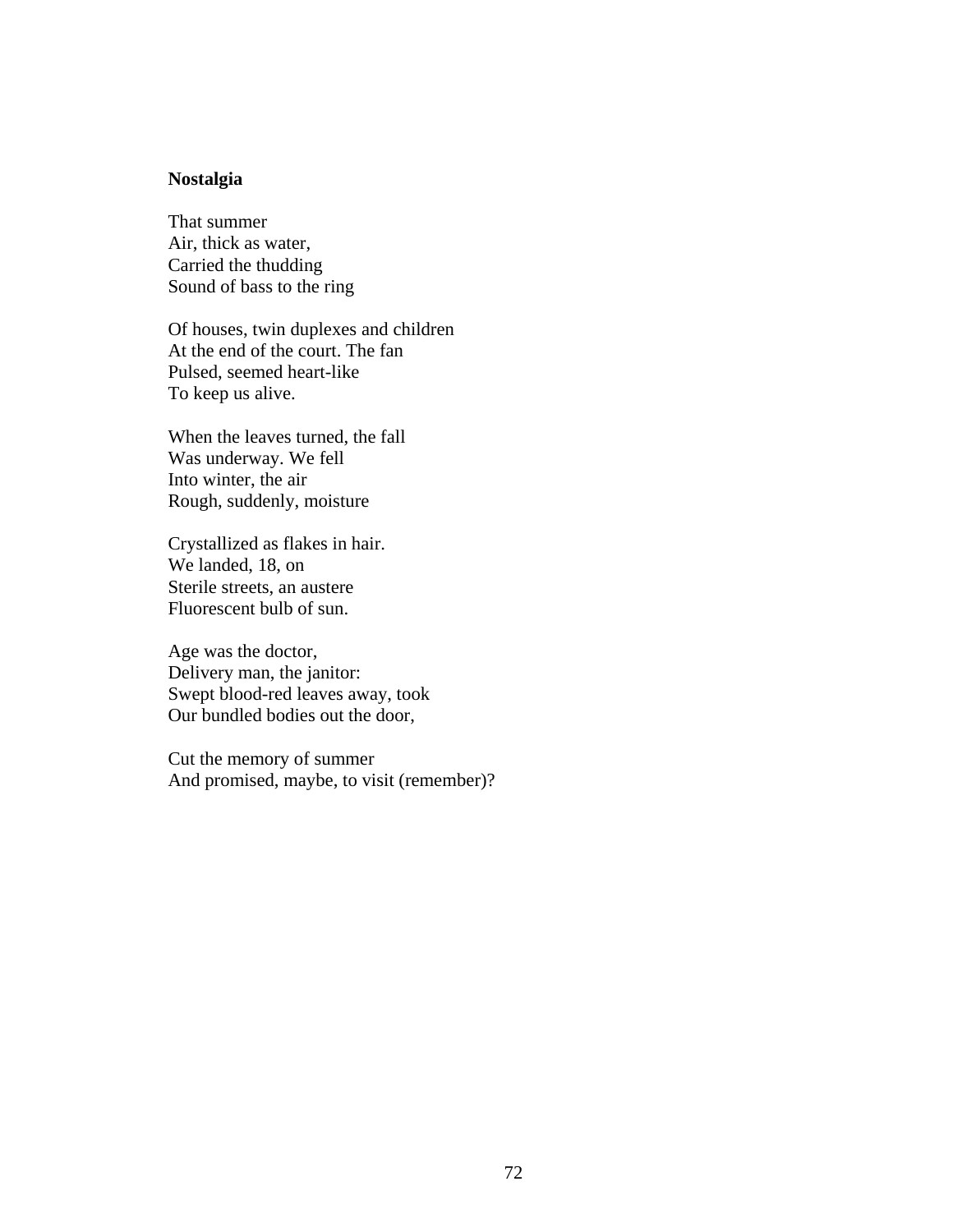## **Alone at the Bar**

I'm a failure in your desperate city, driving After two beers windows down Trying to feel the cool spring breeze. No dice. Neon drive-thrus closed, mops Out trying to wash the city away for a few Hours. Days. Minutes ago I just wanted my groin on some cute chick's Ass. It's easy To stand in place, hypochondriac me, Looking at the spilled beer on the floor, the Hands everywhere on the bar, On each other. I smell loneliness In my clothes after I hop in the car. Smells of menthol, Perfume and sweat from bumped-into bodies That didn't make eye-contact. I check my phone a lot Acting as though I'm only alone Because the rest of my buddies haven't arrived.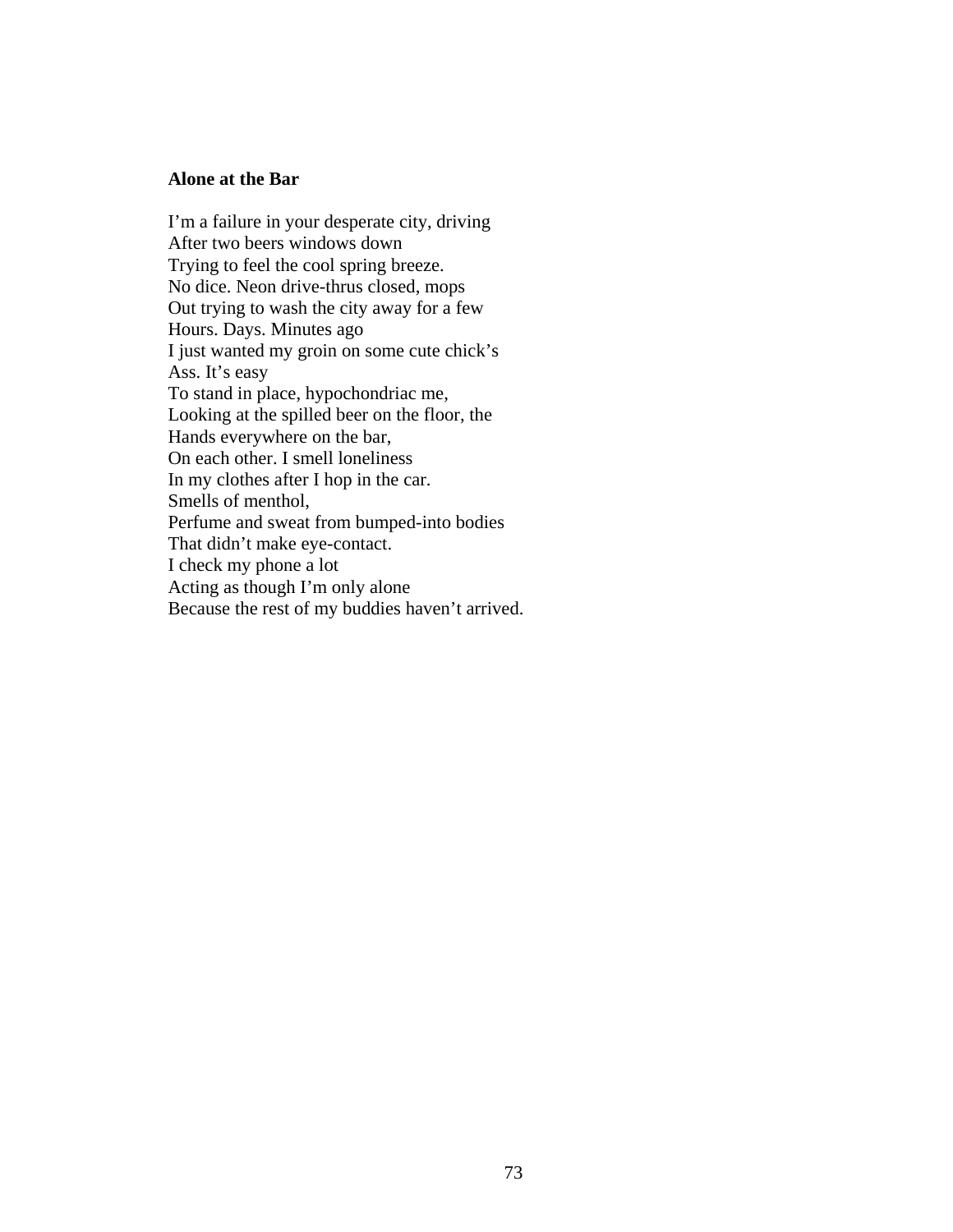# **Love in the Midwest**

I want to be with you

In a farmer's cornfield At night, mid-May, the car Pulled-over Like the blouse above your head.

The wind between us and the city

Deep enough to barely see Its lights Howls in our game Of who can howl the loudest

And wins.

Some things are better dreamt about Than had: the stars Of deer-eyes shined by brights Would threaten a collision on the way out

And we'd probably say 'turn around'

Having forgotten to bring Bug repellent.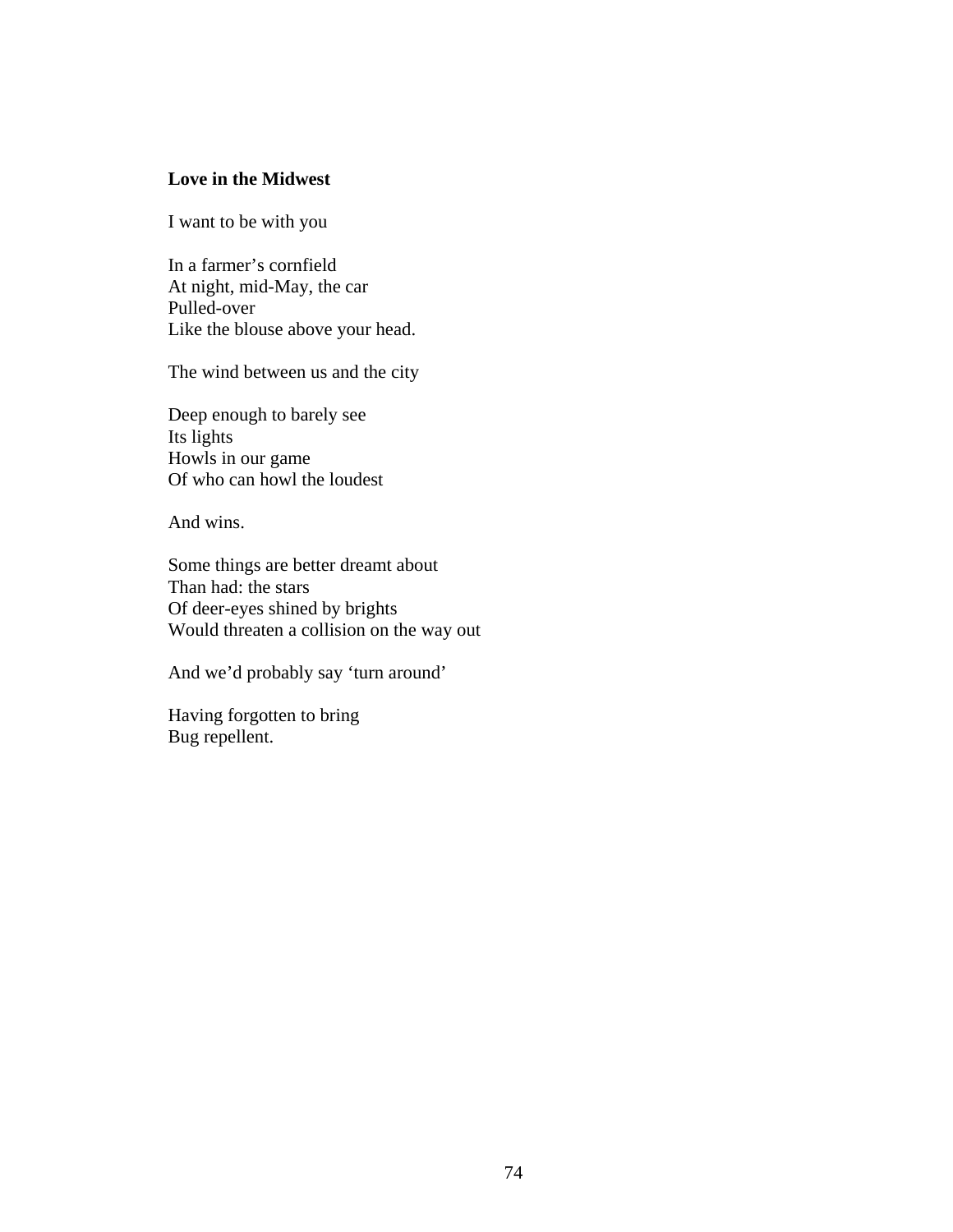## **Cross-Country**

Wind howls through the empty forest, snow Rattling on branches, catching the glint Of the setting sun, reminds me To hurry out of the scarred ravine And find a pathway home. By now Sweat binds to my skin, making little islands Of frozen flesh and hair, restraining muscles As they push on and on towards home. Jimmy and H already left me, running with lungs Unplugged, unstuffed with smoke and weed. The trees lean, clouds race, light Diminishing behind the hills mocks me, my slow Stumble over roots, rocks, and blistery stones. There's a beautiful girl somewhere Past these hills, past this time's grass walls Ascended in practice. Midwestern miles And trails slide by, knees grind bone on bone. Sweat starts to feel like love – maybe I'm just Tired, hallucinating feelings, the dirty air Calling like home. What is home?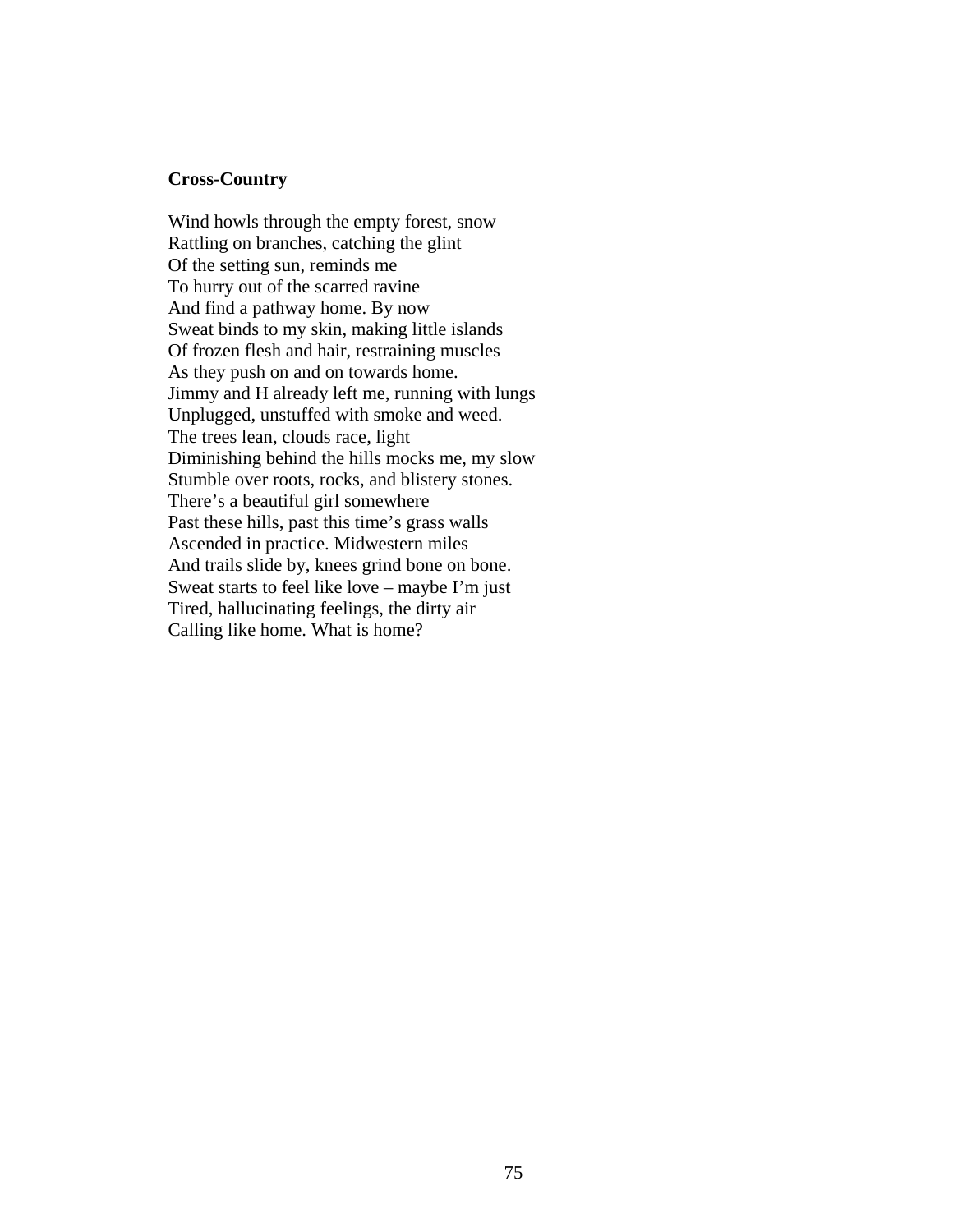### **Fantasies**

*If music be the food of love, play on*. – Twelfth Night

*Fancy is the food of love*.

– Mary Wollstonecraft, A Vindication of the Rights of Woman

I sat down in the forest, not crying. The darkness framed the nearby quads on the hill, nothing stirring in them at this hour, like tombstones. On a warmer night in the school year, the odd students would still be milling about the courtyard, a few chain-smokers sweating some not-so-distant test, a couple of partiers not ready for the night to end to wake up and face whatever they'd been avoiding thinking about. The small college sat quietly tonight, too tired for Gethsemane.

"Do you love her, Woods?" she'd asked, using my last name to not commit so fully, trying to act as though she didn't care so much.

"I don't know," I responded, not looking at Diana, not wanting to contradict my words by my expression, "I don't know if I'm old enough to know how to love, yet." She didn't call me on the cop-out. Had she, had she committed fully to being vulnerable at that moment by showing she cared enough to argue, I may have kissed her. Had I not copped out, whether I'd said I'd loved Alyssa or not, Diana may have kissed me for showing vulnerability myself. Instead, carefully guarding our emotions, we still failed to capitulate to the each other.

Until this night when she came to my dorm room, we hadn't run into each other in months. I'd been dating Alyssa a while by then, though I'd thought of Diana almost nightly, wondering if she thought about me still, wondering selfishly if she would have sex with me, seeing as Alyssa refused anything but a hand-job based off of religious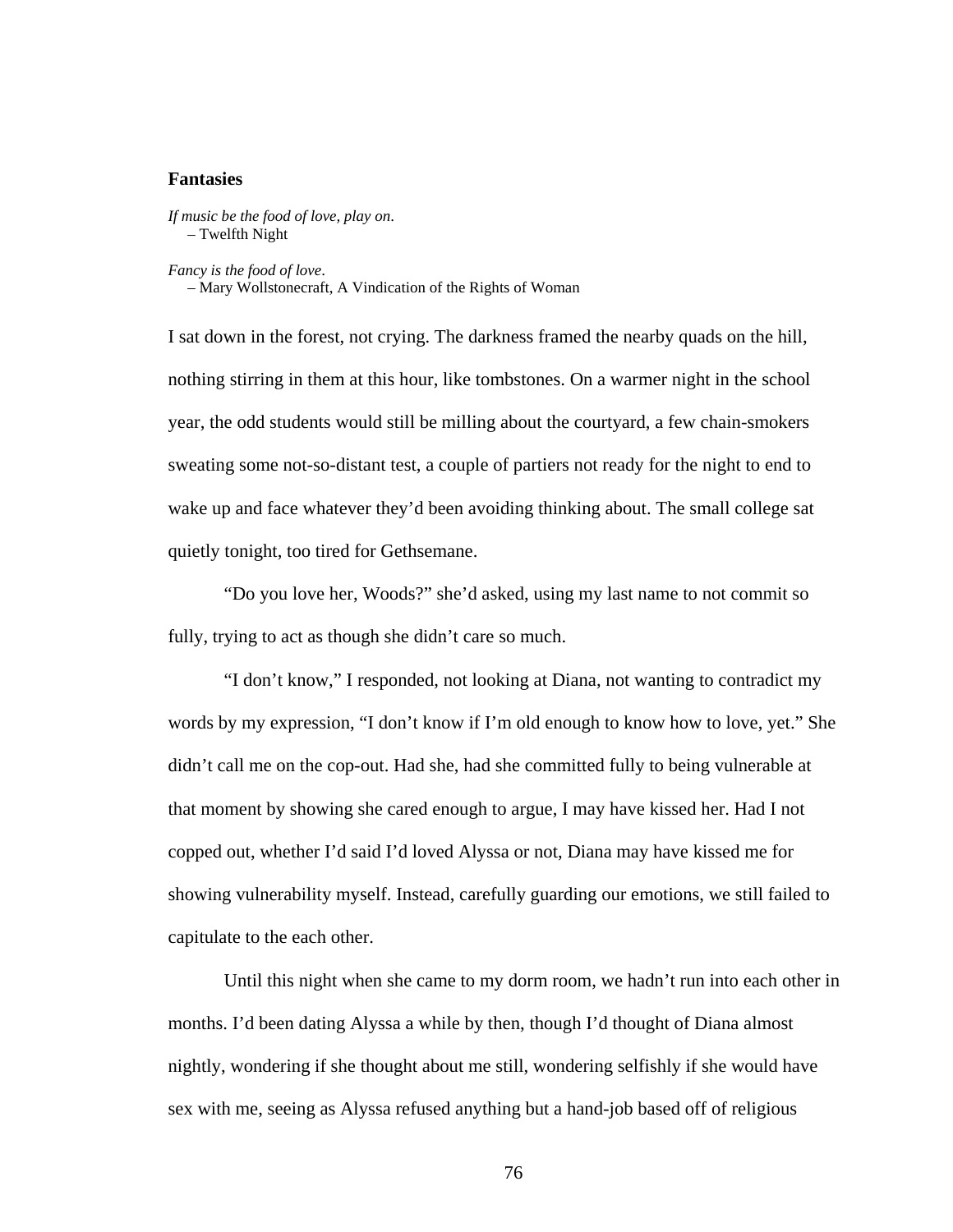grounds that, while I admired her conviction to them, seemed like guidelines that could be bent a bit if we were responsible given how long we'd known each other. I'd dated Alyssa for a year at that point, still trying to bump into Diana until the last couple of months. I'd lay in bed, cuddling with Alyssa and thinking about Diana. Like a puppy, I was eager to please, and not being able to give Alyssa whatever meager satisfaction I could meant feeling justified in thinking about someone who might let me try. *This is life's sorrow: That one can be happy only where two are…*

So the night she came to my room, I walked out of the quads, down into the forest just off campus, torn between a girl who was emotionally guarded and one physically guarded. The animals were merciless in their silence that night. Again the lack of warmth shepherded not just the students into their rooms, but also the owls into their nests, insects into the earth, and on and on. The garden slept like the college. Bumbling in the dark to get out there, I smacked my forehead on a tree limb, causing a slight cut above my eye.

I sat on a fallen tree in the dark, slight trickle of blood down my face, but the blood wasn't something I had sweat and I definitely was no Jesus. Jesus wouldn't cuddle one girl while lusting after another. I wanted to yell angrily into the darkness, but instead said quietly, "I love you," to some imaginary amalgamation of both girls, some ideal balance that existed in a girl I'd never meet.

Diana and I had never had sex, or even touched to that point, so it's odd to reflect that she was the less physically guarded. But she was. I'd run into her at parties sometimes at night, sometimes after the parties had ended, and one or the other would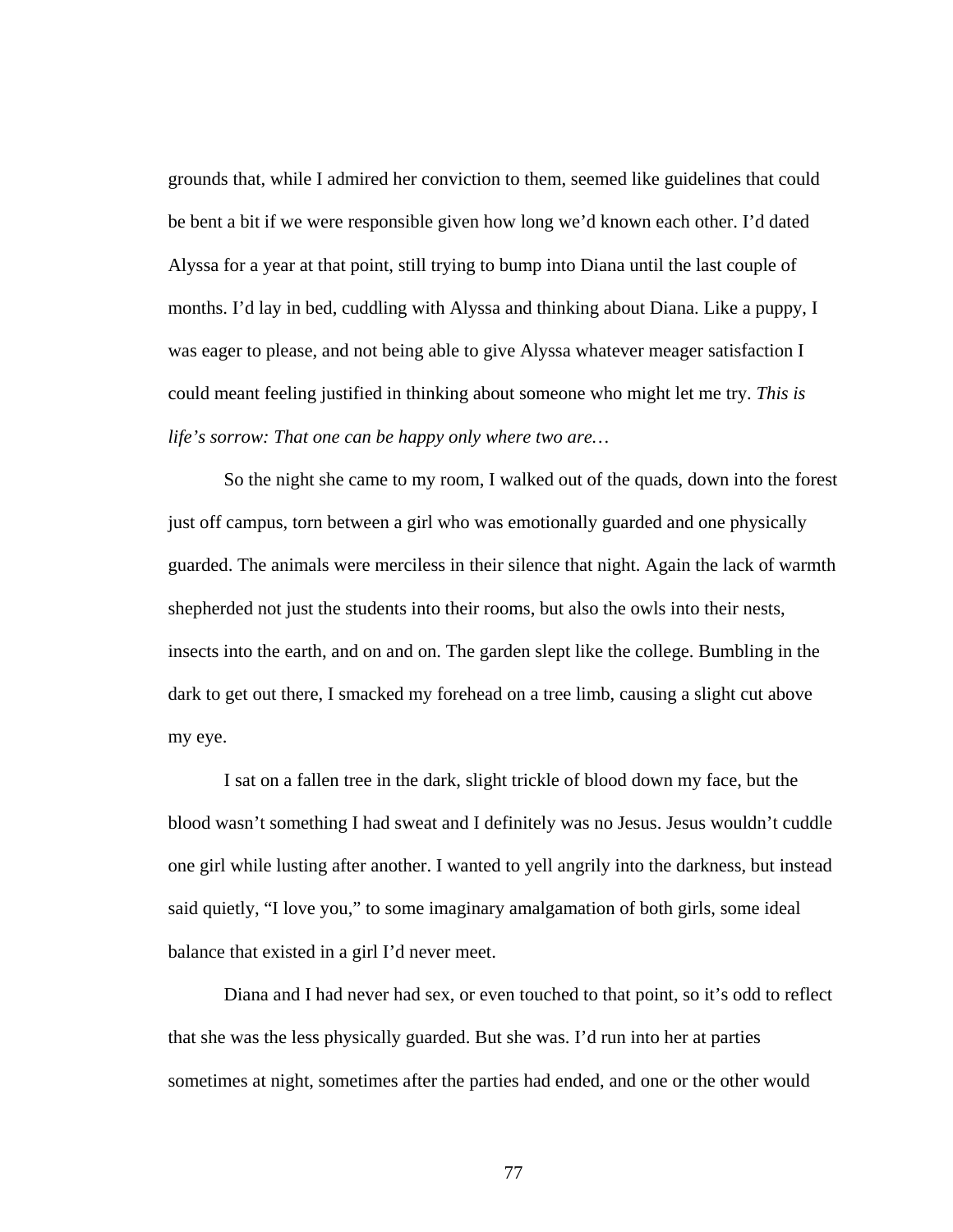suggest we do something crazy. Deep in the night, out on bikes borrowed from the rack beside one of the quads, we'd bike through the vast quiet landscape of harvested cornfields, not talking so much as laughing. The sky hung overhead like a painting. Despite the darkness, cloud cover reflected lights from the small town, and intermingled with black were streaks of red, traces of yellow, a ghostly blue at the edges where a cloud faded away like smoke. Each color was a drab shade, yet against the black canvas punctuated by stars the night shimmered.

Other nights we walked up the hill opposite the quads hill, climbing through the prairie and back into the old city quarry where we'd linger and contemplate what each piece of abandoned equipment had been used for before playing on the mesas, spires, low cliffs and crevices left in the rock. In the darkness, far from others, Diana never seemed afraid to be alone with me, though at the parties she often was skittish towards others.

She talked rarely about anything personal, though. Though she wasn't afraid of me physically, she brought herself to talk about her family almost never. She'd grown up in Mexico City before moving to San Francisco, learning to speak English there at a relatively young age. She had a younger sister. And, since coming to Wisconsin, she missed her family terribly, yet she told me so matter-of-factly about this that I didn't realize, at first, that it bothered her at all. Early on, the mystery seemed fitting. This girl with a skin tone the color of the night's canvas, with stars for eyes, shone only more beautifully by having a personality just as dark and deep. Yet the mysteries I anticipated her solving were left unsolved for a long time. As the mysteries became frustrating, the questions about what she wanted from life, about who her family was, about what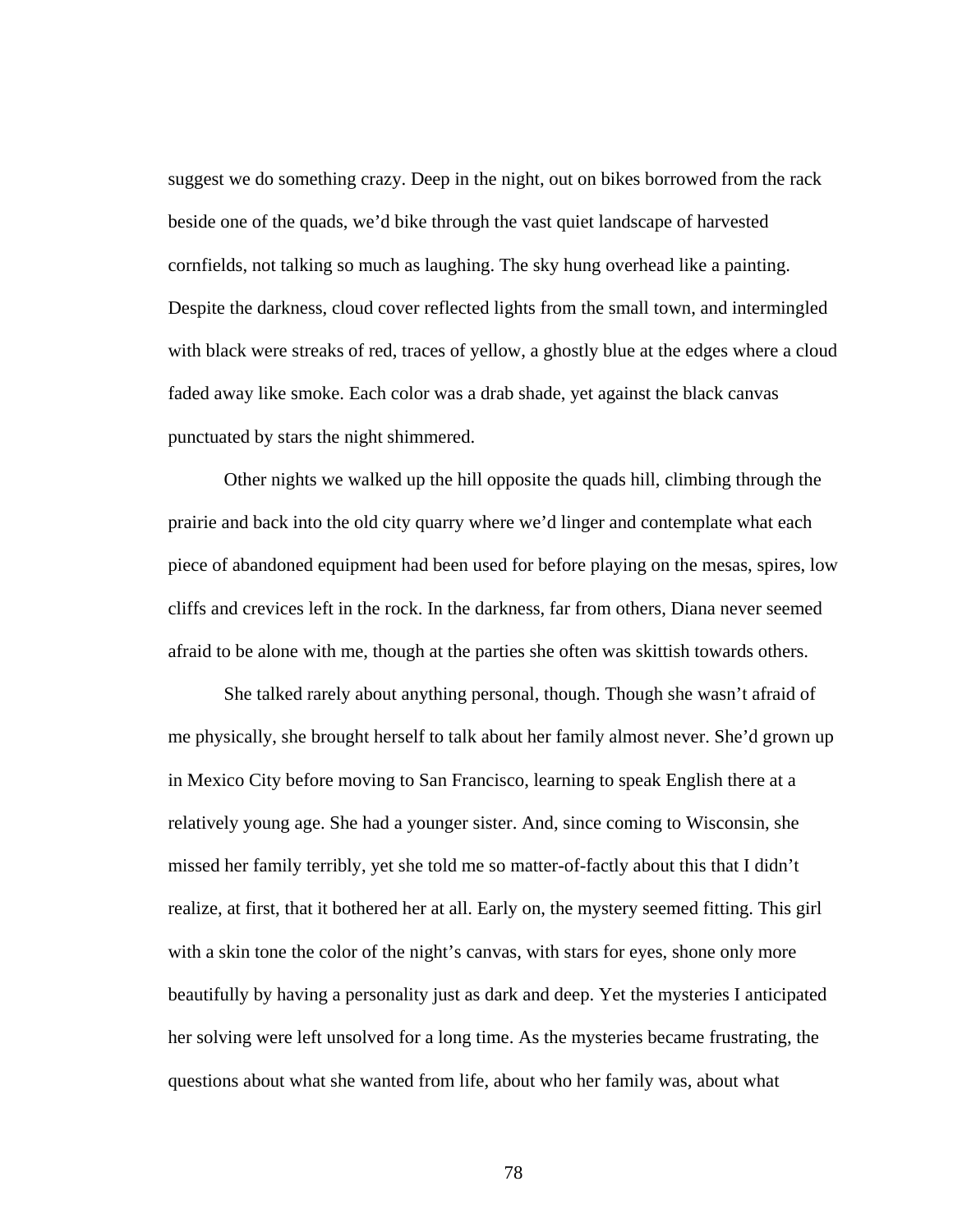America lacked in compared to Mexico, I began to close myself off, too. Until she came to my room that night, neither of us had ever made ourselves the least bit emotionally vulnerable before the other, not even stooping to call or knock on the door of the other, simply relying on bumping into each other. Neither wanted the other to know that we longed for each other's company. Her coming to my room, however, was a step in the right direction, a step taken late but finally taken.

In the mean time, while Diana and I went in circles, I'd met Alyssa. On our first date, Alyssa told me about her family, how her brother and dad went fishing because they had nothing else in common, how a good friend in high-school got in a car accident coming to her house to pick her up for school because Alyssa missed the bus, only to have the friend get t-boned by a semi on the way and end up in a coma. On subsequent dates, I talked to Alyssa about running, about writing, about being fed up with the low standards of undergraduate education. I told her about being a loner in high school, about never having kissed a girl before. With Alyssa, the words weren't so guarded, and she would get misty-eyed talking about the friend in a coma. So, too, would she be emotional in talking about her best friend back home had gone to be a nun, how returning to Appleton would mean having no old friends left save her parents.

Alyssa and I sat in her room many nights watching a movie or television those early months. In the fluorescent-lighting of her dorm, I felt like no shadows existed for any mysteries to hide in, as though she and I would soon be transparent for each other.

But when something is truly transparent, you have to be able to touch it to know it's there, or else see it act on something as when the wind propels a sailboat or holds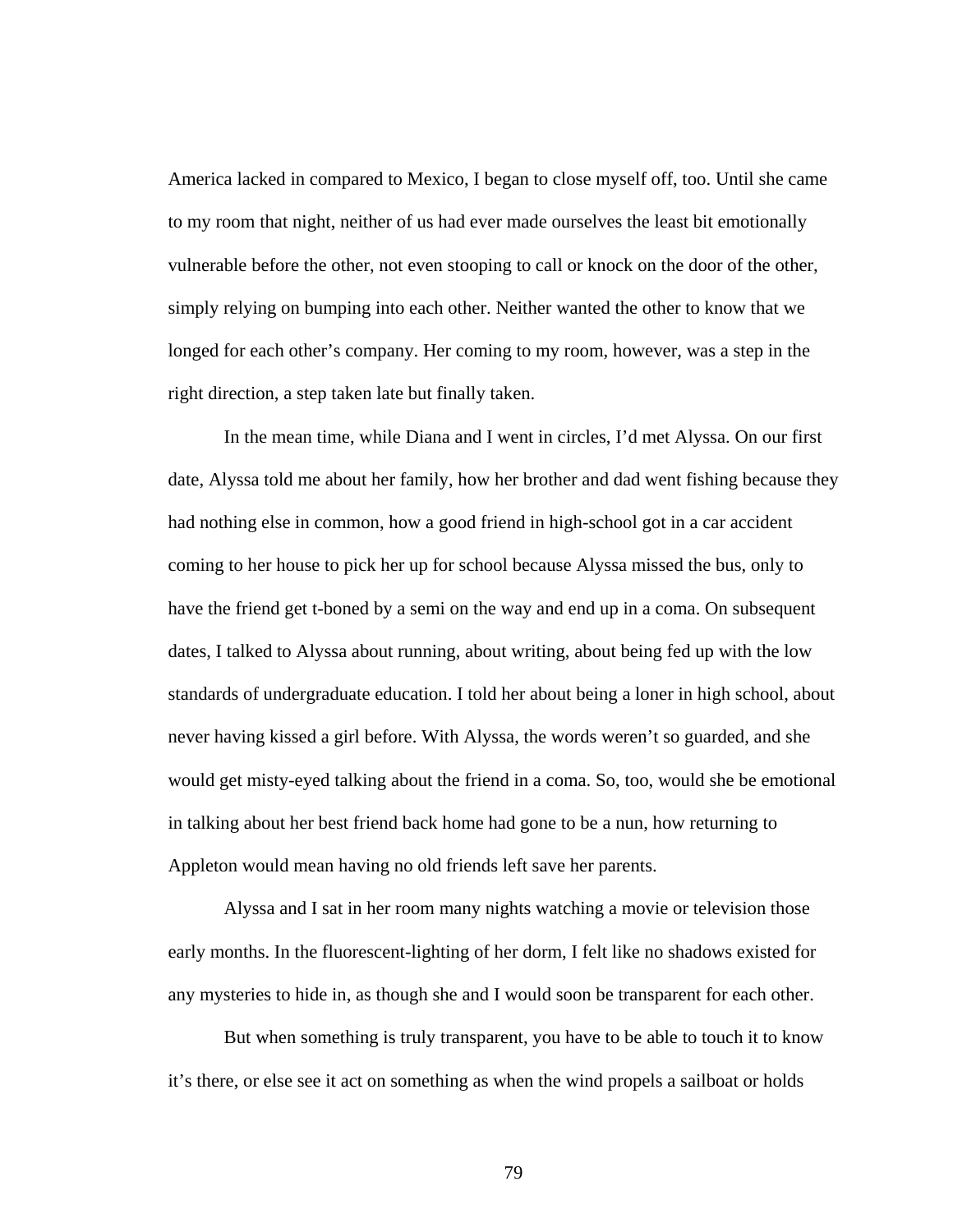aloft a kite. Alyssa had no insane ideas in the middle of the night, didn't put wind in my sails personally, and didn't even let a kiss slip for months. Eventually, in time, I knew we'd be more physical if I stayed with her long enough. But how long would that be? And once that happened, would she be as comfortable with me as I felt Diana would? Had I tried to kiss Diana in that quarry, I'm sure she would have reciprocated; when I tried to kiss Alyssa the first three times, having known her a while till trying even simply for a kiss, I got shot down, and not shot down playfully as in teasing, but shot down as though she was afraid, even traumatized at the idea.

At my little Gethsemane, the stars were beautiful but no ancestors. There were no anthropomorphic owls or coyotes guiding me, and I didn't hear advice carried by a voice on the wind. I didn't hear God. Which is not to say any of these weren't speaking to me, but only that I didn't listen as I resigned myself to pain and the binary dilemma: I knew both cared about me on some level, and I cared about both in very different ways. At another, bigger school, I might have found some third option, eliminating the binary nature, the dichotomy, but not all dichotomies are proven false. Out of a pool of a thousand students, in a town of seven thousand, a good match is hard to make even with a four-year allowance. Not that a third choice would have helped me feel less badly about having to hurt someone, which, more importantly and selfishly, would mean having to live with making someone suffer. I'd have to hurt someone (a third option, in fact, would mean hurting both: not a good solution). I looked skyward. …*our hearts are drawn to stars which want us not*; I'd have to be Herbert Marshall.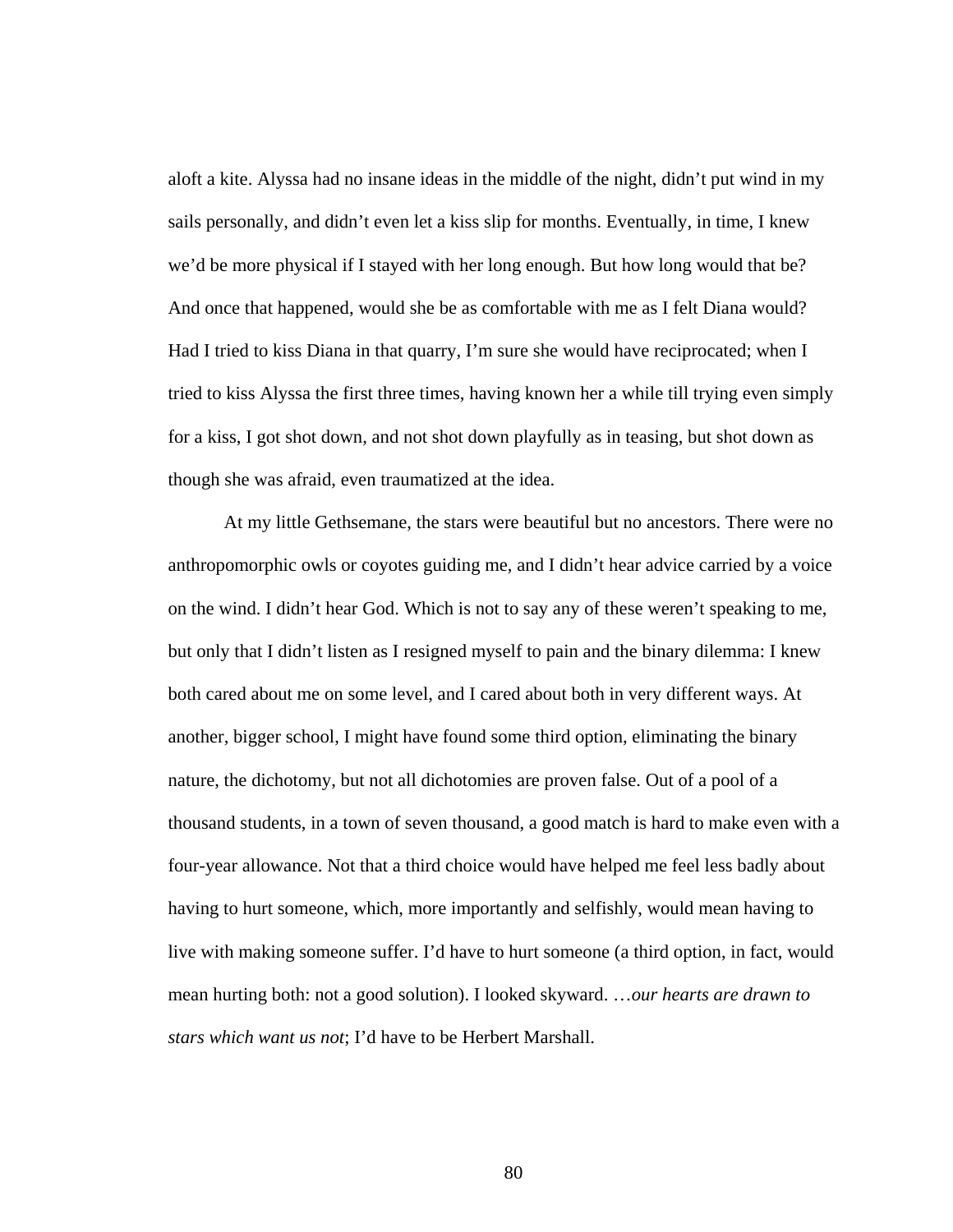Beneath the stars, the black edges of trees cut jagged lines through the dark, forming teeth-like shapes above and below me as they towered over. The constant, gentle breeze pulsed in spurts, breath-like. At the bottom of the valley, the forest sat like an antlion, waiting for the world of my college to slide down the hill, then snap, swallowed.

I wouldn't have cried at that moment because I was losing some sort of emotional innocence in hurting someone deeply for the first time in my life, because I'm not that nice. I wouldn't have cried for either of them. If I had cried, it would have been for myself, for the frustration of not getting the proverbial best of both worlds. I felt like crying, and no one was around, and yet I didn't. I ran a hand along where I'd been cut.

I sat a long time out there, and no answers came. There were no epiphanies, good or bad. I didn't sit *gazing up into the darkness to see myself as a creature driven and derided by vanity*, nor did I find a new take on life to help me blow up the sunshine. I left without making a decision, not even having the foresight to ask some to take the cup from me, as it were, as I'd originally intended there. I tromped back to my dorm instead of Alyssa's, that night.

The coming month was the one year anniversary of being with Alyssa. Simultaneously, I prepared a card, flowers, and fancy dinner for Alyssa while at the same moment trying to type a letter to Diana explaining how I might love her. On the night of the anniversary, I pulled up to Alyssa's dorm in the old blue Ford Taurus to drive her to the Olive Garden in Appleton. We got there, and after twenty long minutes, were seated.

"Have you been okay, lately?" she asked.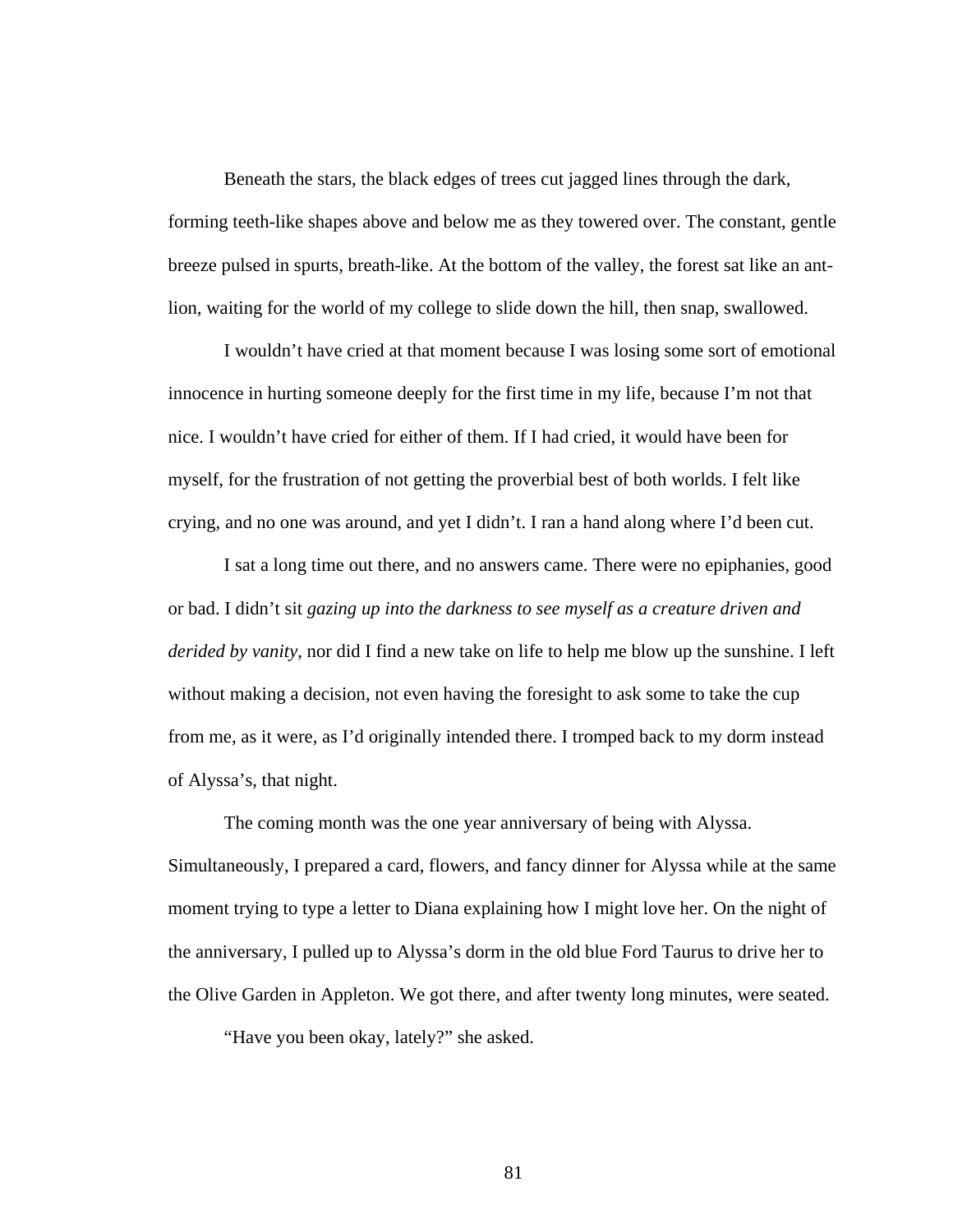"Yeah, why," I said, glancing at her before turning away, afraid suddenly I wasn't smiling enough, that my eyes were overcast.

"You didn't come over very much this week. I understand you get busy with papers…"

"…we both do, and I just happened to have two due…"

"…but seeing as how it's the week of our first anniversary, I figured…"

For the love of all that's good they never get the salad out to you soon enough at times like these.

"…well, I figured something else must be up," she finished.

"I just had two big papers due, I'm sorry if I didn't make it over enough."

"Why didn't you say you had anything due?"

Think. Think harder. Nope, nothing.

The salad came at that point, and she let it go. Later, knowing she was still suspicious, I told her in her room that night that I'd just been nervous about the anniversary coming up, as it marked a milestone I'd never reached with anyone. She'd already known that, since I'd told her I'd never seriously dated anyone before, and reminded me she'd never dated anyone seriously, either.

"Though you already knew that."

"Right," I said, acknowledging I knew she'd not dated anyone. I don't know if she bought it, but she let it go; why ruin the night, she probably thought. We kissed, I got my hand-job, and we went to bed.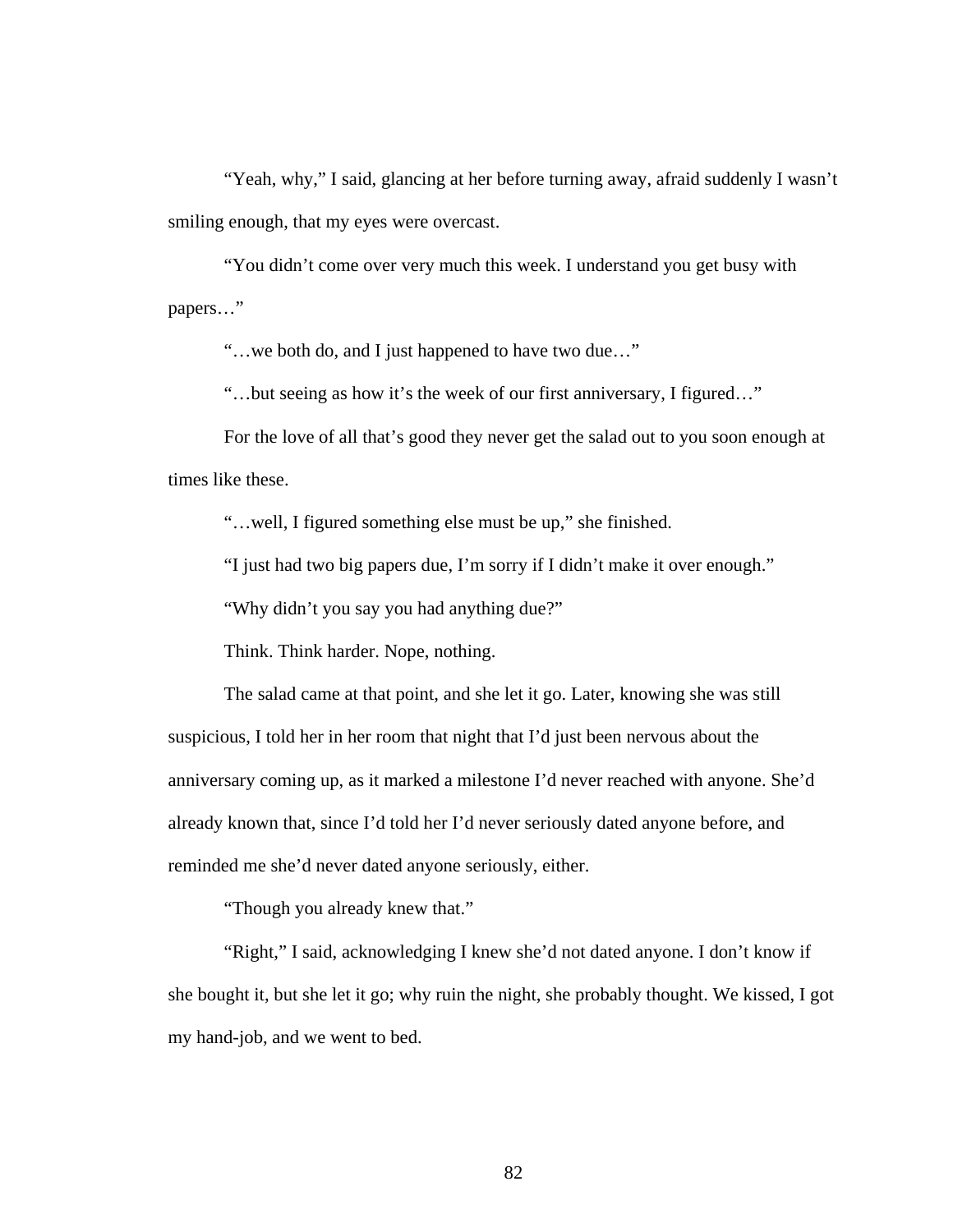A few weeks went by, and I thought about Diana but didn't see her. I still couldn't decide. Back and forth, I batted the decision around while practicing pool in the union, playing while most students had morning class, including Alyssa. I'd go over to her room at night, still. One day, as I sat missing shot after shot, Diana came through the union on her way from class.

"Hey Woods," she said.

I stopped playing.

"Haven't seen you in a while," I began. "What class were you coming from," I asked, happy to see her but also startled.

At first, she didn't say anything. Unable to look me in the eyes, she fumbled about, eventually managing, "Just for a walk, you know?" Her eyes welled up a bit. I put the cue down on the table.

"Are you okay?"

She confessed that she'd gone to the counselor, and asked for the paperwork to drop out of the college. At that, tears started to roll down. Instinctively, I hugged her, unprepared at seeing her finally and utterly so emotional. She wrapped her arms around me. After almost half a minute, I let go first, and she followed my lead moments later, afraid to hang on longer than I did though she seemed reluctant for the embrace to end.

"I just miss home," she said, looking in my eyes with an intensity that seemed unlike her, an intensity that both frightened and attracted me.

Whether to save her from crying in public any more, or to be more alone with her, I suggested we go for a walk. We walked back in the direction of the dorms, her talking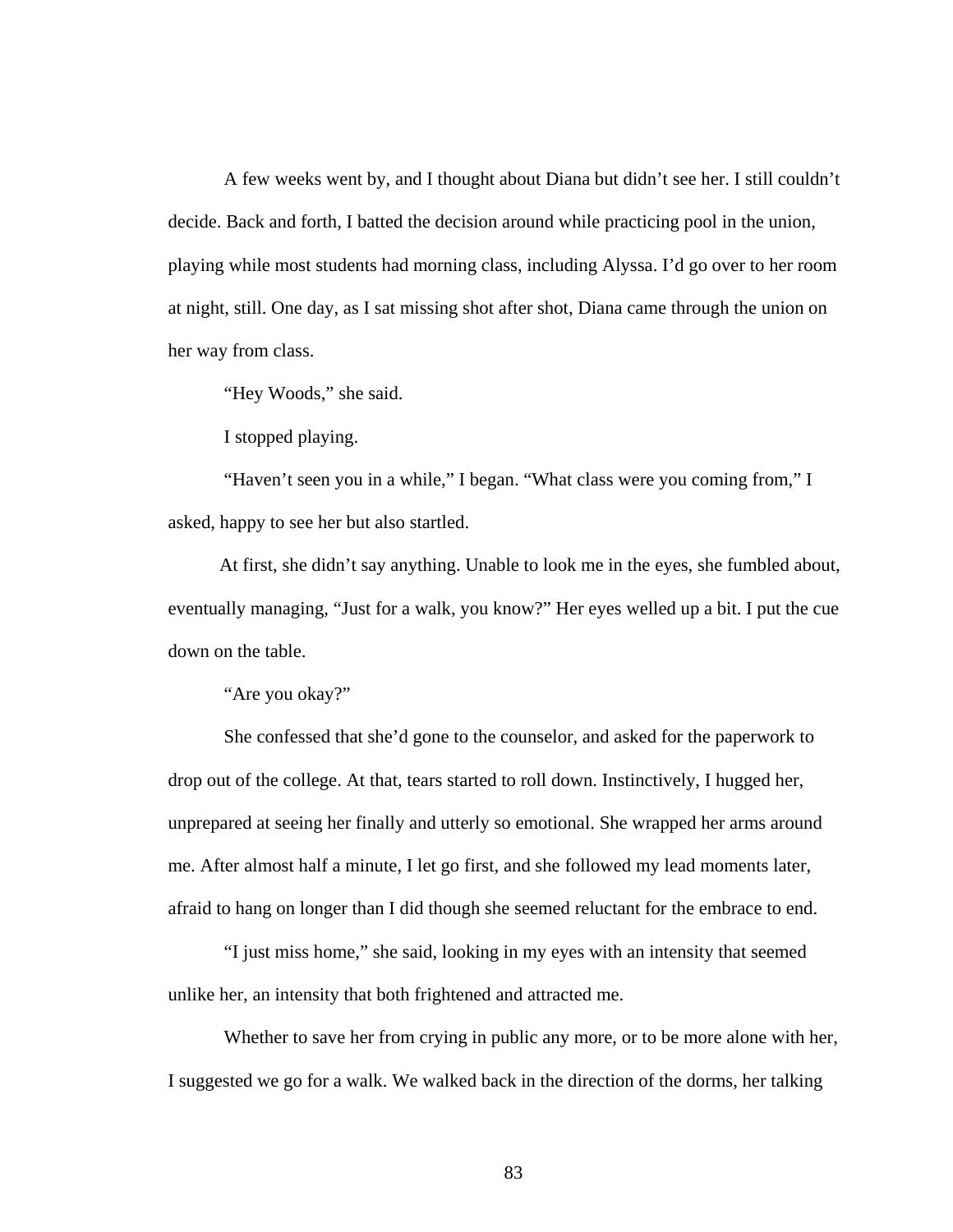at length for once about wanting to be at home, about feeling empty, wanting to go home and hike with her little sister away from Wisconsin's winters. I listened gratefully, happy to be let in to what I'd only conjectured about. She talked and I listened for long enough that we'd need a place to sit if we were to talk more.

"We could talk in your room," I told her, walking through the early winter flurries blowing at the time.

"Okay," she said, perking up a bit. Both sensed the other wanted this situation to play out. When we got to her room, she sat on the edge of her bed while I sat in a desk chair I pulled to within a few feet of her. For her openness with me, I had to say something meaningful back. I didn't have the words, or somehow the words wouldn't mean to her what I needed them to, to explain how those nights talking to her in the dark had haunted me. Instead, I said simply that I had a crush on her back then. She admitted the same. We talked a bit about back then, and both of us sounded wistful.

Suddenly, dejected, she sighed, "Now I want to kiss."

"One couldn't hurt," I said reflexively. In my heart, even having said that, I still hadn't decide who I wanted.

I got up from the chair and sat on the edge of the bed with her. She kissed me on the cheek, and I kissed her cheek. She kissed my cheek again. I touched one side of her face with my hand while meaning to kiss the other cheek, but she turned gently and my lips pressed into hers. And one kiss became many. But other than kissing and touching her cheek, nothing happened. I wasn't afraid she'd reject me if I'd gone farther, though maybe she would have, but at the time I simply didn't believe anything better existed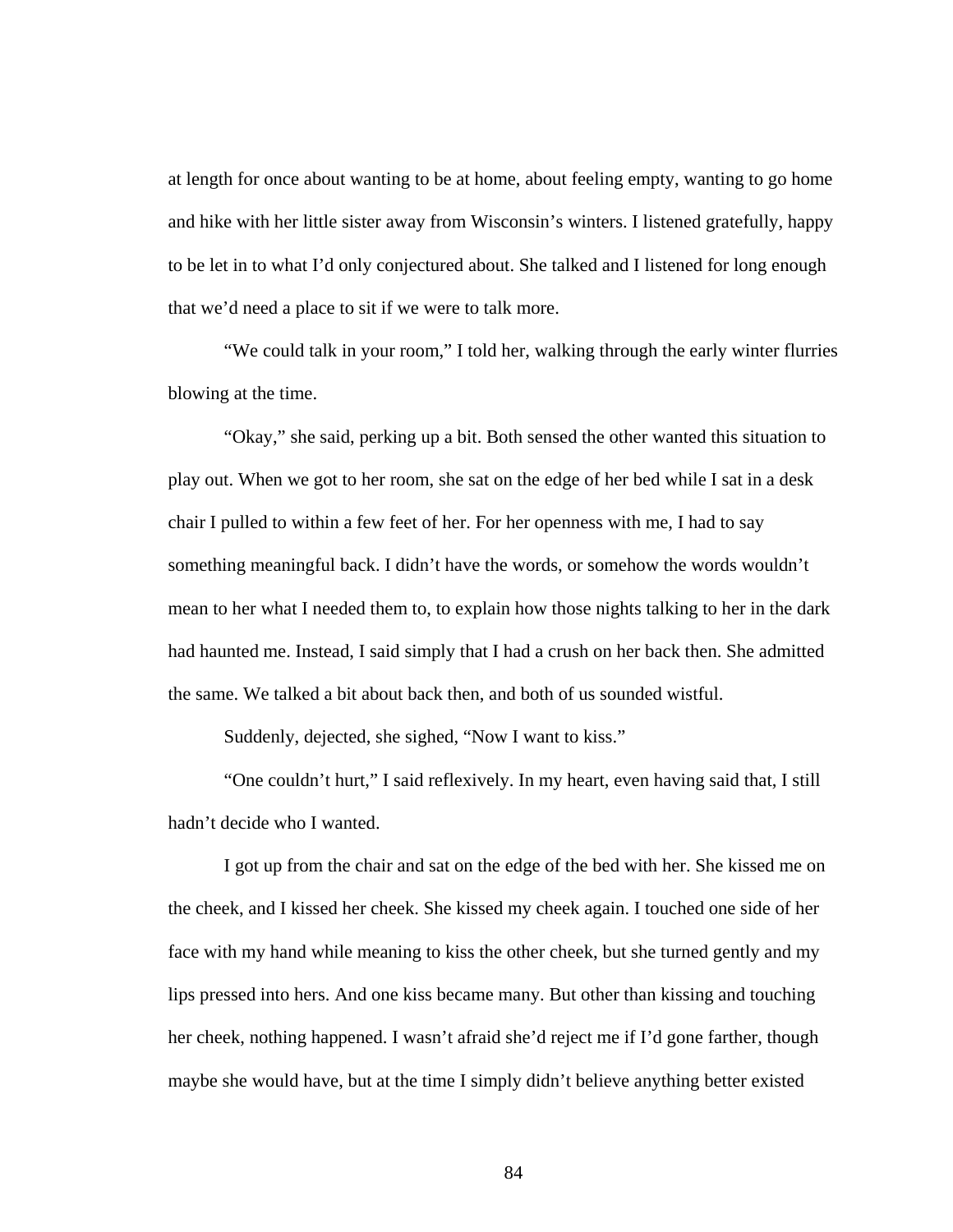than just kissing her. After kissing, she hugged me tightly, and for the first, maybe only time that I remember, she called me Adam.

The kiss. Having her open up to me like that, crying into my chest in the student union, in public though almost no one was around. The first two days afterward, I sat in my room in complete excitement, thinking of a way to break up with Alyssa while minimizing the pain for both of us. I anticipated bliss with Diana.

Sitting in my room after class on the third day, I looked out the window. My room faced down the hill toward the forest. The slope led to that mouth again, to a now distant mouth of loss that would strike in the future, a mandible looming quietly but confidently in the background. My excitement faded. How could I risk the memories I already had with Diana, even to make more? The thought of even greater bliss, of biking into the middle of a deserted, painted night with each other for years, only to eventually fall out of love, or even just to have the love diminish, was a thought I couldn't stand. In the year of dating Alyssa and only seeing Diana on occasion, I'd concocted many dreams. What if those fantasies didn't all come true? What if we wouldn't become writers, wouldn't have a house in California where there's rarely ice on the roads at night, what if we lacked the time or energy to get out at 2am? What if our kids never asked us how we'd met, what strange kids we were ourselves back in college? I'd lived cherishing those fantasies and memories enough times that by that point the pictures in my head were more important than fulfilling them in reality, which would have been impossible anyways.

Had I gotten to know the emotional-her earlier, I may not have filled the physicalher with all that garbage that, once addicted to, I couldn't forget in order to adjust to a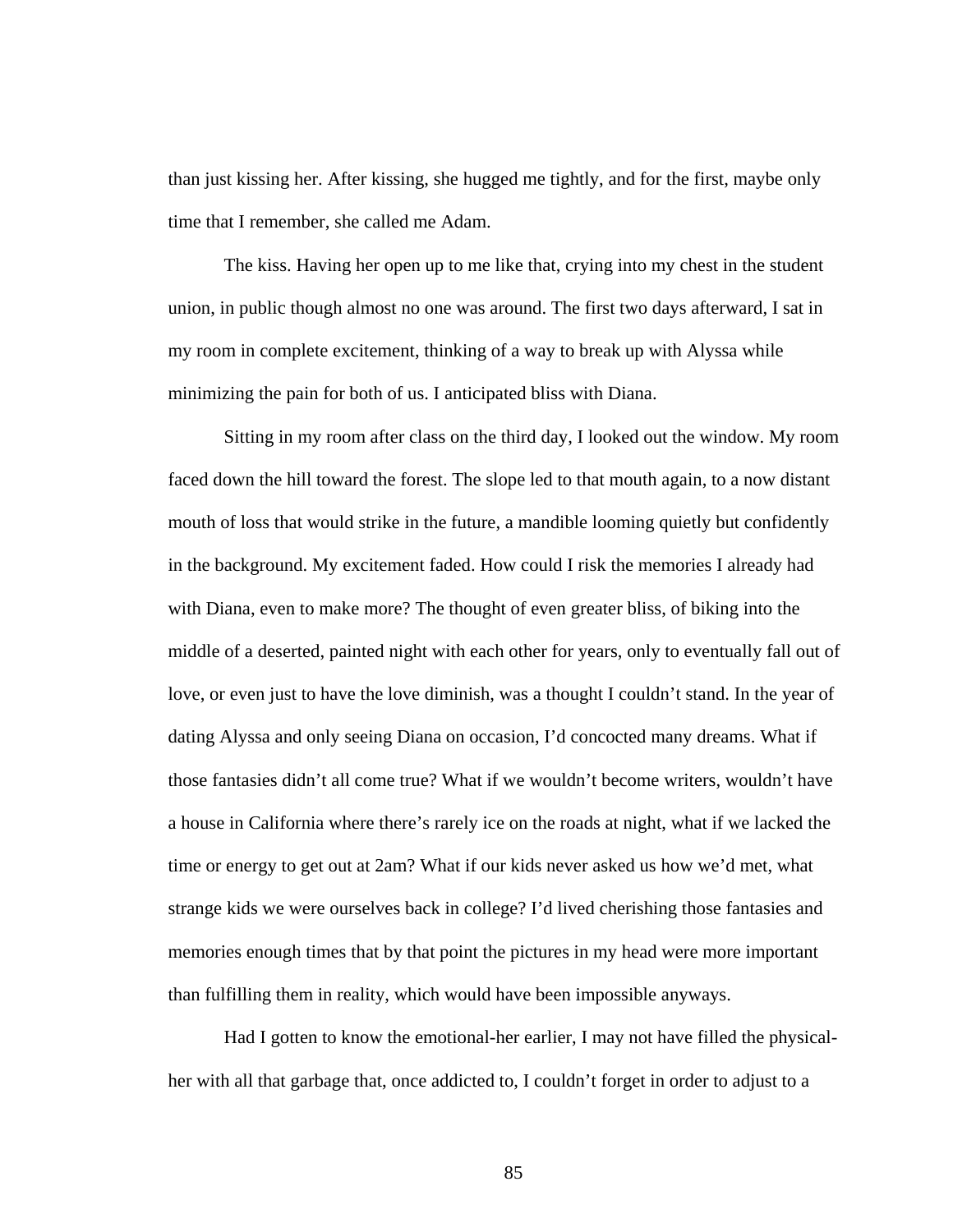real relationship. The economic strain of trying to be together at a young age, the one bedroom apartment on a busy, blue-collar street a block from a factory or bowling alley. Free time walking the prairie after a few hours of class sliding into the full-time, entrylevel routines lived in the margins of the workday, lucky to spend a meal together; like Proust, we'd be forever searching for the time we'd lose to work, to raising 2.5 children in the suburbs after years of saving and slumming. Bodies fade. We'd lose this current level of attraction, eventually, and fight desperately for function. Tests on vector calculus we bullshitted through would turn to mammograms, homework to blood-work, and beneath the sagging skin would be all those dreams, still beating, on a bike in the middle of the night. I couldn't do it. I needed, as the touchstone consolation in my life, to always think that once upon a time, with Diana, all those dreams could have been possible. In the worst times, I would hide in those frozen moments and survive.

Alyssa, on the other hand, I hadn't inflated. I'd come to have reasonable expectations for happiness with her, based off real data rather than things I'd come up with on my own. With Alyssa, I didn't have all the hoops of personal fantasies that I needed Diana to jump through to avoid disappointing me. With Alyssa I could have reasonable hope of having my expectations met, and of meeting hers, and we could even have expectations met we didn't know we'd had since we wouldn't be stuck obsessing over what we *thought* we wanted. Everything is timing. I chose Alyssa, ultimately, because from the first day she'd started to tell me how to read her, how to anticipate her. One can only go so far not knowing the emotional person inside this or that body before they start constructing that emotional side out of their own fantasies, and when one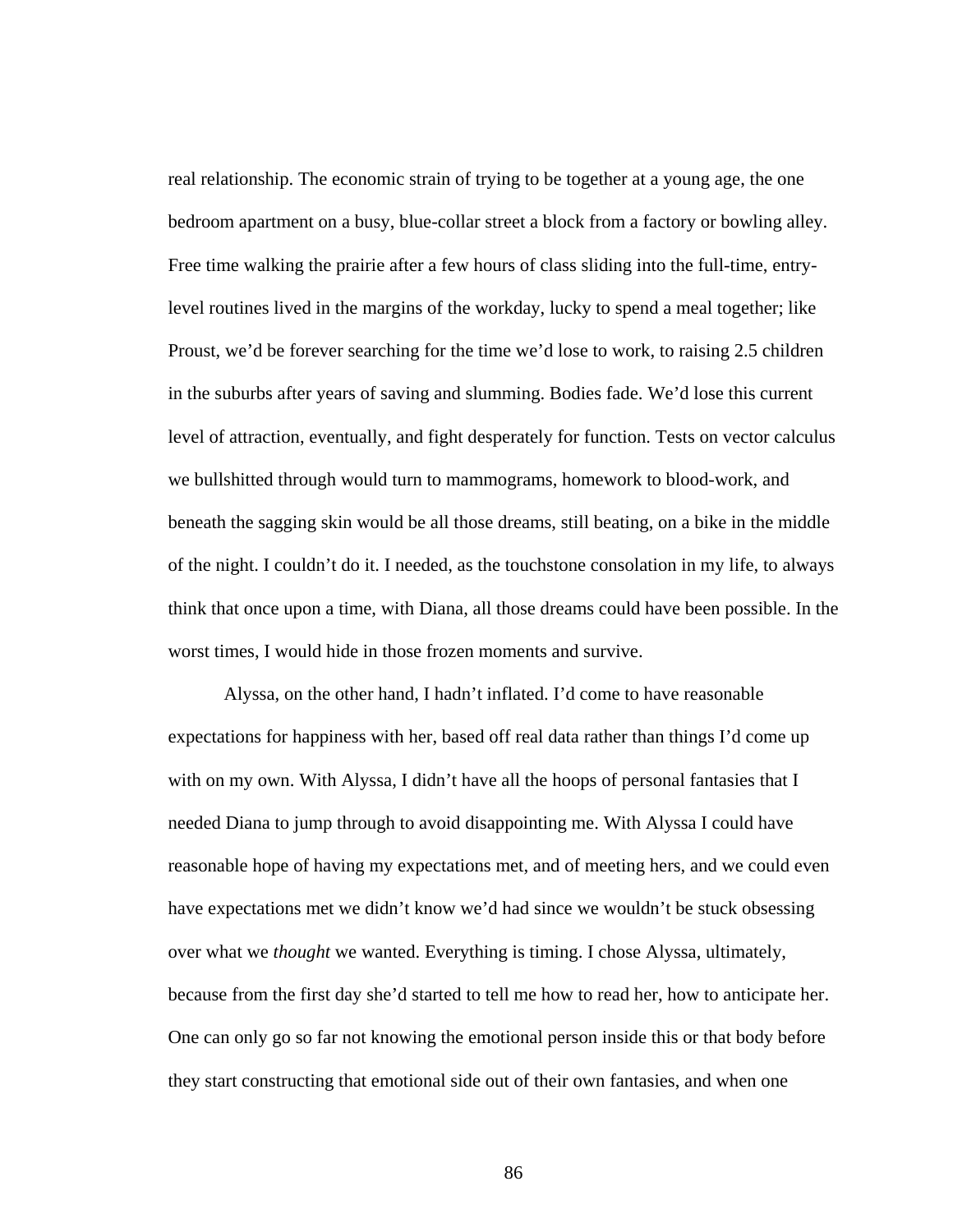superimposes their own fantasies over a body than the relationship with that body and person is no longer genuine. I still live in those fantasies, though, every so often. I wish I didn't, and I used to think that I didn't really love Alyssa because of it. But human nature isn't so controllable. We are doomed to always have at least a few fragments not reconciled. Because we choose someone to dwell in reality with doesn't mean we don't sometimes dwell, during commercials, dentist appointments, or moments at work, in memories, just for the briefest, safest amounts of time, with someone else.